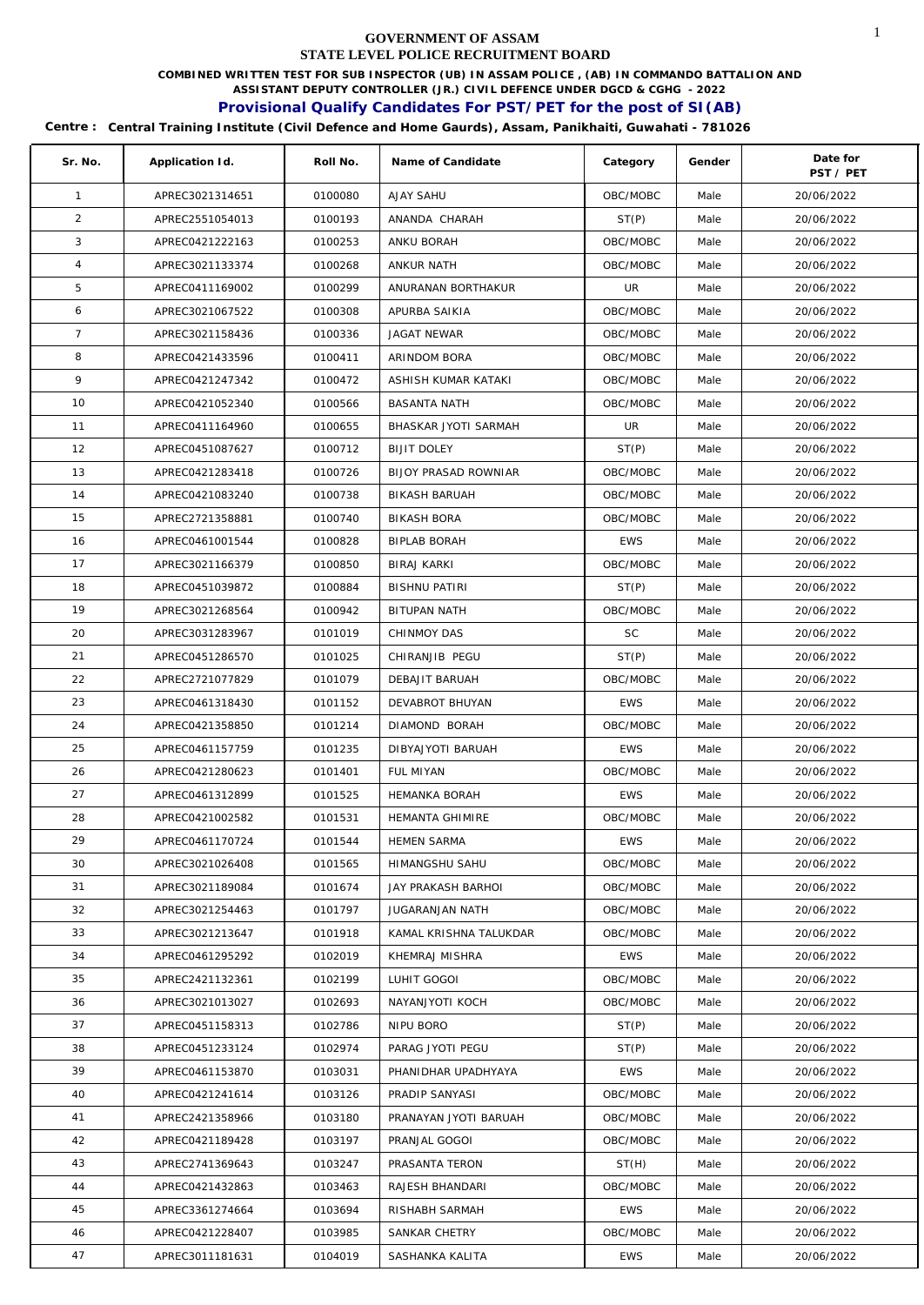**COMBINED WRITTEN TEST FOR SUB INSPECTOR (UB) IN ASSAM POLICE , (AB) IN COMMANDO BATTALION AND** 

**ASSISTANT DEPUTY CONTROLLER (JR.) CIVIL DEFENCE UNDER DGCD & CGHG - 2022** 

# **Provisional Qualify Candidates For PST/PET for the post of SI(AB)**

| Sr. No. | Application Id.  | Roll No. | Name of Candidate      | Category   | Gender | Date for<br>PST / PET |
|---------|------------------|----------|------------------------|------------|--------|-----------------------|
| 48      | APREC3021053020  | 0104052  | SHAHIL AHMED           | OBC/MOBC   | Male   | 20/06/2022            |
| 49      | APREC2721157872  | 0104179  | SOSANKA KUMAR NATH     | OBC/MOBC   | Male   | 20/06/2022            |
| 50      | APREC3021127651  | 0104210  | SUBHANKAR HORE         | OBC/MOBC   | Male   | 20/06/2022            |
| 51      | APREC3021123812  | 0104365  | SWAPAN SIKTEL          | OBC/MOBC   | Male   | 20/06/2022            |
| 52      | APREC2721162249  | 0104433  | TIKUMONI NATH          | OBC/MOBC   | Male   | 20/06/2022            |
| 53      | APREC0421384192  | 0104445  | TOM KUMAR NEWAR        | OBC/MOBC   | Male   | 20/06/2022            |
| 54      | APREC3061332534  | 0104461  | TRIDIV PATHAK          | <b>EWS</b> | Male   | 20/06/2022            |
| 55      | APREC2451137516  | 0104479  | TULSHINANDAN PEGU      | ST(P)      | Male   | 20/06/2022            |
| 56      | APREC0421149200  | 0104516  | UTKHANTA BAYAN         | OBC/MOBC   | Male   | 20/06/2022            |
| 57      | APREC2261023330  | 0200033  | ABDUL HAMID ALAMAN     | <b>EWS</b> | Male   | 20/06/2022            |
| 58      | APREC0621101911  | 0200158  | AJIT DEY               | OBC/MOBC   | Male   | 20/06/2022            |
| 59      | APREC2231264286  | 0200209  | AMAL DAS               | <b>SC</b>  | Male   | 20/06/2022            |
| 60      | APREC22610100609 | 0200216  | AMANULLAH SAYEED       | <b>EWS</b> | Male   | 20/06/2022            |
| 61      | APREC0661149233  | 0200280  | ANIKET PANDEY          | <b>EWS</b> | Male   | 20/06/2022            |
| 62      | APREC1331003832  | 0200359  | APPU DAS               | <b>SC</b>  | Male   | 20/06/2022            |
| 63      | APREC0621325034  | 0200441  | AYUB HUSSAIN           | OBC/MOBC   | Male   | 20/06/2022            |
| 64      | APREC0631223838  | 0200482  | <b>BASUDEV DAS</b>     | <b>SC</b>  | Male   | 20/06/2022            |
| 65      | APREC2261372733  | 0200512  | LAISON AHMED           | <b>EWS</b> | Male   | 20/06/2022            |
| 66      | APREC2621170492  | 0200562  | <b>BHRIGU BHUYAN</b>   | OBC/MOBC   | Male   | 20/06/2022            |
| 67      | APREC2221123337  | 0200576  | BIJAY KOHAR            | OBC/MOBC   | Male   | 20/06/2022            |
| 68      | APREC2221124232  | 0200599  | <b>BIKASH DEB</b>      | OBC/MOBC   | Male   | 20/06/2022            |
| 69      | APREC0661126259  | 0200673  | BIRAJ KANTI DUTTA      | <b>EWS</b> | Male   | 20/06/2022            |
| 70      | APREC2221018630  | 0200694  | <b>BISHAL DEY</b>      | OBC/MOBC   | Male   | 20/06/2022            |
| 71      | APREC0631123214  | 0200841  | DEBENDRA DAS           | <b>SC</b>  | Male   | 20/06/2022            |
| 72      | APREC2221133123  | 0200845  | DEBODEEP DEY           | OBC/MOBC   | Male   | 20/06/2022            |
| 73      | APREC2231282353  | 0200902  | DHRUBOJYOTI DAS        | <b>SC</b>  | Male   | 20/06/2022            |
| 74      | APREC1621262322  | 0200922  | DIGBIJOY NATH          | OBC/MOBC   | Male   | 20/06/2022            |
| 75      | APREC2221144917  | 0200944  | <b>DIPAK SINHA</b>     | OBC/MOBC   | Male   | 20/06/2022            |
| 76      | APREC1341074398  | 0200985  | DURLAB LANGTHASA       | ST(H)      | Male   | 20/06/2022            |
| 77      | APREC1341199377  | 0201155  | HENLUNLAL VAIPHEI      | ST(H)      | Male   | 20/06/2022            |
| 78      | APREC1611168019  | 0201315  | JIAUR ROHMAN LASKAR    | UR         | Male   | 20/06/2022            |
| 79      | APREC0621071805  | 0201401  | K SAGAR SINGHA         | OBC/MOBC   | Male   | 20/06/2022            |
| 80      | APREC1621115100  | 0201490  | KH SATISH KUMAR SINGHA | OBC/MOBC   | Male   | 20/06/2022            |
| 81      | APREC1621367532  | 0201583  | L MANIKUMAR SINGHA     | OBC/MOBC   | Male   | 20/06/2022            |
| 82      | APREC1621118559  | 0201584  | L MANOJ KUMAR SINGHA   | OBC/MOBC   | Male   | 20/06/2022            |
| 83      | APREC0641022918  | 0201618  | LALNGHATLIEN DARNGAWN  | ST(H)      | Male   | 20/06/2022            |
| 84      | APREC0641111900  | 0201634  | LANTHAILUNG RONGMEI    | ST(H)      | Male   | 20/06/2022            |
| 85      | APREC0611000900  | 0201947  | MUMINUL ALOM BARBHUIYA | UR         | Male   | 20/06/2022            |
| 86      | APREC0621230044  | 0202004  | NANDAN SINHA           | OBC/MOBC   | Male   | 20/06/2022            |
| 87      | APREC2221324124  | 0202032  | NEHAL PAUL             | OBC/MOBC   | Male   | 20/06/2022            |
| 88      | APREC2221143658  | 0202152  | PALLAB NATH            | OBC/MOBC   | Male   | 20/06/2022            |
| 89      | APREC0621045249  | 0202263  | PRASANJIT SHARMA       | OBC/MOBC   | Male   | 20/06/2022            |
| 90      | APREC0621306485  | 0202476  | RAJDEEP DAS            | OBC/MOBC   | Male   | 20/06/2022            |
| 91      | APREC0631001324  | 0202621  | RIPON DAS              | <b>SC</b>  | Male   | 20/06/2022            |
| 92      | APREC1631004109  | 0202696  | RUPAK MALAKAR          | <b>SC</b>  | Male   | 20/06/2022            |
| 93      | APREC0621208457  | 0202979  | SARWAR ELAHEE          | OBC/MOBC   | Male   | 20/06/2022            |
| 94      | APREC0651286002  | 0202991  | SATYAJIT BARMAN        | ST(P)      | Male   | 20/06/2022            |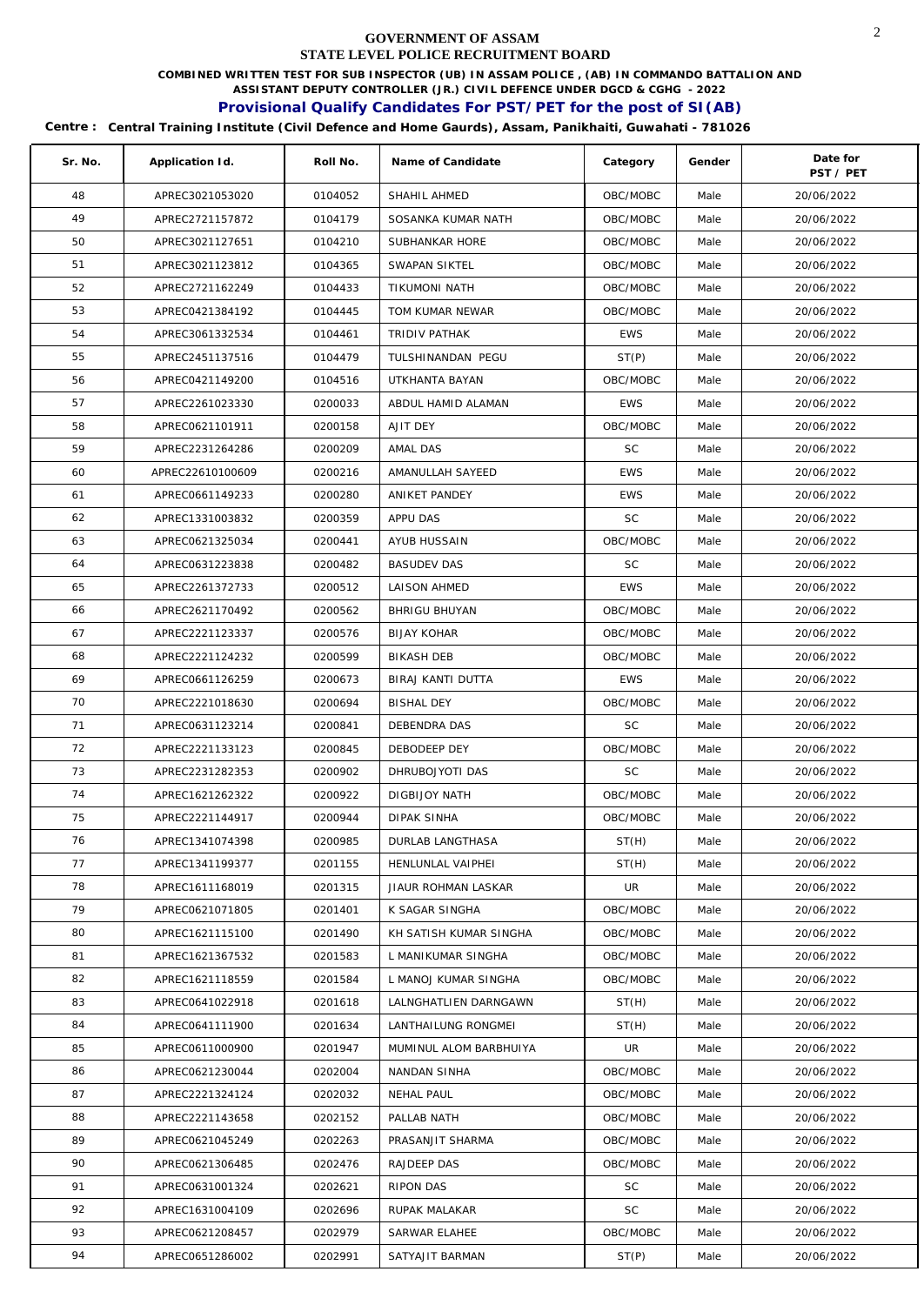**COMBINED WRITTEN TEST FOR SUB INSPECTOR (UB) IN ASSAM POLICE , (AB) IN COMMANDO BATTALION AND** 

**ASSISTANT DEPUTY CONTROLLER (JR.) CIVIL DEFENCE UNDER DGCD & CGHG - 2022** 

# **Provisional Qualify Candidates For PST/PET for the post of SI(AB)**

| Sr. No. | Application Id. | Roll No. | Name of Candidate                    | Category   | Gender | Date for<br>PST / PET |
|---------|-----------------|----------|--------------------------------------|------------|--------|-----------------------|
| 95      | APREC1631186399 | 0203001  | <b>SAUMAN DAS</b>                    | <b>SC</b>  | Male   | 20/06/2022            |
| 96      | APREC0621044905 | 0203154  | SIVASISH SINHA                       | OBC/MOBC   | Male   | 20/06/2022            |
| 97      | APREC2221359096 | 0203179  | SOUMEN NAYAK                         | OBC/MOBC   | Male   | 20/06/2022            |
| 98      | APREC0621012108 | 0203241  | <b>SUBIR PAUL</b>                    | OBC/MOBC   | Male   | 20/06/2022            |
| 99      | APREC1611259395 | 0203541  | <b>TUSHAR KANTI</b><br>BHATTACHARJEE | UR         | Male   | 20/06/2022            |
| 100     | APREC1341078559 | 0203623  | ZEEDA LANGTHASA                      | ST(H)      | Male   | 20/06/2022            |
| 101     | APREC0531074250 | 0300588  | <b>BIKI DAS</b>                      | <b>SC</b>  | Male   | 20/06/2022            |
| 102     | APREC0521233282 | 0300627  | <b>BIPLAB RAY</b>                    | OBC/MOBC   | Male   | 20/06/2022            |
| 103     | APREC0831015422 | 0300629  | <b>BIPLAB SARKAR</b>                 | <b>SC</b>  | Male   | 20/06/2022            |
| 104     | APREC0851015968 | 0300640  | BIRAL KUMAR BRAHMA                   | ST(P)      | Male   | 20/06/2022            |
| 105     | APREC0531074503 | 0301261  | HARIPADA DAS                         | <b>SC</b>  | Male   | 20/06/2022            |
| 106     | APREC0521241595 | 0301291  | HEROCK JYOTI BAYAN                   | OBC/MOBC   | Male   | 20/06/2022            |
| 107     | APREC0511186289 | 0301745  | KAUSTAV KAUSHIK DAS                  | UR         | Male   | 20/06/2022            |
| 108     | APREC0821346469 | 0301819  | <b>KUSHAL RAY</b>                    | OBC/MOBC   | Male   | 20/06/2022            |
| 109     | APREC0821243624 | 0301839  | <b>LAKSHAN ROY</b>                   | OBC/MOBC   | Male   | 20/06/2022            |
| 110     | APREC0851349029 | 0302027  | MIJING BASUMATARY                    | ST(P)      | Male   | 20/06/2022            |
| 111     | APREC0821289242 | 0302106  | <b>MONAJ KUMAR RAY</b>               | OBC/MOBC   | Male   | 20/06/2022            |
| 112     | APREC0821139949 | 0302264  | NAYANJYOTI SINGHA                    | OBC/MOBC   | Male   | 20/06/2022            |
| 113     | APREC0531232542 | 0302582  | PRASENJIT DAS                        | <b>SC</b>  | Male   | 20/06/2022            |
| 114     | APREC0561262665 | 0302730  | RAJAN KUMAR SINGH                    | <b>EWS</b> | Male   | 20/06/2022            |
| 115     | APREC0851340479 | 0302796  | RAMEN BASUMATARY                     | ST(P)      | Male   | 20/06/2022            |
| 116     | APREC0521181615 | 0303197  | SANTOSH CHOUHAN                      | OBC/MOBC   | Male   | 20/06/2022            |
| 117     | APREC0511150196 | 0303207  | SARBHIK KARMAKAR                     | <b>UR</b>  | Male   | 20/06/2022            |
| 118     | APREC0361389362 | 0303245  | SHAHIDUL ISLAM                       | <b>EWS</b> | Male   | 20/06/2022            |
| 119     | APREC0821001254 | 0303418  | <b>SUMAN NEWAR</b>                   | OBC/MOBC   | Male   | 20/06/2022            |
| 120     | APREC0251185579 | 0303443  | SUNRAJ BASUMATARY                    | ST(P)      | Male   | 20/06/2022            |
| 121     | APREC0251109792 | 0303514  | SWGWMSHAR MUSHAHARY                  | ST(P)      | Male   | 20/06/2022            |
| 122     | APREC0851282433 | 0303534  | SWMKHWR MUCHAHARY                    | ST(P)      | Male   | 20/06/2022            |
| 123     | APREC0921000350 | 0400036  | ABHIJIT RAJBONGSHI                   | OBC/MOBC   | Male   | 20/06/2022            |
| 124     | APREC3321377242 | 0400114  | AKASH KISHOR NATH                    | OBC/MOBC   | Male   | 20/06/2022            |
| 125     | APREC0961232846 | 0400255  | ANKUR KALITA                         | <b>EWS</b> | Male   | 20/06/2022            |
| 126     | APREC0931185960 | 0400362  | ASHANANDA SARKAR                     | SC         | Male   | 20/06/2022            |
| 127     | APREC0961005568 | 0400894  | <b>BIPLAB DAS</b>                    | <b>EWS</b> | Male   | 20/06/2022            |
| 128     | APREC3331201292 | 0400901  | <b>BIPUL BISWAS</b>                  | SC         | Male   | 20/06/2022            |
| 129     | APREC3331056221 | 0400957  | <b>BISWAJIT DAS</b>                  | <b>SC</b>  | Male   | 20/06/2022            |
| 130     | APREC0921143490 | 0401165  | DEEPJYOTI DEKA                       | OBC/MOBC   | Male   | 20/06/2022            |
| 131     | APREC0951004093 | 0401224  | DHANJIT BASUMATARY                   | ST(P)      | Male   | 20/06/2022            |
| 132     | APREC0961085139 | 0401268  | DHIRAJ KALITA                        | <b>EWS</b> | Male   | 20/06/2022            |
| 133     | APREC3321253190 | 0401300  | DHRUBAJYOTI DEKA                     | OBC/MOBC   | Male   | 20/06/2022            |
| 134     | APREC0961074837 | 0401745  | HIMANSHU HAZARIKA                    | <b>EWS</b> | Male   | 20/06/2022            |
| 135     | APREC3361110567 | 0401918  | JAGADISH KALITA                      | <b>EWS</b> | Male   | 20/06/2022            |
| 136     | APREC0961314888 | 0401926  | JAHANGIR ALOM                        | EWS        | Male   | 20/06/2022            |
| 137     | APREC3321273106 | 0401968  | JAYANTA NATH                         | OBC/MOBC   | Male   | 20/06/2022            |
| 138     | APREC0961408356 | 0402032  | JINTU MANI DEKA                      | <b>EWS</b> | Male   | 20/06/2022            |
| 139     | APREC0961261022 | 0402037  | <b>JINTU SARMAH</b>                  | <b>EWS</b> | Male   | 20/06/2022            |
| 140     | APREC3361214622 | 0402072  | <b>JOGEN LAHKAR</b>                  | <b>EWS</b> | Male   | 20/06/2022            |
| 141     | APREC0951227426 | 0402202  | JYOTISH MON BARO                     | ST(P)      | Male   | 20/06/2022            |
|         |                 |          |                                      |            |        |                       |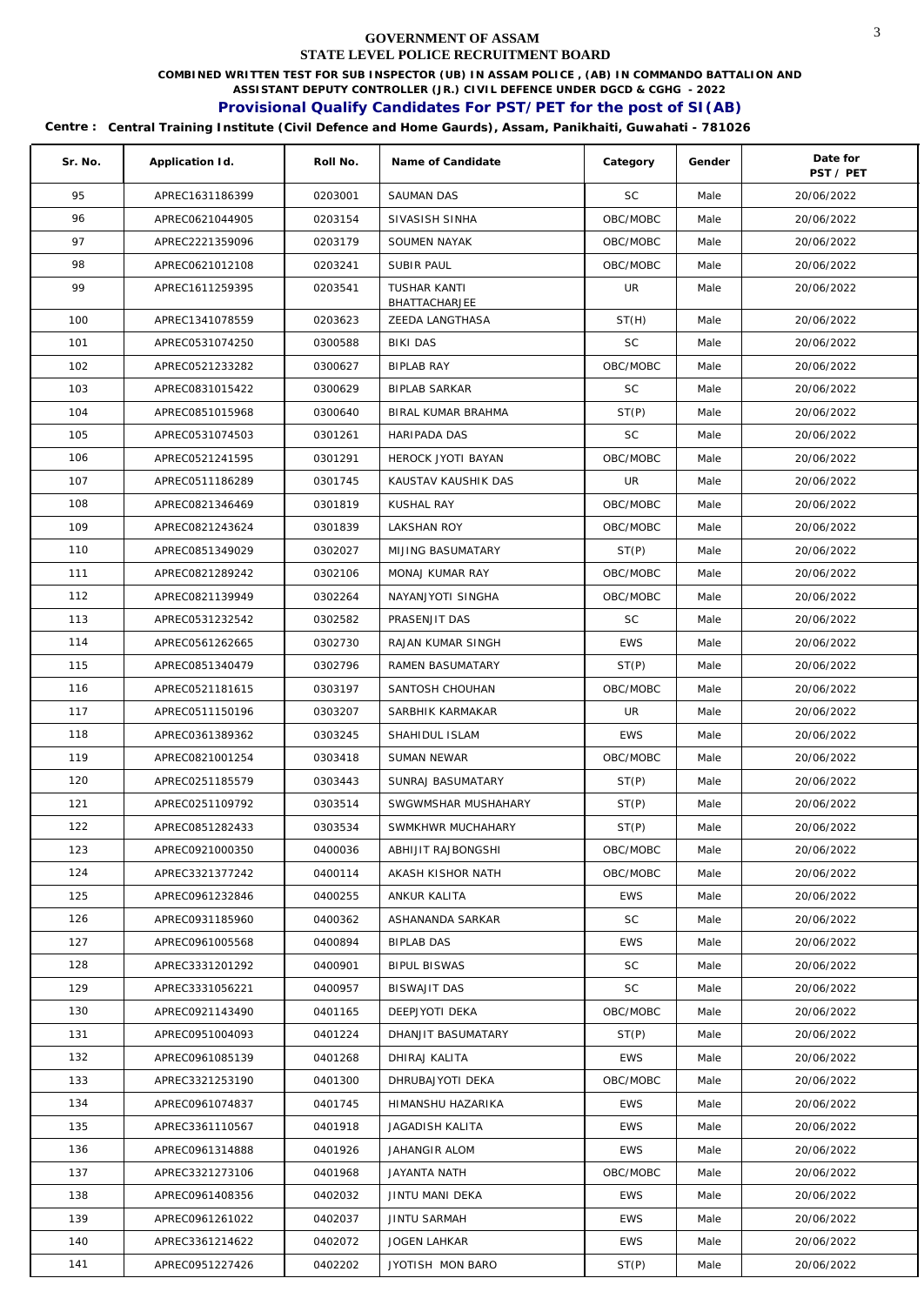**COMBINED WRITTEN TEST FOR SUB INSPECTOR (UB) IN ASSAM POLICE , (AB) IN COMMANDO BATTALION AND** 

**ASSISTANT DEPUTY CONTROLLER (JR.) CIVIL DEFENCE UNDER DGCD & CGHG - 2022** 

# **Provisional Qualify Candidates For PST/PET for the post of SI(AB)**

| Sr. No. | Application Id. | Roll No. | Name of Candidate       | Category   | Gender | Date for<br>PST / PET |
|---------|-----------------|----------|-------------------------|------------|--------|-----------------------|
| 142     | APREC3311079308 | 0402252  | KAILASH CHOWHAN         | <b>EWS</b> | Male   | 20/06/2022            |
| 143     | APREC3321029514 | 0402321  | KANGKAN CHALIHA         | OBC/MOBC   | Male   | 20/06/2022            |
| 144     | APREC0961179969 | 0402402  | KAUSTUVMANI SAHARIAH    | <b>EWS</b> | Male   | 20/06/2022            |
| 145     | APREC0961136480 | 0402560  | LAKSHYA JYOTI DEKA      | <b>EWS</b> | Male   | 20/06/2022            |
| 146     | APREC3321132144 | 0402583  | LILADHAR CHETRY         | OBC/MOBC   | Male   | 20/06/2022            |
| 147     | APREC0961234313 | 0402614  | MADHURJYA DEKA          | <b>EWS</b> | Male   | 20/06/2022            |
| 148     | APREC0961207533 | 0402834  | MINANKA DEKA            | <b>EWS</b> | Male   | 20/06/2022            |
| 149     | APREC0931284042 | 0403032  | NABAJYOTI DAS           | <b>SC</b>  | Male   | 20/06/2022            |
| 150     | APREC0921231701 | 0403240  | NIPAM SAHARIA           | OBC/MOBC   | Male   | 20/06/2022            |
| 151     | APREC0961137635 | 0403554  | PRAKASH DEY             | <b>EWS</b> | Male   | 20/06/2022            |
| 152     | APREC0921291875 | 0403610  | PRANJAL DEKA            | OBC/MOBC   | Male   | 20/06/2022            |
| 153     | APREC0921348148 | 0403617  | PRANJAL KUMAR           | OBC/MOBC   | Male   | 20/06/2022            |
| 154     | APREC3351005320 | 0403681  | PREMJIT BORO            | ST(P)      | Male   | 20/06/2022            |
| 155     | APREC0921266934 | 0403807  | RAHUL DEKA              | OBC/MOBC   | Male   | 20/06/2022            |
| 156     | APREC3321170863 | 0403866  | RAJU CHOUHAN            | OBC/MOBC   | Male   | 20/06/2022            |
| 157     | APREC0961216171 | 0403898  | RAKTIM JYOTI MAHANTA    | <b>EWS</b> | Male   | 20/06/2022            |
| 158     | APREC0961107601 | 0403988  | RIDEEP SAHARIA          | <b>EWS</b> | Male   | 20/06/2022            |
| 159     | APREC0961269474 | 0404023  | RINKU KALITA            | <b>EWS</b> | Male   | 20/06/2022            |
| 160     | APREC0931042259 | 0404041  | RISHI SARKAR            | <b>SC</b>  | Male   | 20/06/2022            |
| 161     | APREC0911027312 | 0404447  | SHUBHRAJYOTI BARUAH     | UR         | Male   | 20/06/2022            |
| 162     | APREC0961095260 | 0404541  | SOURAV SHARMA           | <b>EWS</b> | Male   | 20/06/2022            |
| 163     | APREC0921038753 | 0404773  | TREENAYAN KUMAR SAHARIA | OBC/MOBC   | Male   | 20/06/2022            |
| 164     | APREC0961175794 | 0404819  | UDAY BHASKAR SARMA      | <b>EWS</b> | Male   | 20/06/2022            |
| 165     | APREC3351115926 | 0404853  | UTPAL RABHA             | ST(P)      | Male   | 20/06/2022            |
| 166     | APREC0721256232 | 0500032  | ABHIJIT CHUTIA          | OBC/MOBC   | Male   | 20/06/2022            |
| 167     | APREC3221239721 | 0500058  | ABHIJIT MORAN           | OBC/MOBC   | Male   | 20/06/2022            |
| 168     | APREC1211133203 | 0500104  | ABHISHEK DUTTA          | UR         | Male   | 20/06/2022            |
| 169     | APREC1821227053 | 0500145  | ABINASH SAIKIA          | OBC/MOBC   | Male   | 20/06/2022            |
| 170     | APREC3251262682 | 0500321  | KHIRANJIT SONOWAL       | ST(P)      | Male   | 20/06/2022            |
| 171     | APREC3221064212 | 0500349  | NAYAN PRADHAN           | OBC/MOBC   | Male   | 20/06/2022            |
| 172     | APREC3221038828 | 0500360  | <b>OENJIL MAUT</b>      | OBC/MOBC   | Male   | 20/06/2022            |
| 173     | APREC1251154556 | 0500583  | AMAN NIRMALIA           | ST(P)      | Male   | 20/06/2022            |
| 174     | APREC3221121074 | 0500662  | AMON BAGH               | OBC/MOBC   | Male   | 20/06/2022            |
| 175     | APREC3221095380 | 0500713  | ANANDA CHETRI           | OBC/MOBC   | Male   | 20/06/2022            |
| 176     | APREC1051034304 | 0500773  | ANIRAM RAMCHIARY        | ST(P)      | Male   | 20/06/2022            |
| 177     | APREC1211361493 | 0500880  | ANKUR SHARMA            | UR         | Male   | 20/06/2022            |
| 178     | APREC3221269147 | 0501052  | ARNAB BURAGOHAIN        | OBC/MOBC   | Male   | 20/06/2022            |
| 179     | APREC3251003024 | 0501235  | <b>BABUL SONOWAL</b>    | ST(P)      | Male   | 20/06/2022            |
| 180     | APREC3251075613 | 0501398  | <b>BHABESH DEORI</b>    | ST(P)      | Male   | 20/06/2022            |
| 181     | APREC1021368596 | 0501498  | BHARGAV GOGOI           | OBC/MOBC   | Male   | 20/06/2022            |
| 182     | APREC1021046397 | 0501530  | <b>BHASKAR GOGOI</b>    | OBC/MOBC   | Male   | 20/06/2022            |
| 183     | APREC1051045279 | 0501557  | BHASKAR JYOTI PEGU      | ST(P)      | Male   | 20/06/2022            |
| 184     | APREC3251138219 | 0501647  | <b>BIBEK BORO</b>       | ST(P)      | Male   | 20/06/2022            |
| 185     | APREC1221432901 | 0501655  | <b>BIBEK GOGOI</b>      | OBC/MOBC   | Male   | 20/06/2022            |
| 186     | APREC1251053300 | 0501704  | <b>BIDYUT BORAH</b>     | ST(P)      | Male   | 20/06/2022            |
| 187     | APREC1221339954 | 0501824  | <b>BIKASH GOGOI</b>     | OBC/MOBC   | Male   | 20/06/2022            |
| 188     | APREC1051229760 | 0501857  | <b>BIKASH PEGU</b>      | ST(P)      | Male   | 20/06/2022            |
|         |                 |          |                         |            |        |                       |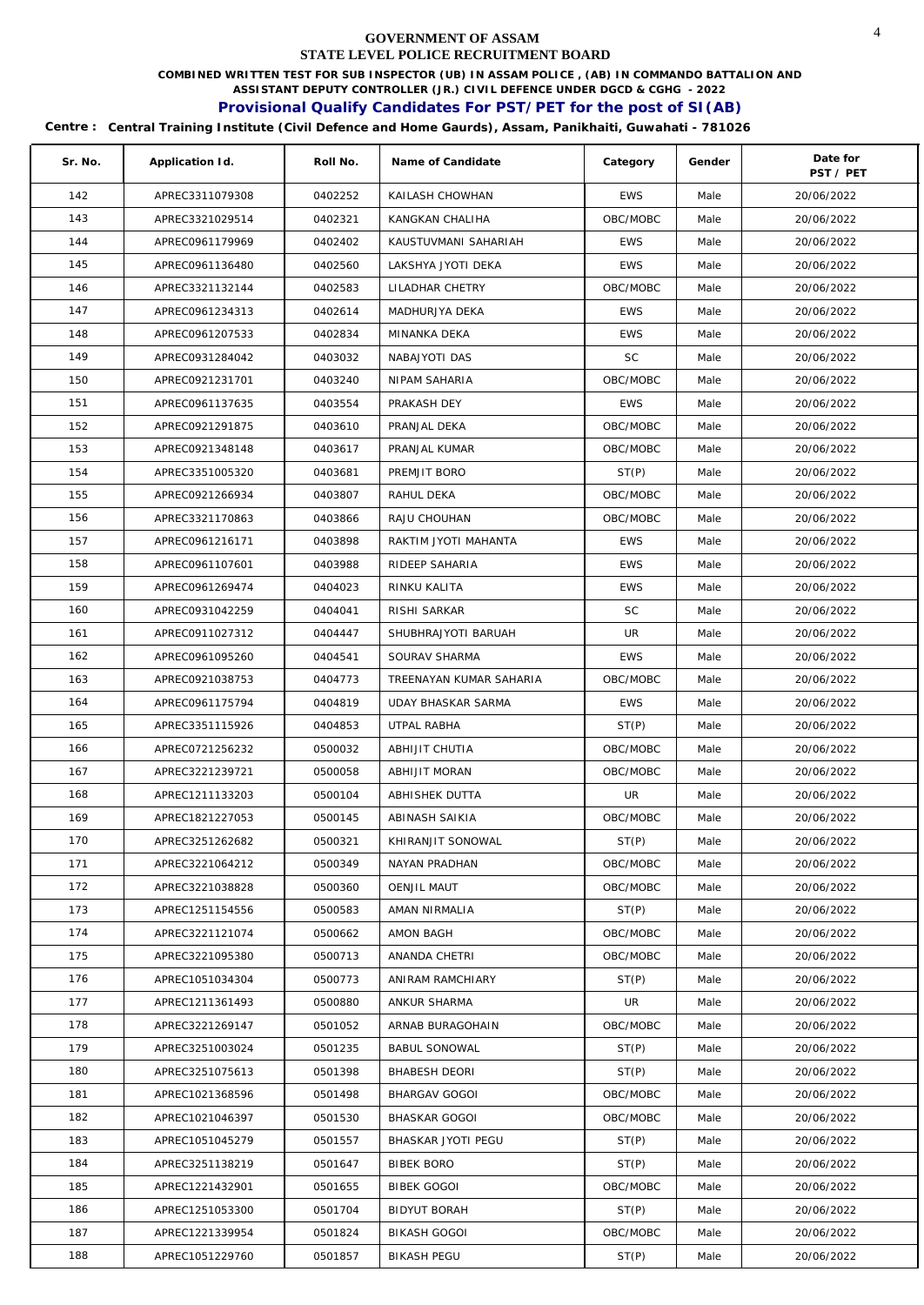**COMBINED WRITTEN TEST FOR SUB INSPECTOR (UB) IN ASSAM POLICE , (AB) IN COMMANDO BATTALION AND** 

**ASSISTANT DEPUTY CONTROLLER (JR.) CIVIL DEFENCE UNDER DGCD & CGHG - 2022** 

# **Provisional Qualify Candidates For PST/PET for the post of SI(AB)**

| Sr. No.    | Application Id.                    | Roll No.           | Name of Candidate                        | Category       | Gender       | Date for                |
|------------|------------------------------------|--------------------|------------------------------------------|----------------|--------------|-------------------------|
| 189        | APREC1221306506                    | 0501919            | <b>BIKRAM PRADHAN</b>                    | OBC/MOBC       | Male         | PST / PET<br>20/06/2022 |
| 190        | APREC3251235582                    | 0501926            | <b>BIKROM SONOWAL</b>                    | ST(P)          | Male         | 20/06/2022              |
| 191        | APREC1221269517                    | 0501932            | <b>BIKY MAJHI</b>                        | OBC/MOBC       | Male         | 20/06/2022              |
| 192        | APREC1221249625                    | 0502029            | BIPLAB GOGOI                             | OBC/MOBC       | Male         | 20/06/2022              |
| 193        | APREC1051067932                    | 0502055            | <b>BIPUL DEORI</b>                       | ST(P)          | Male         | 20/06/2022              |
| 194        | APREC1221281009                    | 0502588            | CHANU GOGOI                              | OBC/MOBC       | Male         |                         |
| 195        |                                    |                    |                                          |                |              | 20/06/2022              |
| 196        | APREC1051000076                    | 0502612            | CHENDOR KULI                             | ST(P)          | Male         | 20/06/2022              |
| 197        | APREC1021109352                    | 0502848            | <b>DEBEN DUTTA</b>                       | OBC/MOBC       | Male         | 20/06/2022              |
| 198        | APREC1021045764                    | 0503017            | DEVA KRISHNA CHUTIA                      | OBC/MOBC       | Male         | 20/06/2022              |
| 199        | APREC1221422873<br>APREC1811133329 | 0503224<br>0503242 | DIBYA DYUTI GOGOI<br>DIBYAJYOTI BEZBORAH | OBC/MOBC<br>UR | Male<br>Male | 20/06/2022              |
| 200        |                                    | 0503267            | DIGANTA DAS                              | <b>SC</b>      |              | 20/06/2022              |
|            | APREC1231236715                    |                    |                                          |                | Male         | 20/06/2022              |
| 201        | APREC2421082847                    | 0503462            | DIPANKA SAIKIA                           | OBC/MOBC       | Male         | 20/06/2022              |
| 202<br>203 | APREC3251074820                    | 0503774            | <b>GANJAM DANG</b>                       | ST(P)          | Male         | 20/06/2022              |
|            | APREC1051434640                    | 0504172            | HEMANTA JYOTI PEGU                       | ST(P)          | Male         | 20/06/2022              |
| 204        | APREC1221275037                    | 0504345            | HIRANYA GOGOI                            | OBC/MOBC       | Male         | 20/06/2022              |
| 205        | APREC1221069657                    | 0504521            | <b>JAGADISH GOGOI</b>                    | OBC/MOBC       | Male         | 20/06/2022              |
| 206        | APREC1021076597                    | 0504808            | JITU CHUTIA                              | OBC/MOBC       | Male         | 20/06/2022              |
| 207        | APREC3261213175                    | 0505258            | KAMAL SHARMA                             | <b>EWS</b>     | Male         | 20/06/2022              |
| 208        | APREC2551156983                    | 0505384            | KARUNA KULI                              | ST(P)          | Male         | 20/06/2022              |
| 209        | APREC1221033011                    | 0505414            | KAUSHIK BHUYAN                           | OBC/MOBC       | Male         | 20/06/2022              |
| 210        | APREC1221000464                    | 0505585            | KOBID GOGOI                              | OBC/MOBC       | Male         | 20/06/2022              |
| 211        | APREC1051010864                    | 0505663            | KRISHNA KAMAL KUTUM                      | ST(P)          | Male         | 20/06/2022              |
| 212        | APREC1221033595                    | 0505666            | KRISHNA KANTA SAIKIA                     | OBC/MOBC       | Male         | 20/06/2022              |
| 213        | APREC3261336934                    | 0505713            | KUL PRASAD UPADHYAY                      | <b>EWS</b>     | Male         | 20/06/2022              |
| 214        | APREC3221119991                    | 0506049            | LUHIT SAIKIA                             | OBC/MOBC       | Male         | 20/06/2022              |
| 215        | APREC1221307174                    | 0506274            | MANASH JYOTI DUTTA                       | OBC/MOBC       | Male         | 20/06/2022              |
| 216        | APREC2421305378                    | 0506283            | MANASH JYOTI PHUKAN                      | OBC/MOBC       | Male         | 20/06/2022              |
| 217        | APREC1021098084                    | 0506371            | MANJIT GOGOI                             | OBC/MOBC       | Male         | 20/06/2022              |
| 218        | APREC3221214327                    | 0506391            | <b>MANOJ PRADHAN</b>                     | OBC/MOBC       | Male         | 20/06/2022              |
| 219        | APREC3221110572                    | 0506519            | MILAN CHOWHAN                            | OBC/MOBC       | Male         | 20/06/2022              |
| 220        | APREC1221274555                    | 0506621            | MITHILESH KUMAR SAH                      | OBC/MOBC       | Male         | 20/06/2022              |
| 221        | APREC1261000137                    | 0506639            | MOHAMMED IRFAN                           | <b>EWS</b>     | Male         | 20/06/2022              |
| 222        | APREC1221200602                    | 0507469            | NILUTPAL BORUAH                          | OBC/MOBC       | Male         | 20/06/2022              |
| 223        | APREC1021004441                    | 0507473            | NILUTPAL CHUTIA                          | OBC/MOBC       | Male         | 20/06/2022              |
| 224        | APREC1221224301                    | 0507479            | NILUTPAL GOGOI                           | OBC/MOBC       | Male         | 20/06/2022              |
| 225        | APREC0721285618                    | 0507577            | NISHANTA BURAGOHAIN                      | OBC/MOBC       | Male         | 20/06/2022              |
| 226        | APREC1021110722                    | 0507696            | OMION DAS                                | OBC/MOBC       | Male         | 20/06/2022              |
| 227        | APREC1221069004                    | 0507952            | PAPU CHETRI                              | OBC/MOBC       | Male         | 20/06/2022              |
| 228        | APREC1021115880                    | 0507996            | PARAMANANDA DIHINGIA                     | OBC/MOBC       | Male         | 20/06/2022              |
| 229        | APREC1221332413                    | 0508253            | POL GOGOI                                | OBC/MOBC       | Male         | 20/06/2022              |
| 230        | APREC3221066655                    | 0508570            | PRANJIT CHETIA                           | OBC/MOBC       | Male         | 20/06/2022              |
| 231        | APREC1221170715                    | 0508589            | PRANTU BORAH                             | OBC/MOBC       | Male         | 20/06/2022              |
| 232        | APREC1021371745                    | 0508631            | PRASHIDHA BHARALI                        | OBC/MOBC       | Male         | 20/06/2022              |
| 233        | APREC1221318370                    | 0508924            | PROTIM DUTTA                             | OBC/MOBC       | Male         | 20/06/2022              |
| 234        | APREC1221381139                    | 0509179            | RAHUL SONAR                              | OBC/MOBC       | Male         | 20/06/2022              |
| 235        | APREC1051236775                    | 0509313            | RAJKAMAL KACHARI                         | ST(P)          | Male         | 20/06/2022              |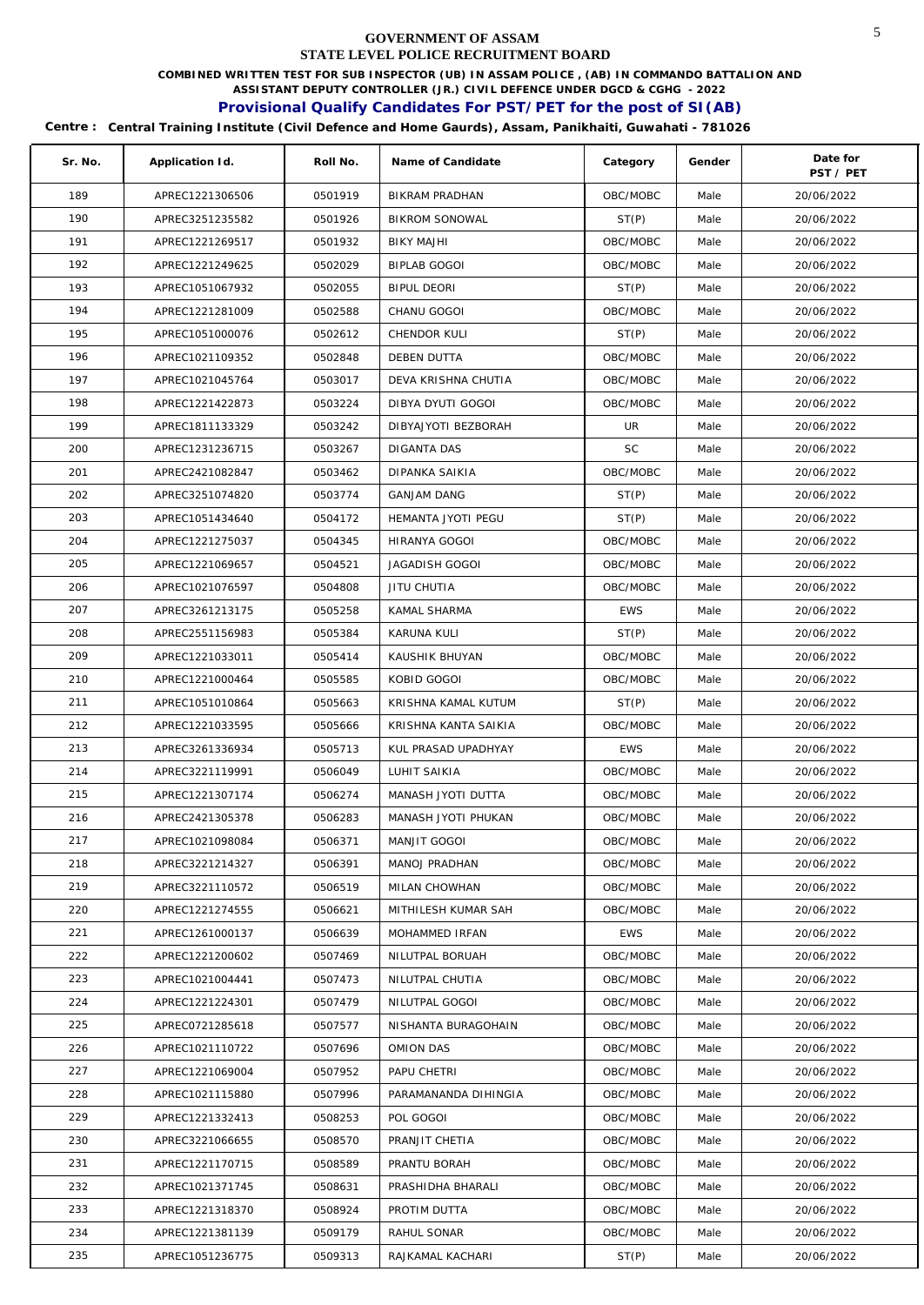**COMBINED WRITTEN TEST FOR SUB INSPECTOR (UB) IN ASSAM POLICE , (AB) IN COMMANDO BATTALION AND** 

**ASSISTANT DEPUTY CONTROLLER (JR.) CIVIL DEFENCE UNDER DGCD & CGHG - 2022** 

# **Provisional Qualify Candidates For PST/PET for the post of SI(AB)**

| Sr. No. | Application Id. | Roll No. | Name of Candidate        | Category   | Gender | Date for<br>PST / PET |
|---------|-----------------|----------|--------------------------|------------|--------|-----------------------|
| 236     | APREC1021047476 | 0509373  | RAKTA PRATIM BHUYAN      | OBC/MOBC   | Male   | 20/06/2022            |
| 237     | APREC3221158837 | 0509569  | REBAJYOTI HANDIQUE       | OBC/MOBC   | Male   | 20/06/2022            |
| 238     | APREC3221132560 | 0509604  | REKHAV JYOTI BORAH       | OBC/MOBC   | Male   | 20/06/2022            |
| 239     | APREC3221246278 | 0510076  | RUPAM BORUAH             | OBC/MOBC   | Male   | 20/06/2022            |
| 240     | APREC1221425540 | 0510348  | <b>SANJEEV DAS</b>       | OBC/MOBC   | Male   | 20/06/2022            |
| 241     | APREC3221007825 | 0510353  | SANJIB BHUMIJ            | OBC/MOBC   | Male   | 20/06/2022            |
| 242     | APREC1221235825 | 0510605  | SEKHAR JYOTI LIKSON      | OBC/MOBC   | Male   | 20/06/2022            |
| 243     | APREC3221025109 | 0510746  | SHYAM CHETRI             | OBC/MOBC   | Male   | 20/06/2022            |
| 244     | APREC1051004861 | 0510776  | SIBORAM PASAR            | ST(P)      | Male   | 20/06/2022            |
| 245     | APREC3221301919 | 0510957  | SOURABH JYOTI MORAN      | OBC/MOBC   | Male   | 20/06/2022            |
| 246     | APREC1221062749 | 0511008  | SUBASH URANG             | OBC/MOBC   | Male   | 20/06/2022            |
| 247     | APREC1031108330 | 0511018  | SUBHAM DAS               | <b>SC</b>  | Male   | 20/06/2022            |
| 248     | APREC3221263819 | 0511165  | <b>SUMON BHUJEL</b>      | OBC/MOBC   | Male   | 20/06/2022            |
| 249     | APREC1261003106 | 0511373  | SURYANSH VERMA           | <b>EWS</b> | Male   | 20/06/2022            |
| 250     | APREC3261055689 | 0511446  | SWARUP MAJUMDER          | <b>EWS</b> | Male   | 20/06/2022            |
| 251     | APREC1211004058 | 0511464  | SYED MUJAKIR HASAN ULLAH | UR         | Male   | 20/06/2022            |
| 252     | APREC3251291414 | 0511582  | THUMI BORUAH             | ST(P)      | Male   | 20/06/2022            |
|         |                 |          |                          |            |        |                       |
| 253     | APREC1051022414 | 0511771  | TULESH DOLEY             | ST(P)      | Male   | 20/06/2022            |
| 254     | APREC1221043671 | 0511987  | UTTAM GOGOI              | OBC/MOBC   | Male   | 20/06/2022            |
| 255     | APREC2711091717 | 0600035  | ABHILEKH SHARMA          | UR         | Male   | 20/06/2022            |
| 256     | APREC1561104057 | 0600045  | ABHISHEK DUTTA           | <b>EWS</b> | Male   | 20/06/2022            |
| 257     | APREC1511094949 | 0600114  | AKASH NIL BORA           | UR         | Male   | 20/06/2022            |
| 258     | APREC1561004614 | 0600162  | <b>JUBIN BORAH</b>       | <b>EWS</b> | Male   | 20/06/2022            |
| 259     | APREC1521032339 | 0600335  | ANUP DUTTA               | OBC/MOBC   | Male   | 20/06/2022            |
| 260     | APREC1521028287 | 0600360  | ARABINDA HAZARIKA        | OBC/MOBC   | Male   | 20/06/2022            |
| 261     | APREC1521172910 | 0600520  | BHASKARJYOTI GOGOI       | OBC/MOBC   | Male   | 20/06/2022            |
| 262     | APREC1851246809 | 0600621  | <b>BIKASH SAIKIA</b>     | ST(P)      | Male   | 20/06/2022            |
| 263     | APREC2631004913 | 0600637  | BIKRAM CHOUDHURY         | SC         | Male   | 20/06/2022            |
| 264     | APREC1551046069 | 0600747  | <b>BITU PEGU</b>         | ST(P)      | Male   | 20/06/2022            |
| 265     | APREC1561024617 | 0600847  | CHANAKYA BHUYAN          | EWS        | Male   | 20/06/2022            |
| 266     | APREC1521071866 | 0601048  | DIBYA JYOTI BORA         | OBC/MOBC   | Male   | 20/06/2022            |
| 267     | APREC1551060502 | 0601052  | DIBYA KUMAR PEGU         | ST(P)      | Male   | 20/06/2022            |
| 268     | APREC1521052747 | 0601150  | DIPANTA SAIKIA           | OBC/MOBC   | Male   | 20/06/2022            |
| 269     | APREC2721215424 | 0601470  | JAYANTA PHUKAN           | OBC/MOBC   | Male   | 20/06/2022            |
| 270     | APREC1521090815 | 0601679  | KARAN CHHETRI            | OBC/MOBC   | Male   | 20/06/2022            |
| 271     | APREC1551039207 | 0601721  | KHIRUD BARUAH            | ST(P)      | Male   | 20/06/2022            |
| 272     | APREC1521107727 | 0601761  | KOUSHIK HAZARIKA         | OBC/MOBC   | Male   | 20/06/2022            |
| 273     | APREC2721155875 | 0601944  | MANASH PRATIM SAIKIA     | OBC/MOBC   | Male   | 20/06/2022            |
| 274     | APREC1531300898 | 0602186  | MRIDU PABAN DAS          | SC         | Male   | 20/06/2022            |
| 275     | APREC1561017468 | 0602324  | NIBIR KAUCHIK            | <b>EWS</b> | Male   | 20/06/2022            |
| 276     | APREC1521004638 | 0602388  | NITESH MAHATO            | OBC/MOBC   | Male   | 20/06/2022            |
| 277     | APREC1561010215 | 0602420  | NUROJ ZAMAL              | <b>EWS</b> | Male   | 20/06/2022            |
| 278     | APREC1521331252 | 0602450  | PALLAB RAJKHOIWA         | OBC/MOBC   | Male   | 20/06/2022            |
| 279     | APREC1521150040 | 0602474  | PANKAJ GOGOI             | OBC/MOBC   | Male   | 20/06/2022            |
| 280     | APREC1561272645 | 0602483  | PANKAJ SAIKIA            | <b>EWS</b> | Male   | 20/06/2022            |
| 281     | APREC1531139730 | 0602506  | PARAG DAS                | SC         | Male   | 20/06/2022            |
| 282     | APREC1521080498 | 0602541  | PARTHA PRATIM BORA       | OBC/MOBC   | Male   | 20/06/2022            |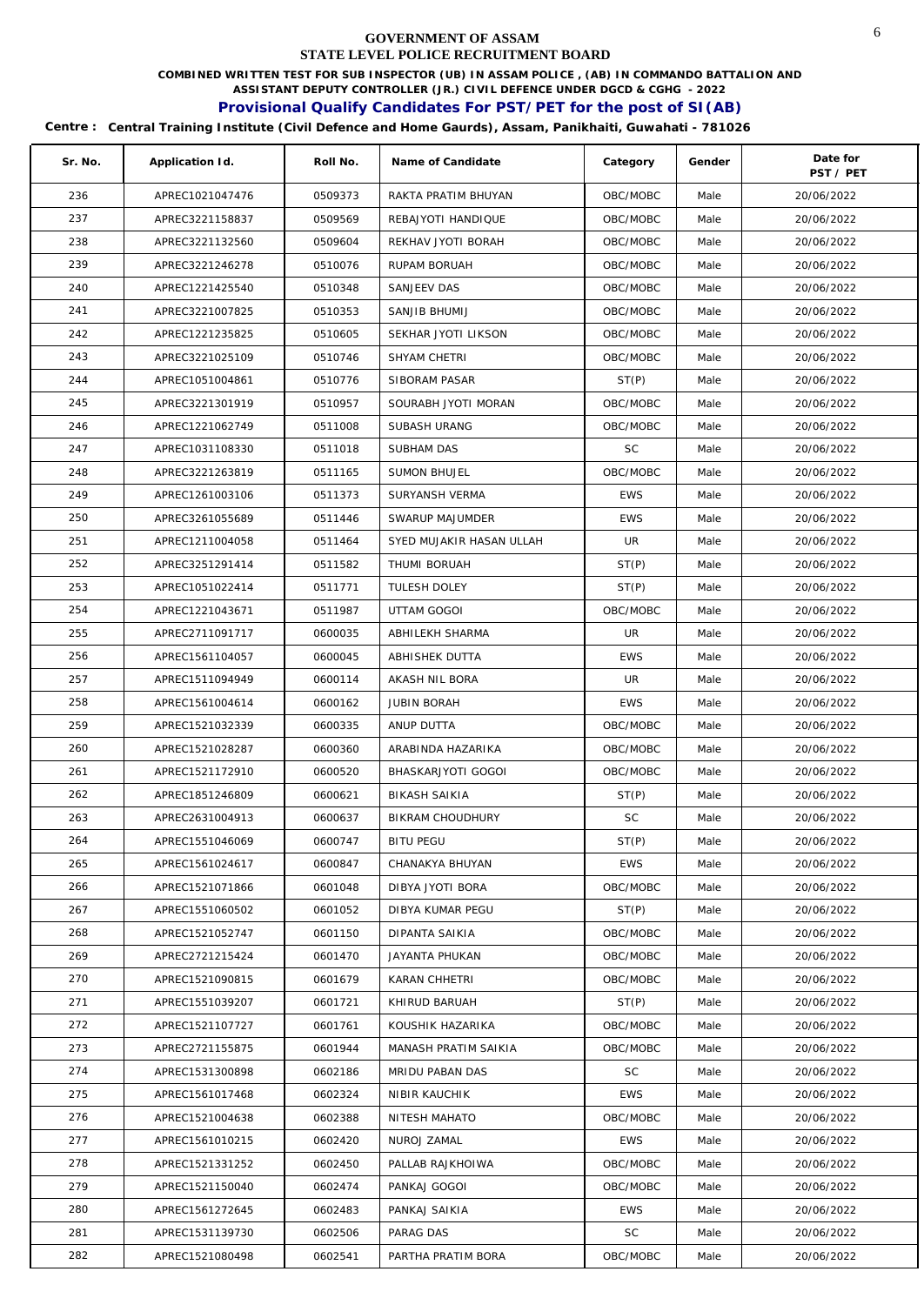**COMBINED WRITTEN TEST FOR SUB INSPECTOR (UB) IN ASSAM POLICE , (AB) IN COMMANDO BATTALION AND** 

**ASSISTANT DEPUTY CONTROLLER (JR.) CIVIL DEFENCE UNDER DGCD & CGHG - 2022** 

# **Provisional Qualify Candidates For PST/PET for the post of SI(AB)**

| Sr. No. | Application Id. | Roll No. | Name of Candidate             | Category   | Gender | Date for<br>PST / PET |
|---------|-----------------|----------|-------------------------------|------------|--------|-----------------------|
| 283     | APREC1561022038 | 0602965  | RAJDEEP BORA                  | <b>EWS</b> | Male   | 20/06/2022            |
| 284     | APREC1551003790 | 0602970  | RAJEN DOLEY                   | ST(P)      | Male   | 20/06/2022            |
| 285     | APREC1561022487 | 0602984  | RAJKUMAR DUTTA                | <b>EWS</b> | Male   | 20/06/2022            |
| 286     | APREC1561023177 | 0603042  | RIAJUL HOQUE                  | <b>EWS</b> | Male   | 20/06/2022            |
| 287     | APREC1551036639 | 0603105  | RITUKAMAL DOLEY               | ST(P)      | Male   | 20/06/2022            |
| 288     | APREC1521339573 | 0603129  | RITURAJ KONWAR                | OBC/MOBC   | Male   | 20/06/2022            |
| 289     | APREC1561268053 | 0603524  | SOURAV KUMAR GIRI             | <b>EWS</b> | Male   | 20/06/2022            |
| 290     | APREC1551015329 | 0603533  | SRI BIRONJAN LOYING           | ST(P)      | Male   | 20/06/2022            |
| 291     | APREC1521107915 | 0603557  | SUBRAT KR DUARAH              | OBC/MOBC   | Male   | 20/06/2022            |
| 292     | APREC1551006123 | 0603707  | TANU RABHA                    | ST(P)      | Male   | 20/06/2022            |
| 293     | APREC1531107234 | 0603725  | TEJOSH HAZARIKA               | SC         | Male   | 20/06/2022            |
| 294     | APREC1551328180 | 0603767  | TRISHANKAR PEGU               | ST(P)      | Male   | 20/06/2022            |
| 295     | APREC3361166221 | 0700025  | ABHIJIT DEKA                  | <b>EWS</b> | Male   | 20/06/2022            |
| 296     | APREC1811088270 | 0700031  | ABHIJIT HAZARIKA              | UR         | Male   | 20/06/2022            |
| 297     | APREC1821132719 | 0700096  | ABINASH BORA                  | OBC/MOBC   | Male   | 20/06/2022            |
| 298     | APREC1821091710 | 0700136  | <b>ADIT SAIKIA</b>            | OBC/MOBC   | Male   | 20/06/2022            |
| 299     | APREC2761308192 | 0700151  | ADITYA DHAR                   | <b>EWS</b> | Male   | 20/06/2022            |
| 300     | APREC1821055744 | 0700264  | AMARJYOTI BORAH               | OBC/MOBC   | Male   | 20/06/2022            |
| 301     | APREC1821132977 | 0700285  | AMLAN JYOTI BORA              | OBC/MOBC   | Male   | 21/06/2022            |
| 302     | APREC1851132429 | 0700390  | RAKTIM PEGU                   | ST(P)      | Male   | 21/06/2022            |
| 303     | APREC2421186562 | 0700508  | ANKULIN DUWARAH               | OBC/MOBC   | Male   | 21/06/2022            |
| 304     | APREC1821102003 | 0700556  | ANKUR RANJAN HAZARIKA         | OBC/MOBC   | Male   | 21/06/2022            |
| 305     | APREC2551006331 | 0700611  | ANUPAM PEGU                   | ST(P)      | Male   | 21/06/2022            |
| 306     | APREC1821417898 | 0700617  | ANUPOM BARUAH                 | OBC/MOBC   | Male   | 21/06/2022            |
| 307     | APREC1521432660 | 0700763  | ASHISH GOWALA                 | OBC/MOBC   | Male   | 21/06/2022            |
| 308     | APREC1821040000 | 0700791  | <b>BABUL SAIKIA</b>           | OBC/MOBC   | Male   | 21/06/2022            |
| 309     | APREC1821058837 | 0700833  | <b>BASANT SAH</b>             | OBC/MOBC   | Male   | 21/06/2022            |
| 310     | APREC2921144300 | 0700858  | BEDANTA GOGOI                 | OBC/MOBC   | Male   | 21/06/2022            |
| 311     | APREC1831047152 | 0701054  | <b>BIJOY GOUROVE DAS</b>      | <b>SC</b>  | Male   | 21/06/2022            |
| 312     | APREC1821245580 | 0701074  | BIKASH BORA                   | OBC/MOBC   | Male   | 21/06/2022            |
| 313     | APREC1821078771 | 0701100  | <b>BIKASH MANKI</b>           | OBC/MOBC   | Male   | 21/06/2022            |
| 314     | APREC2961329692 | 0701227  | BISHNUBRAT BHUYAN             | EWS        | Male   | 21/06/2022            |
| 315     | APREC2551025866 | 0701274  | BISWAJYOTI DOLEY              | ST(P)      | Male   | 21/06/2022            |
| 316     | APREC1821108510 | 0701571  | DADU GOGOI                    | OBC/MOBC   | Male   | 21/06/2022            |
| 317     | APREC1261380560 | 0701579  | DARSHAN DEKA                  | <b>EWS</b> | Male   | 21/06/2022            |
| 318     | APREC1821042254 | 0701603  | DEBAJIT GOGOI                 | OBC/MOBC   | Male   | 21/06/2022            |
| 319     | APREC1821183328 | 0701625  | <b>DEBANAN PHUKAN</b>         | OBC/MOBC   | Male   | 21/06/2022            |
| 320     | APREC1851331686 | 0701794  | DHIMAN BARUAH                 | ST(P)      | Male   | 21/06/2022            |
| 321     | APREC1821027216 | 0701854  | DIBYA GOGOI                   | OBC/MOBC   | Male   | 21/06/2022            |
| 322     | APREC1861046584 | 0701936  | DIMPOL BHUYAN                 | <b>EWS</b> | Male   | 21/06/2022            |
| 323     | APREC2551164214 | 0702058  | DIPJYOTI MILI                 | ST(P)      | Male   | 21/06/2022            |
| 324     | APREC3441020819 | 0702154  | FRANCIS ENGLENG               | ST(H)      | Male   | 21/06/2022            |
| 325     | APREC1821126979 | 0702304  | <b>GUDU PHUKAN</b>            | OBC/MOBC   | Male   | 21/06/2022            |
| 326     | APREC1821102264 | 0702312  | <b>GUNINDRA GAUTOM SAIKIA</b> | OBC/MOBC   | Male   | 21/06/2022            |
| 327     | APREC1851237501 | 0702603  | JINTO DOLEY                   | ST(P)      | Male   | 21/06/2022            |
| 328     | APREC1831131881 | 0702609  | <b>JINTU DAS</b>              | SC         | Male   | 21/06/2022            |
| 329     | APREC1851231108 | 0702614  | JINTU KACHARI                 | ST(P)      | Male   | 21/06/2022            |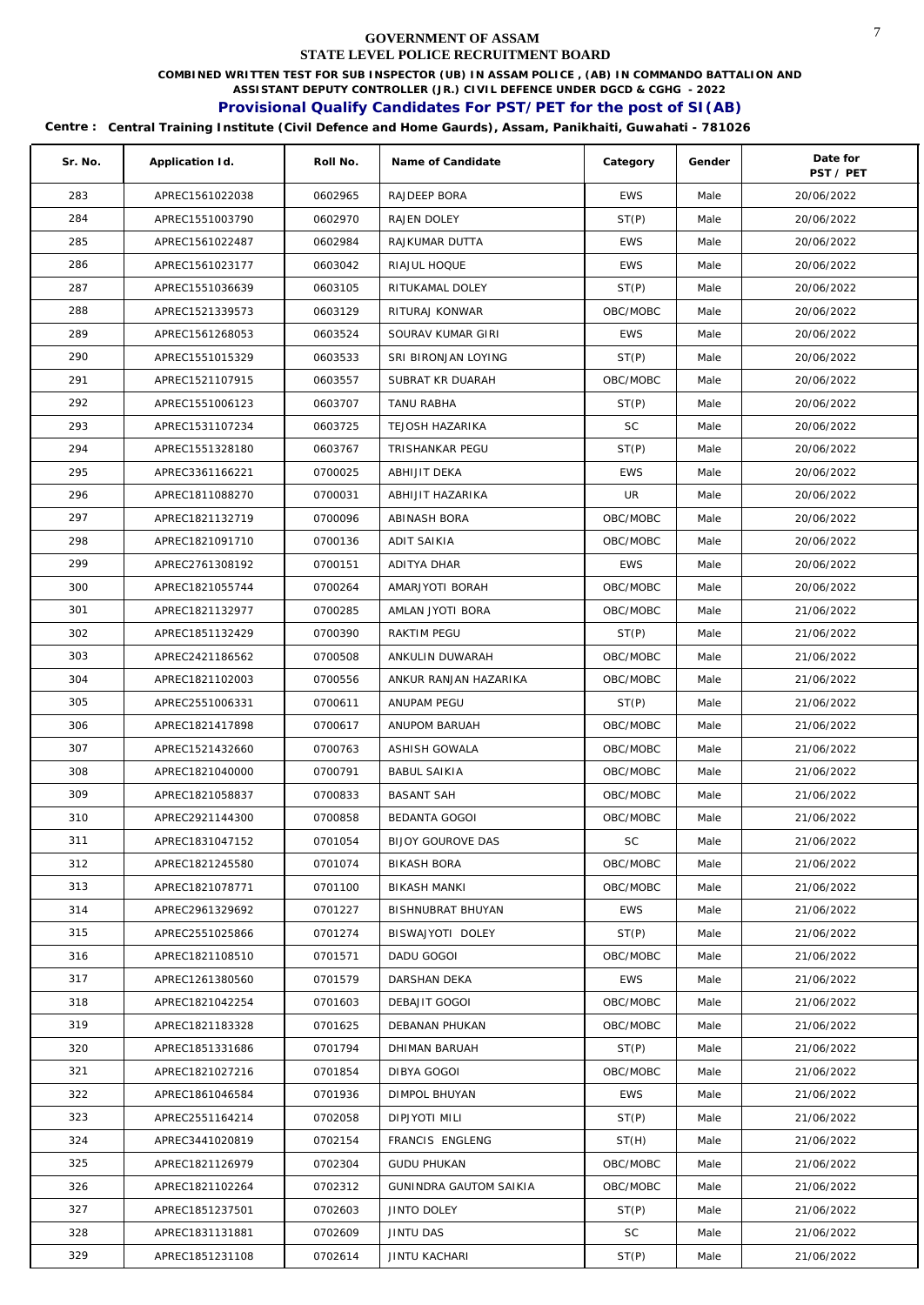**COMBINED WRITTEN TEST FOR SUB INSPECTOR (UB) IN ASSAM POLICE , (AB) IN COMMANDO BATTALION AND** 

**ASSISTANT DEPUTY CONTROLLER (JR.) CIVIL DEFENCE UNDER DGCD & CGHG - 2022** 

# **Provisional Qualify Candidates For PST/PET for the post of SI(AB)**

| Sr. No. | Application Id.  | Roll No. | Name of Candidate                          | Category   | Gender | Date for<br>PST / PET |
|---------|------------------|----------|--------------------------------------------|------------|--------|-----------------------|
| 330     | APREC1861021742  | 0702768  | JYOTIRMAAN BORA                            | <b>EWS</b> | Male   | 21/06/2022            |
| 331     | APREC1861027738  | 0702971  | KISHOR HAZARIKA                            | <b>EWS</b> | Male   | 21/06/2022            |
| 332     | APREC1821174389  | 0703019  | KRISHNA DUTTA                              | OBC/MOBC   | Male   | 21/06/2022            |
| 333     | APREC1851045891  | 0703070  | KULDIP DOLEY                               | ST(P)      | Male   | 21/06/2022            |
| 334     | APREC1821381489  | 0703294  | MANASH BORPATRA GOHAIN                     | OBC/MOBC   | Male   | 21/06/2022            |
| 335     | APREC1861007873  | 0703620  | MONJYOTI BORAH                             | <b>EWS</b> | Male   | 21/06/2022            |
| 336     | APREC0721285661  | 0703708  | MRIDUL BORUAH                              | OBC/MOBC   | Male   | 21/06/2022            |
| 337     | APREC2761258444  | 0703750  | MRINAL BORAH                               | <b>EWS</b> | Male   | 21/06/2022            |
| 338     | APREC1821265591  | 0703843  | NABA JYOTI BORA                            | OBC/MOBC   | Male   | 21/06/2022            |
| 339     | APREC2551243742  | 0703929  | NAREN KUTUM                                | ST(P)      | Male   | 21/06/2022            |
| 340     | APREC1821406310  | 0704069  | NILOTPOL BHUYAN                            | OBC/MOBC   | Male   | 21/06/2022            |
| 341     | APREC1861115956  | 0704165  | NOVA JYOTI BARUAH                          | <b>EWS</b> | Male   | 21/06/2022            |
| 342     | APREC2521015595  | 0704278  | PANCHAM SAIKIA                             | OBC/MOBC   | Male   | 21/06/2022            |
| 343     | APREC1831022875  | 0704308  | PANKAJ PAWAR                               | <b>SC</b>  | Male   | 21/06/2022            |
| 344     | APREC1831036299  | 0704512  | PINKU DAS                                  | <b>SC</b>  | Male   | 21/06/2022            |
| 345     | APREC1821023740  | 0704535  | PLABAN PROTIM DUARAH                       | OBC/MOBC   | Male   | 21/06/2022            |
| 346     | APREC1821089057  | 0705088  | PRONOB JYOTI BORA                          | OBC/MOBC   | Male   | 21/06/2022            |
| 347     | APREC2521109112  | 0705256  | RAHUL KHOUND                               | OBC/MOBC   | Male   | 21/06/2022            |
| 348     | APREC2551109408  | 0705258  | RAHUL KUTUM                                | ST(P)      | Male   | 21/06/2022            |
| 349     | APREC1821384422  | 0705506  | RIDIP SAIKIA                               | OBC/MOBC   | Male   | 21/06/2022            |
| 350     | APREC1821086145  | 0705712  | ROHONJIT BORAH                             | OBC/MOBC   | Male   | 21/06/2022            |
| 351     | APREC1831011074  | 0705786  | <b>RUPAM DAS</b>                           | <b>SC</b>  | Male   | 21/06/2022            |
| 352     | APREC1821091924  | 0705876  | SAMIRAN GOGOI                              | OBC/MOBC   | Male   | 21/06/2022            |
| 353     | APREC1841052404  | 0706100  | SHASHANKA SHYAM                            | ST(H)      | Male   | 21/06/2022            |
| 354     | APREC1821088487  | 0706184  | SIDRATHA BORA                              | OBC/MOBC   | Male   | 21/06/2022            |
| 355     | APREC1831121007  | 0706332  | SOURAV JYOTI DAS                           | <b>SC</b>  | Male   | 21/06/2022            |
| 356     | APREC1821242655  | 0706378  | SUBHROJIT KURMI                            | OBC/MOBC   | Male   | 21/06/2022            |
| 357     | APREC1821042753  | 0706452  | <b>SUMON SAIKIA</b>                        | OBC/MOBC   | Male   | 21/06/2022            |
| 358     | APREC2551195249  | 0706640  | <b>TARUN PAYENG</b>                        | ST(P)      | Male   | 21/06/2022            |
| 359     | APREC2631258660  | 0800195  | AMAR DAS                                   | SC         | Male   | 21/06/2022            |
| 360     | APREC1921008269  | 0800315  | ANJAN NATH                                 | OBC/MOBC   | Male   | 21/06/2022            |
| 361     | APREC1961001991  | 0800460  | MANAB SARMA                                | <b>EWS</b> | Male   | 21/06/2022            |
| 362     | APREC1931174588  | 0800478  | RAJIB DAS                                  | <b>SC</b>  | Male   | 21/06/2022            |
| 363     | APREC1911078873  | 0800528  | ARJUN KALITA                               | UR         | Male   | 21/06/2022            |
| 364     | APREC1921037907  | 0800574  | ARUP THAKURIA                              | OBC/MOBC   | Male   | 21/06/2022            |
| 365     | APREC1961178031  | 0801067  | <b>BIKASH KALITA</b>                       | <b>EWS</b> | Male   | 21/06/2022            |
| 366     | APREC1951019994  | 0801156  | BIPRA SWARGIARY                            | ST(P)      | Male   | 21/06/2022            |
| 367     | APREC1911007238  | 0801215  | BITOPAN KALITA                             | UR.        | Male   | 21/06/2022            |
| 368     | APREC1931105703  | 0801364  | CHINTU MALI                                | SC.        | Male   | 21/06/2022            |
| 369     | APREC1951176714  | 0801431  | DEBAJIT RABHA                              | ST(P)      | Male   | 21/06/2022            |
| 370     | APREC1961051761  | 0801892  | DIPJYOTI KALITA                            | EWS        | Male   | 21/06/2022            |
| 371     | APREC19210100866 | 0802101  | <b>GUNJAN DAS</b>                          | OBC/MOBC   | Male   | 21/06/2022            |
| 372     | APREC1951245212  | 0802389  | <b>HRIDAY KRISHNA</b><br><b>BASUMATARY</b> | ST(P)      | Male   | 21/06/2022            |
| 373     | APREC1921093461  | 0802716  | JOGESWAR DAS                               | OBC/MOBC   | Male   | 21/06/2022            |
| 374     | APREC1921091831  | 0802845  | JYOTIRMAY DAS                              | OBC/MOBC   | Male   | 21/06/2022            |
| 375     | APREC1931130968  | 0802866  | JYOTISEKHAR MAZUMDAR                       | SC         | Male   | 21/06/2022            |
| 376     | APREC1931115180  | 0803473  | MANASH PRATIM DAS                          | SC         | Male   | 21/06/2022            |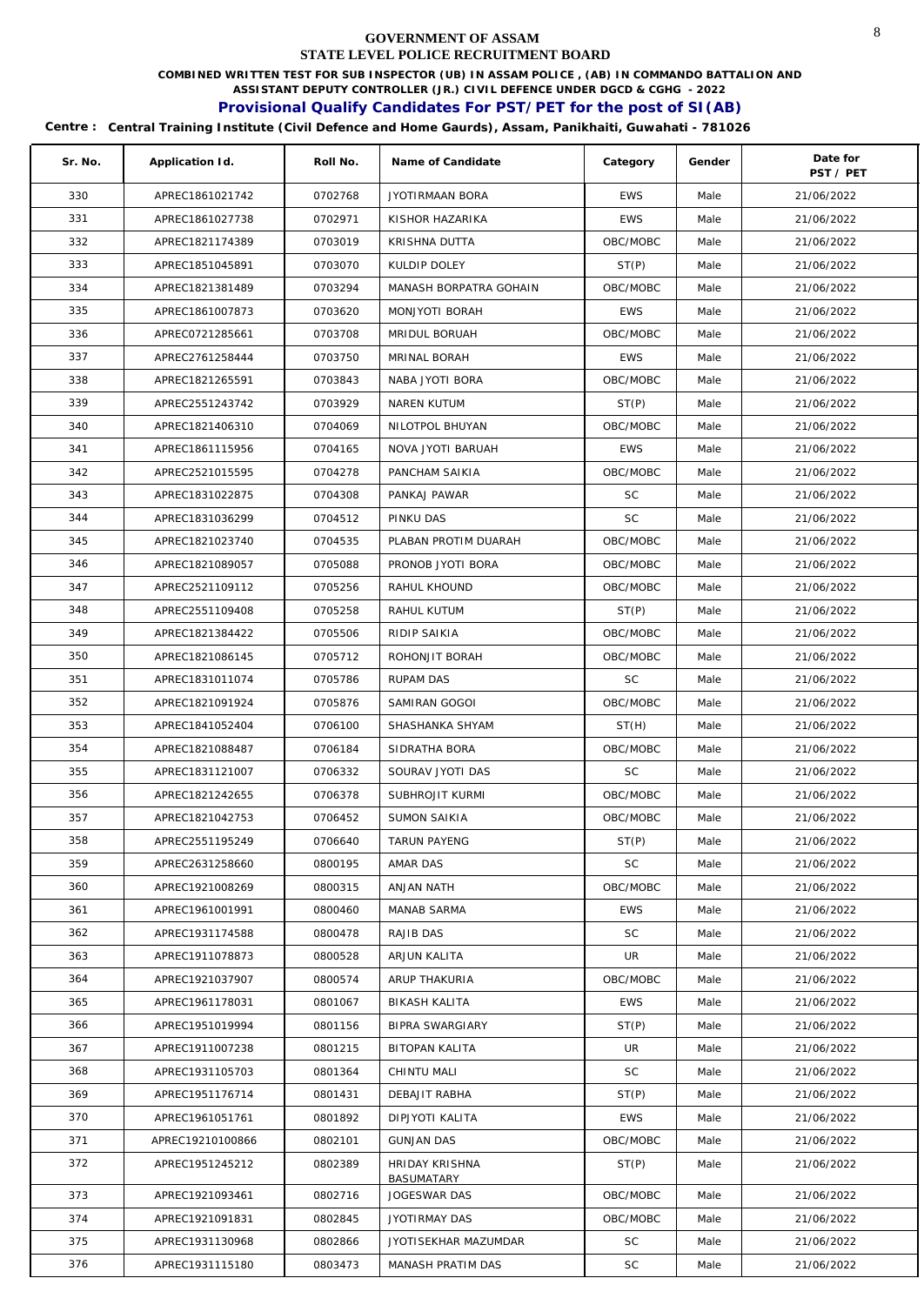**COMBINED WRITTEN TEST FOR SUB INSPECTOR (UB) IN ASSAM POLICE , (AB) IN COMMANDO BATTALION AND** 

**ASSISTANT DEPUTY CONTROLLER (JR.) CIVIL DEFENCE UNDER DGCD & CGHG - 2022** 

# **Provisional Qualify Candidates For PST/PET for the post of SI(AB)**

| Sr. No. | Application Id. | Roll No. | Name of Candidate      | Category   | Gender | Date for<br>PST / PET |
|---------|-----------------|----------|------------------------|------------|--------|-----------------------|
| 377     | APREC1921331349 | 0804500  | PARIKSHIT SALOI        | OBC/MOBC   | Male   | 21/06/2022            |
| 378     | APREC1961031541 | 0805533  | SAMAR JYOTI KALITA     | <b>EWS</b> | Male   | 21/06/2022            |
| 379     | APREC1961111107 | 0805812  | SHOHIDUL ISLAM         | <b>EWS</b> | Male   | 21/06/2022            |
| 380     | APREC1921020423 | 0805910  | SOMOR JIT SHILL        | OBC/MOBC   | Male   | 21/06/2022            |
| 381     | APREC2721213603 | 0806040  | SUNIL THAPA            | OBC/MOBC   | Male   | 21/06/2022            |
| 382     | APREC1921269046 | 0806263  | <b>UDDIPTA DAS</b>     | OBC/MOBC   | Male   | 21/06/2022            |
| 383     | APREC1921233799 | 0806302  | <b>UTPAL DAS</b>       | OBC/MOBC   | Male   | 21/06/2022            |
| 384     | APREC3061198841 | 0900009  | AAKASH PRATIM BARUAH   | <b>EWS</b> | Male   | 21/06/2022            |
| 385     | APREC2621216021 | 0900345  | ABHIJIT DEKA           | OBC/MOBC   | Male   | 21/06/2022            |
| 386     | APREC2821238877 | 0900393  | ABHIJIT RAJBONGSHI     | OBC/MOBC   | Male   | 21/06/2022            |
| 387     | APREC1721199850 | 0900399  | ABHIJIT SAIKIA         | OBC/MOBC   | Male   | 21/06/2022            |
| 388     | APREC2021068065 | 0900437  | ABHINAV HATIBARUAH     | OBC/MOBC   | Male   | 21/06/2022            |
| 389     | APREC2651283277 | 0900491  | ABINASH BORDOLOI       | ST(P)      | Male   | 21/06/2022            |
| 390     | APREC2721054864 | 0900513  | ABINASH MUDOI          | OBC/MOBC   | Male   | 21/06/2022            |
| 391     | APREC2621257464 | 0900571  | ACHYUT KRISHNA MEDHI   | OBC/MOBC   | Male   | 21/06/2022            |
| 392     | APREC3421267898 | 0900677  | AJIT KUMAR SINGH       | OBC/MOBC   | Male   | 21/06/2022            |
| 393     | APREC2041035461 | 0900704  | AJOY RONGHANG          | ST(H)      | Male   | 21/06/2022            |
| 394     | APREC0621243350 | 0900718  | AKASH CHANDRA NATH     | OBC/MOBC   | Male   | 21/06/2022            |
| 395     | APREC1561003916 | 0900746  | AKASHDEEP BORAH        | <b>EWS</b> | Male   | 21/06/2022            |
| 396     | APREC3161351086 | 0900762  | AKHIRUL ISLAM MONDAL   | <b>EWS</b> | Male   | 21/06/2022            |
| 397     | APREC2031020941 | 0901008  | AMRIT BAISHYA          | SC         | Male   | 21/06/2022            |
| 398     | APREC2631230873 | 0901017  | AMRIT KUMAR MEDHI      | <b>SC</b>  | Male   | 21/06/2022            |
| 399     | APREC1731134672 | 0901126  | ANGSHULAL MAZUMDAR     | <b>SC</b>  | Male   | 21/06/2022            |
| 400     | APREC2011309300 | 0901288  | ANKUL SINGH            | UR         | Male   | 21/06/2022            |
| 401     | APREC2061331427 | 0901331  | ANKUR JYOTI BARMAN     | <b>EWS</b> | Male   | 21/06/2022            |
| 402     | APREC2021331952 | 0901377  | ANKURJYOTI PATHAK      | OBC/MOBC   | Male   | 21/06/2022            |
| 403     | APREC1921282885 | 0901508  | ANUPJYOTI DAS          | OBC/MOBC   | Male   | 21/06/2022            |
| 404     | APREC2061285669 | 0901509  | ANUPJYOTI KALITA       | <b>EWS</b> | Male   | 21/06/2022            |
| 405     | APREC0221405383 | 0901536  | ANURAG UPRETY          | OBC/MOBC   | Male   | 21/06/2022            |
| 406     | APREC1961093098 | 0901586  | APURBA DEKA            | EWS        | Male   | 21/06/2022            |
| 407     | APREC2721229366 | 0901613  | ARABINDA DEKA          | OBC/MOBC   | Male   | 21/06/2022            |
| 408     | APREC0361306259 | 0901662  | ARIFUL AHMED KHAN      | <b>EWS</b> | Male   | 21/06/2022            |
| 409     | APREC2631293984 | 0901734  | <b>ARPAN RAY</b>       | <b>SC</b>  | Male   | 21/06/2022            |
| 410     | APREC2051036997 | 0901798  | ARUP BORO              | ST(P)      | Male   | 21/06/2022            |
| 411     | APREC1131064432 | 0901910  | <b>ASHIS BHOWMICK</b>  | <b>SC</b>  | Male   | 21/06/2022            |
| 412     | APREC2721120742 | 0902016  | AVINAB DEKA            | OBC/MOBC   | Male   | 21/06/2022            |
| 413     | APREC0221008884 | 0902152  | BANARAJ SINGHA         | OBC/MOBC   | Male   | 21/06/2022            |
| 414     | APREC1411098993 | 0902210  | BANJIT KALITA          | UR         | Male   | 21/06/2022            |
| 415     | APREC2061091578 | 0902386  | BEDADYUTI CHAKRAVORTY  | <b>EWS</b> | Male   | 21/06/2022            |
| 416     | APREC2621147019 | 0902445  | BHAGADATTA KUMAR NATH  | OBC/MOBC   | Male   | 21/06/2022            |
| 417     | APREC2021044890 | 0902448  | BHAGYA PRATIM TALUKDAR | OBC/MOBC   | Male   | 21/06/2022            |
| 418     | APREC2721162806 | 0902542  | BHARGAB BORA           | OBC/MOBC   | Male   | 21/06/2022            |
| 419     | APREC2761281494 | 0902554  | BHARGAB JYOTI KALITA   | <b>EWS</b> | Male   | 21/06/2022            |
| 420     | APREC0451026486 | 0902737  | BHIRUJ PATIRI          | ST(P)      | Male   | 21/06/2022            |
| 421     | APREC3221229390 | 0902879  | BIDYUT CHETIA PATRA    | OBC/MOBC   | Male   | 21/06/2022            |
| 422     | APREC2021225113 | 0902946  | <b>BIJIT SINGH</b>     | OBC/MOBC   | Male   | 21/06/2022            |
| 423     | APREC2031285555 | 0903067  | <b>BIKASH HALOI</b>    | SC         | Male   | 21/06/2022            |
|         |                 |          |                        |            |        |                       |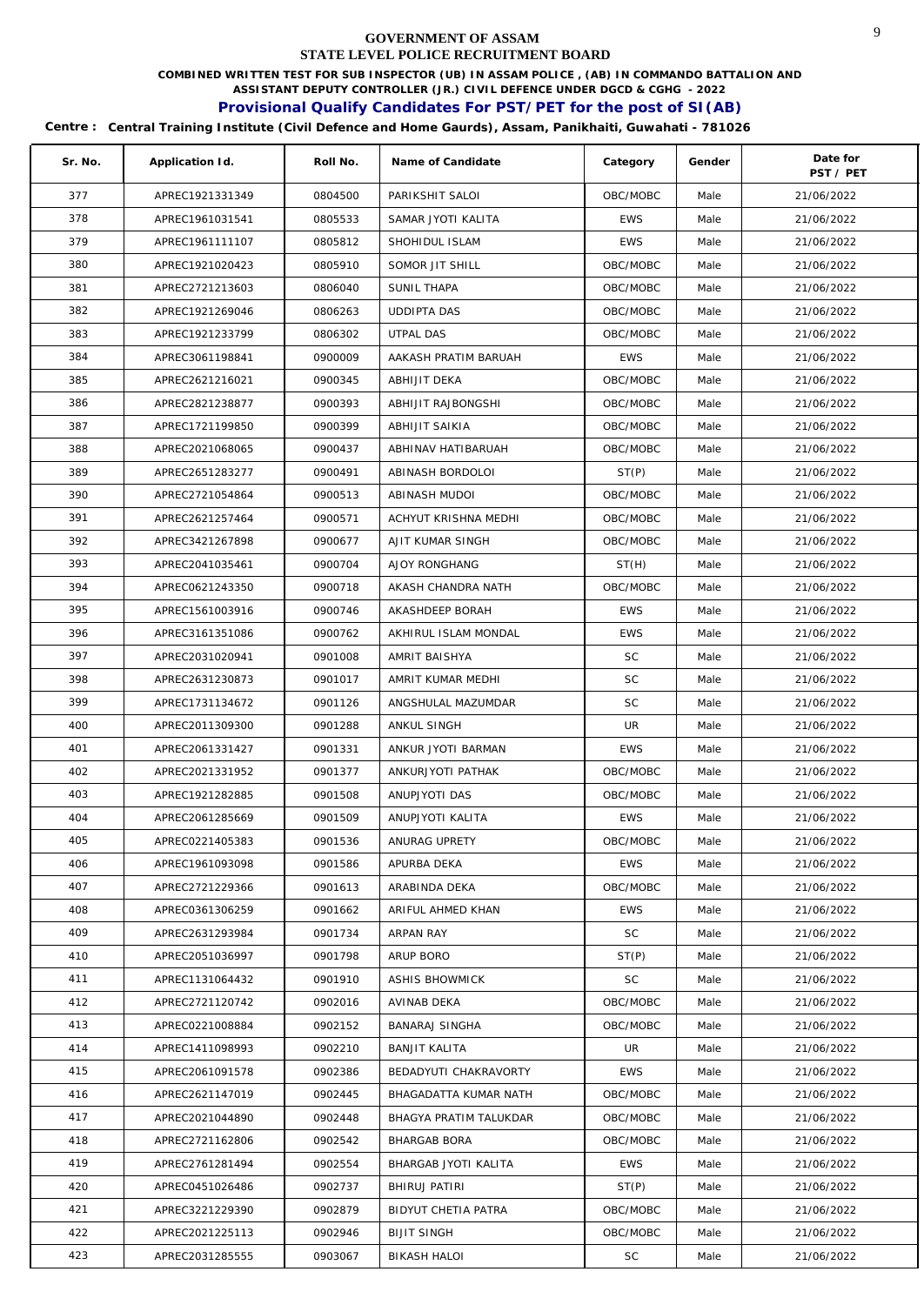**COMBINED WRITTEN TEST FOR SUB INSPECTOR (UB) IN ASSAM POLICE , (AB) IN COMMANDO BATTALION AND** 

**ASSISTANT DEPUTY CONTROLLER (JR.) CIVIL DEFENCE UNDER DGCD & CGHG - 2022** 

# **Provisional Qualify Candidates For PST/PET for the post of SI(AB)**

| Sr. No. | Application Id. | Roll No. | Name of Candidate        | Category   | Gender | Date for<br>PST / PET |
|---------|-----------------|----------|--------------------------|------------|--------|-----------------------|
| 424     | APREC2621345617 | 0903106  | <b>BIKASH NATH</b>       | OBC/MOBC   | Male   | 21/06/2022            |
| 425     | APREC2631333388 | 0903542  | BISWAJIT DAS             | <b>SC</b>  | Male   | 21/06/2022            |
| 426     | APREC2921331462 | 0904053  | CHINMOY RANJAN GOGOI     | OBC/MOBC   | Male   | 21/06/2022            |
| 427     | APREC2631298596 | 0904102  | CHITRA RANJAN DAS        | <b>SC</b>  | Male   | 21/06/2022            |
| 428     | APREC3321002019 | 0904156  | DAMBER UPRETY            | OBC/MOBC   | Male   | 21/06/2022            |
| 429     | APREC2721396858 | 0904179  | DARPAN KUMAR BORA        | OBC/MOBC   | Male   | 21/06/2022            |
| 430     | APREC1811352931 | 0904281  | DEBASHIS SAIKIA          | UR         | Male   | 21/06/2022            |
| 431     | APREC0231113454 | 0904289  | DEBASHISH DEURI          | <b>SC</b>  | Male   | 21/06/2022            |
| 432     | APREC2631229774 | 0904293  | DEBASHISH ROY            | SC         | Male   | 21/06/2022            |
| 433     | APREC2721099825 | 0904301  | DEBASISH BHUYAN          | OBC/MOBC   | Male   | 21/06/2022            |
| 434     | APREC2621225030 | 0904310  | DEBASISH DEBNATH         | OBC/MOBC   | Male   | 21/06/2022            |
| 435     | APREC3021164346 | 0904312  | DEBASISH DEV NATH        | OBC/MOBC   | Male   | 21/06/2022            |
| 436     | APREC1721053205 | 0904406  | DEEP SUDAR SEN           | OBC/MOBC   | Male   | 21/06/2022            |
| 437     | APREC1731253969 | 0904454  | DEEPJYOTI DAS            | <b>SC</b>  | Male   | 21/06/2022            |
| 438     | APREC2721125539 | 0904483  | DEEPJYOTI LASKAR         | OBC/MOBC   | Male   | 21/06/2022            |
| 439     | APREC2721283337 | 0904590  | DEVID NATH               | OBC/MOBC   | Male   | 21/06/2022            |
| 440     | APREC2051190982 | 0904674  | DHANJYOTI SWARGIARY      | ST(P)      | Male   | 21/06/2022            |
| 441     | APREC1921035306 | 0904686  | DHANRAJ NATH             | OBC/MOBC   | Male   | 21/06/2022            |
| 442     | APREC1421142655 | 0904847  | DHRUBA JYOTI NATH        | OBC/MOBC   | Male   | 21/06/2022            |
| 443     | APREC2651045224 | 0904981  | DIBYAJYOTI GAONKHOWA     | ST(P)      | Male   | 21/06/2022            |
| 444     | APREC1721193227 | 0905048  | DIJU SINGHA              | OBC/MOBC   | Male   | 21/06/2022            |
| 445     | APREC2621209202 | 0905224  | DIPAN KUMAR BORA         | OBC/MOBC   | Male   | 21/06/2022            |
| 446     | APREC1461290780 | 0905539  | DISHANGKA CHAKRAVORTY    | <b>EWS</b> | Male   | 21/06/2022            |
| 447     | APREC1821229771 | 0905819  | <b>GAURAV SAIKIA</b>     | OBC/MOBC   | Male   | 21/06/2022            |
| 448     | APREC1421330364 | 0905856  | <b>GAUTAM NATH</b>       | OBC/MOBC   | Male   | 21/06/2022            |
| 449     | APREC2621158964 | 0905925  | <b>GIRISH KUMAR DEKA</b> | OBC/MOBC   | Male   | 21/06/2022            |
| 450     | APREC1461126604 | 0906004  | <b>GOBINDO SEN</b>       | <b>EWS</b> | Male   | 21/06/2022            |
| 451     | APREC1461307279 | 0906015  | <b>GOLAP HUSSAIN</b>     | <b>EWS</b> | Male   | 21/06/2022            |
| 452     | APREC2631060892 | 0906029  | GOPAL KRISHNA MANDAL     | SC         | Male   | 21/06/2022            |
| 453     | APREC0251229803 | 0906082  | <b>GUNAJEET BARO</b>     | ST(P)      | Male   | 21/06/2022            |
| 454     | APREC0231297719 | 0906193  | <b>HARESWAR DAS</b>      | <b>SC</b>  | Male   | 21/06/2022            |
| 455     | APREC2761006385 | 0906451  | HIMANGSHU KALITA         | <b>EWS</b> | Male   | 21/06/2022            |
| 456     | APREC2751399510 | 0906453  | <b>HIMANGSHU KONWAR</b>  | ST(P)      | Male   | 21/06/2022            |
| 457     | APREC2721103165 | 0906464  | HIMANGSHU PHUKAN         | OBC/MOBC   | Male   | 21/06/2022            |
| 458     | APREC2021315052 | 0906554  | HIMRAJ DAS               | OBC/MOBC   | Male   | 21/06/2022            |
| 459     | APREC2721290111 | 0906582  | HIRAK JYOTI BORAH        | OBC/MOBC   | Male   | 21/06/2022            |
| 460     | APREC2721314635 | 0906701  | HIRANYA KUMAR NATH       | OBC/MOBC   | Male   | 21/06/2022            |
| 461     | APREC2631270494 | 0906768  | HORI KANTA HAZARIKA      | SC         | Male   | 21/06/2022            |
| 462     | APREC2031238850 | 0906821  | HRISHIYANGAM HAZARIKA    | SC.        | Male   | 21/06/2022            |
| 463     | APREC2261029415 | 0906844  | IFTIKHAR ALAM CHOUDHURY  | <b>EWS</b> | Male   | 21/06/2022            |
| 464     | APREC2421016305 | 0906944  | <b>ISHAN BORUAH</b>      | OBC/MOBC   | Male   | 21/06/2022            |
| 465     | APREC0251183652 | 0907160  | JAYANTA SARANIA          | ST(P)      | Male   | 21/06/2022            |
| 466     | APREC0311171930 | 0907161  | JAYANTA SARMA            | UR         | Male   | 21/06/2022            |
| 467     | APREC2021259604 | 0907349  | JINTU RAJBONGSHI         | OBC/MOBC   | Male   | 21/06/2022            |
| 468     | APREC2021033360 | 0907392  | JITU BARAH               | OBC/MOBC   | Male   | 21/06/2022            |
| 469     | APREC2761040665 | 0907416  | JITU MONI SAIKIA         | <b>EWS</b> | Male   | 21/06/2022            |
| 470     | APREC2721090823 | 0907423  | JITUL BORUAH             | OBC/MOBC   | Male   | 21/06/2022            |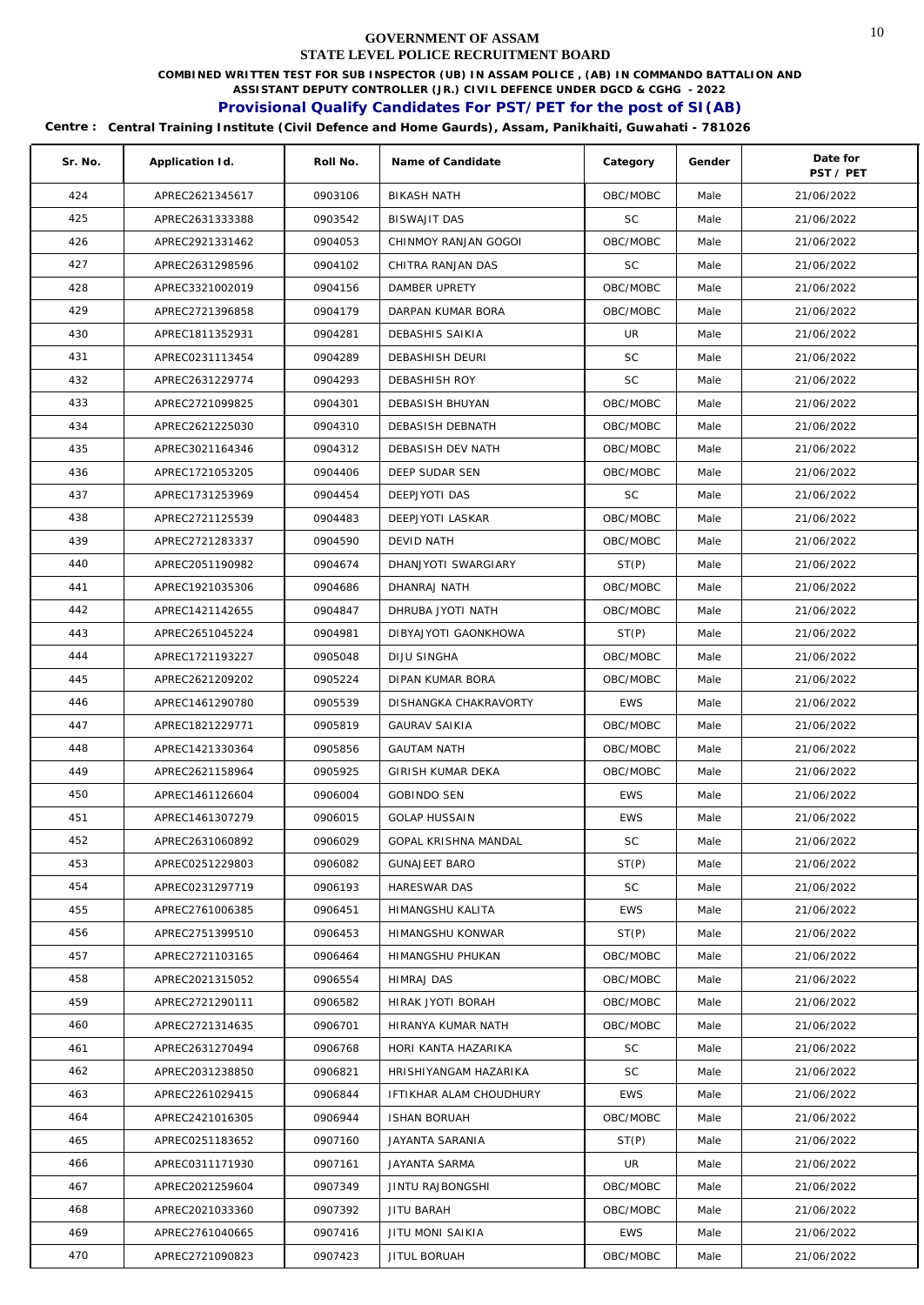**COMBINED WRITTEN TEST FOR SUB INSPECTOR (UB) IN ASSAM POLICE , (AB) IN COMMANDO BATTALION AND** 

**ASSISTANT DEPUTY CONTROLLER (JR.) CIVIL DEFENCE UNDER DGCD & CGHG - 2022** 

# **Provisional Qualify Candidates For PST/PET for the post of SI(AB)**

| Sr. No. | Application Id. | Roll No. | Name of Candidate       | Category   | Gender | Date for<br>PST / PET |
|---------|-----------------|----------|-------------------------|------------|--------|-----------------------|
| 471     | APREC1051117775 | 0907542  | JOSEPH KIRAN CHAYENGIA  | ST(P)      | Male   | 21/06/2022            |
| 472     | APREC1731065015 | 0907555  | <b>JOY KUMAR SARKAR</b> | <b>SC</b>  | Male   | 21/06/2022            |
| 473     | APREC2661305360 | 0907593  | <b>JUBAHIL ISLAM</b>    | <b>EWS</b> | Male   | 21/06/2022            |
| 474     | APREC2631109014 | 0908073  | KALPA NARAYAN DAS       | <b>SC</b>  | Male   | 21/06/2022            |
| 475     | APREC2721207480 | 0908085  | KALPAJYOTI NATH         | OBC/MOBC   | Male   | 21/06/2022            |
| 476     | APREC1251284741 | 0908210  | KANDARPA SONOWAL        | ST(P)      | Male   | 21/06/2022            |
| 477     | APREC2751165570 | 0908216  | KANGKAN BORDOLOI        | ST(P)      | Male   | 21/06/2022            |
| 478     | APREC2021091318 | 0908236  | KANGKAN KUMAR MEDHI     | OBC/MOBC   | Male   | 21/06/2022            |
| 479     | APREC1521383593 | 0908241  | KANGKAN PHUKAN          | OBC/MOBC   | Male   | 21/06/2022            |
| 480     | APREC1921093095 | 0908284  | KANKAN KUMAR            | OBC/MOBC   | Male   | 21/06/2022            |
| 481     | APREC2011052023 | 0908481  | KAUSHIK PATOWARI        | UR         | Male   | 21/06/2022            |
| 482     | APREC2741364147 | 0908654  | KIRAN TAKBI             | ST(H)      | Male   | 21/06/2022            |
| 483     | APREC2731424254 | 0908688  | KISHUR DAS              | <b>SC</b>  | Male   | 21/06/2022            |
| 484     | APREC2721010869 | 0908725  | KOUSIK BHUYAN           | OBC/MOBC   | Male   | 21/06/2022            |
| 485     | APREC2721327361 | 0908726  | KOUSTABH MONI BORA      | OBC/MOBC   | Male   | 21/06/2022            |
| 486     | APREC2721128228 | 0908742  | KRISHNA BARUAH          | OBC/MOBC   | Male   | 21/06/2022            |
| 487     | APREC2021154496 | 0908788  | KRISHNA MONI NATH       | OBC/MOBC   | Male   | 21/06/2022            |
| 488     | APREC1341005424 | 0908936  | KUPANJOY NUNISA         | ST(H)      | Male   | 21/06/2022            |
| 489     | APREC2021263145 | 0909005  | LAKHINANDAN NATH        | OBC/MOBC   | Male   | 21/06/2022            |
| 490     | APREC1341074808 | 0909131  | LIENLAWMTHANG GANGTE    | ST(H)      | Male   | 21/06/2022            |
| 491     | APREC2721223832 | 0909328  | MADHURJYA MEDHI         | OBC/MOBC   | Male   | 21/06/2022            |
| 492     | APREC2751282528 | 0909539  | MANAB KHAKLARI          | ST(P)      | Male   | 21/06/2022            |
| 493     | APREC2621265077 | 0909672  | MANASH PRATIM NATH      | OBC/MOBC   | Male   | 21/06/2022            |
| 494     | APREC1951329199 | 0909704  | MANASHJYOTI BORO        | ST(P)      | Male   | 21/06/2022            |
| 495     | APREC1451231218 | 0909728  | MANDIP RABHA            | ST(P)      | Male   | 21/06/2022            |
| 496     | APREC2861377629 | 0909820  | MANJIT HUSSAIN          | <b>EWS</b> | Male   | 21/06/2022            |
| 497     | APREC0521162063 | 0909829  | MANJIT RAY              | OBC/MOBC   | Male   | 21/06/2022            |
| 498     | APREC3221286372 | 0909984  | MAYURDEEP PHUKAN        | OBC/MOBC   | Male   | 21/06/2022            |
| 499     | APREC2451241516 | 0910007  | MC DONALD BORANG        | ST(P)      | Male   | 21/06/2022            |
| 500     | APREC2011154562 | 0910036  | MD RUHUL ALAM BARBHUIYA | UR         | Male   | 21/06/2022            |
| 501     | APREC2051126265 | 0910069  | MEGHANKA MILI           | ST(P)      | Male   | 21/06/2022            |
| 502     | APREC2631230874 | 0910288  | MITHU DAS               | SC         | Male   | 21/06/2022            |
| 503     | APREC2651032852 | 0910293  | MITHU SWARGIARY         | ST(P)      | Male   | 21/06/2022            |
| 504     | APREC1161170648 | 0910546  | MOSTAFIZUR RAHMAN       | EWS        | Male   | 21/06/2022            |
| 505     | APREC1121130826 | 0910713  | MRIGANKA PRODHANI       | OBC/MOBC   | Male   | 21/06/2022            |
| 506     | APREC2651290345 | 0910819  | MRINMOY JYOTI BORDOLOI  | ST(P)      | Male   | 21/06/2022            |
| 507     | APREC1721147169 | 0910864  | MUKESH PANDIT           | OBC/MOBC   | Male   | 21/06/2022            |
| 508     | APREC2861079493 | 0911022  | NABAJIT THAKURIA        | <b>EWS</b> | Male   | 21/06/2022            |
| 509     | APREC3031059321 | 0911050  | NABAJYOTI HALOI         | <b>SC</b>  | Male   | 21/06/2022            |
| 510     | APREC1821283338 | 0911098  | NABANKUR SAIKIA         | OBC/MOBC   | Male   | 21/06/2022            |
| 511     | APREC0721048890 | 0911285  | NAYAN JYOTI GOGOI       | OBC/MOBC   | Male   | 21/06/2022            |
| 512     | APREC2021217262 | 0911291  | NAYAN JYOTI KUMAR       | OBC/MOBC   | Male   | 21/06/2022            |
| 513     | APREC2031238904 | 0911312  | NAYAN MONI DAS          | <b>SC</b>  | Male   | 21/06/2022            |
| 514     | APREC2751224843 | 0911365  | NAYANJYOTI PATAR        | ST(P)      | Male   | 21/06/2022            |
| 515     | APREC1161366817 | 0911450  | NEKIBUR ZAMAN           | <b>EWS</b> | Male   | 21/06/2022            |
| 516     | APREC1341001006 | 0911466  | NGULJANGAM HANGSING     | ST(H)      | Male   | 21/06/2022            |
| 517     | APREC2031256340 | 0911611  | NIKUMONI HAZARIKA       | SC         | Male   | 21/06/2022            |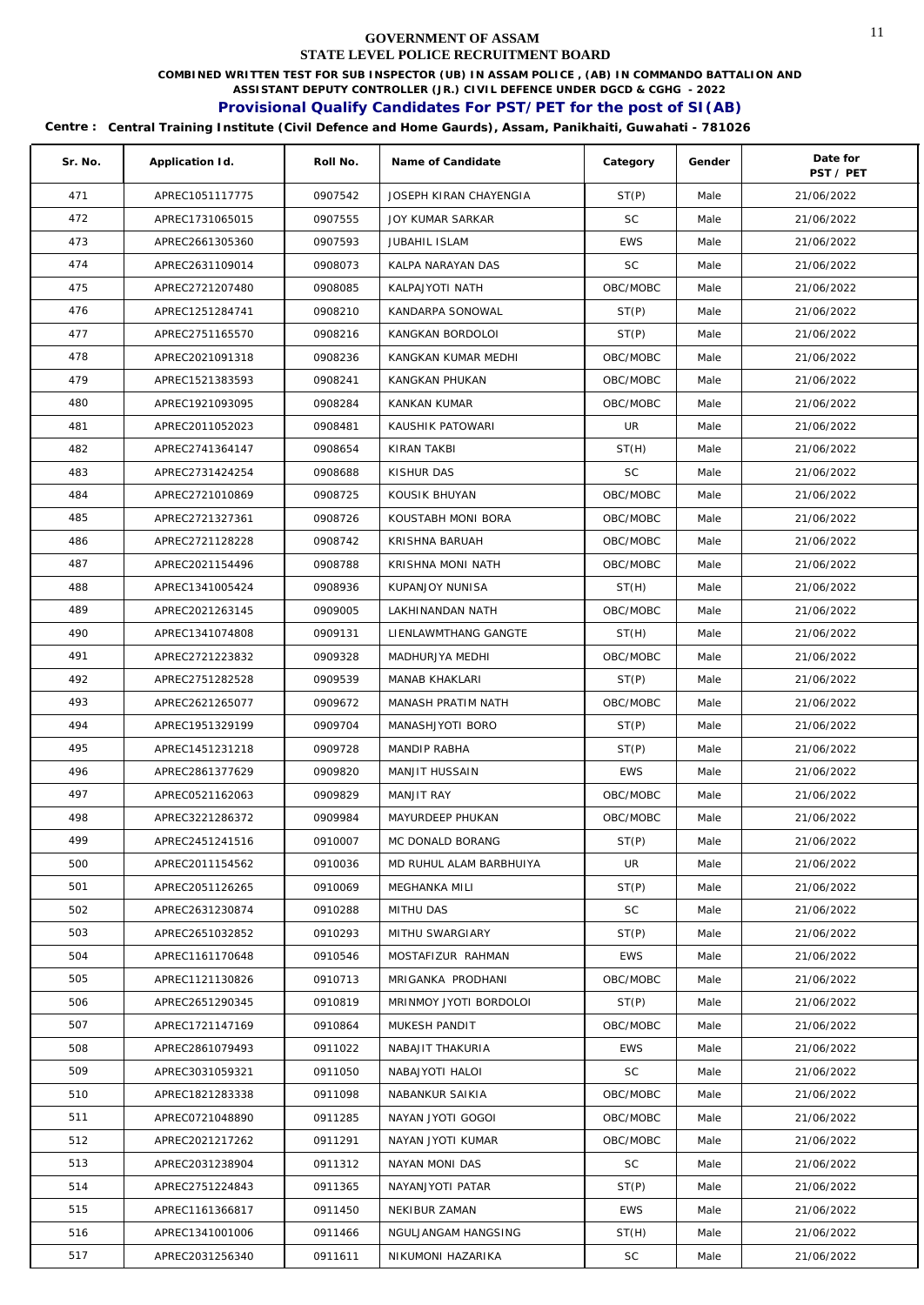**COMBINED WRITTEN TEST FOR SUB INSPECTOR (UB) IN ASSAM POLICE , (AB) IN COMMANDO BATTALION AND** 

**ASSISTANT DEPUTY CONTROLLER (JR.) CIVIL DEFENCE UNDER DGCD & CGHG - 2022** 

# **Provisional Qualify Candidates For PST/PET for the post of SI(AB)**

| Sr. No. | Application Id. | Roll No. | Name of Candidate      | Category   | Gender | Date for<br>PST / PET |
|---------|-----------------|----------|------------------------|------------|--------|-----------------------|
| 518     | APREC2011124554 | 0911672  | NILAV BARTHAKUR        | UR         | Male   | 21/06/2022            |
| 519     | APREC2011316993 | 0911709  | NILOTPAL SARMA         | UR         | Male   | 21/06/2022            |
| 520     | APREC2221108140 | 0911911  | NITISH CHANDRA DEY     | OBC/MOBC   | Male   | 21/06/2022            |
| 521     | APREC2621165599 | 0911926  | NITU BHARALI           | OBC/MOBC   | Male   | 21/06/2022            |
| 522     | APREC1331193802 | 0912006  | NOBOJYOTI DAS          | <b>SC</b>  | Male   | 21/06/2022            |
| 523     | APREC2631070732 | 0912029  | NRIPEN MANDAL          | <b>SC</b>  | Male   | 21/06/2022            |
| 524     | APREC2721242771 | 0912183  | PALLAB KUMAR BORA      | OBC/MOBC   | Male   | 21/06/2022            |
| 525     | APREC1921365669 | 0912380  | PANKIM PALLAV DAS      | OBC/MOBC   | Male   | 21/06/2022            |
| 526     | APREC2751243562 | 0912468  | PARAGJYOTI KONWAR      | ST(P)      | Male   | 21/06/2022            |
| 527     | APREC2021090500 | 0912597  | PARTHA JYOTI DAS       | OBC/MOBC   | Male   | 21/06/2022            |
| 528     | APREC2061264020 | 0912603  | PARTHA PRATIM BARMAN   | <b>EWS</b> | Male   | 21/06/2022            |
| 529     | APREC1721108238 | 0912657  | PARTHA PRATIM SAIKIA   | OBC/MOBC   | Male   | 21/06/2022            |
| 530     | APREC2621368891 | 0912677  | PARTHAJIT NATH         | OBC/MOBC   | Male   | 21/06/2022            |
| 531     | APREC1341021987 | 0912719  | PHIRNEITHANG HRANGKHOL | ST(H)      | Male   | 21/06/2022            |
| 532     | APREC2661264810 | 0912817  | PINTU SAIKIA           | <b>EWS</b> | Male   | 21/06/2022            |
| 533     | APREC2011019171 | 0912906  | PRABAL JYOTI KALITA    | UR         | Male   | 21/06/2022            |
| 534     | APREC2021332049 | 0912933  | PRABIR NARAYAN KONWAR  | OBC/MOBC   | Male   | 21/06/2022            |
| 535     | APREC2721126315 | 0912990  | PRAHLAD BORAH          | OBC/MOBC   | Male   | 21/06/2022            |
| 536     | APREC2011133822 | 0913135  | PRANAY DEKA            | UR         | Male   | 21/06/2022            |
| 537     | APREC1931051613 | 0913337  | PRASANTA DAS           | <b>SC</b>  | Male   | 21/06/2022            |
| 538     | APREC0421316348 | 0913405  | PRATIK SAHU            | OBC/MOBC   | Male   | 21/06/2022            |
| 539     | APREC1341003605 | 0913725  | PROFUL HAGJER          | ST(H)      | Male   | 21/06/2022            |
| 540     | APREC1021258721 | 0913853  | PULIN CHUTIA           | OBC/MOBC   | Male   | 21/06/2022            |
| 541     | APREC2021150194 | 0914022  | RAHUL BORA             | OBC/MOBC   | Male   | 21/06/2022            |
| 542     | APREC1961282496 | 0914032  | RAHUL CHOUDHURY        | <b>EWS</b> | Male   | 21/06/2022            |
| 543     | APREC2021022308 | 0914121  | RAHUL SINHA            | OBC/MOBC   | Male   | 21/06/2022            |
| 544     | APREC2621233627 | 0914129  | RAHULSING CHAUHAN      | OBC/MOBC   | Male   | 21/06/2022            |
| 545     | APREC2011284978 | 0914162  | RAJ TALUKDAR           | UR         | Male   | 21/06/2022            |
| 546     | APREC2721170184 | 0914237  | RAJDEEP TALUKDAR       | OBC/MOBC   | Male   | 21/06/2022            |
| 547     | APREC2041078367 | 0914262  | RAJESH KUMAR HAJONG    | ST(H)      | Male   | 21/06/2022            |
| 548     | APREC1341292119 | 0914268  | RAJESH TERON           | ST(H)      | Male   | 21/06/2022            |
| 549     | APREC2431216804 | 0914328  | RAJKUMAR DAS           | SC         | Male   | 21/06/2022            |
| 550     | APREC1461219249 | 0914405  | RAKESH CHAKRABARTTY    | <b>EWS</b> | Male   | 21/06/2022            |
| 551     | APREC1721061686 | 0914410  | RAKESH DEBNATH         | OBC/MOBC   | Male   | 21/06/2022            |
| 552     | APREC1461125469 | 0914461  | RAKIBUL HUSSAIN        | <b>EWS</b> | Male   | 21/06/2022            |
| 553     | APREC2721117185 | 0914467  | RAKSHIT KUMAR BORAH    | OBC/MOBC   | Male   | 21/06/2022            |
| 554     | APREC1851017917 | 0914613  | RANTU KULI             | ST(P)      | Male   | 21/06/2022            |
| 555     | APREC2761169512 | 0914850  | RIKU RAHMAN            | <b>EWS</b> | Male   | 21/06/2022            |
| 556     | APREC2761325569 | 0914852  | RIKUMONI KALITA        | <b>EWS</b> | Male   | 21/06/2022            |
| 557     | APREC2761196436 | 0914961  | RINTU ALI              | <b>EWS</b> | Male   | 21/06/2022            |
| 558     | APREC2711012836 | 0914996  | RIPUNJOY KALITA        | UR.        | Male   | 21/06/2022            |
| 559     | APREC2061074011 | 0915053  | RITTIK PATOWARY        | <b>EWS</b> | Male   | 21/06/2022            |
| 560     | APREC2051053018 | 0915066  | RITU LALUNG            | ST(P)      | Male   | 21/06/2022            |
| 561     | APREC2651146681 | 0915086  | RITUMONI BORDOLOI      | ST(P)      | Male   | 21/06/2022            |
| 562     | APREC2011013432 | 0915228  | ROHIT SARMA            | UR         | Male   | 21/06/2022            |
| 563     | APREC2021103331 | 0915320  | RUCHIRAJ RAJKHOWA      | OBC/MOBC   | Male   | 21/06/2022            |
| 564     | APREC1731022194 | 0915406  | RUPAK BISWAS           | SC         | Male   | 21/06/2022            |
|         |                 |          |                        |            |        |                       |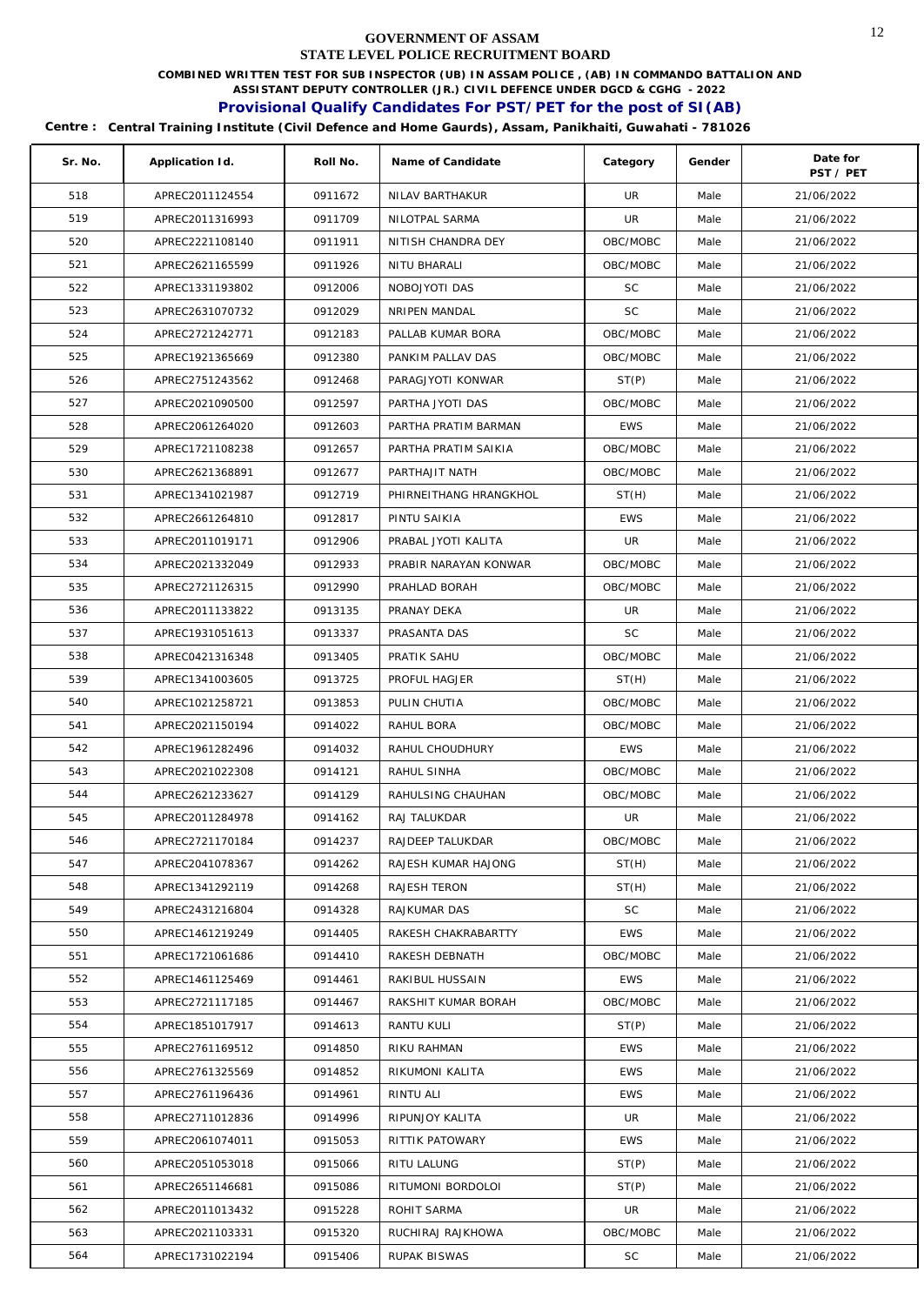**COMBINED WRITTEN TEST FOR SUB INSPECTOR (UB) IN ASSAM POLICE , (AB) IN COMMANDO BATTALION AND** 

**ASSISTANT DEPUTY CONTROLLER (JR.) CIVIL DEFENCE UNDER DGCD & CGHG - 2022** 

# **Provisional Qualify Candidates For PST/PET for the post of SI(AB)**

| Sr. No. | Application Id. | Roll No. | Name of Candidate      | Category   | Gender | Date for<br>PST / PET |
|---------|-----------------|----------|------------------------|------------|--------|-----------------------|
| 565     | APREC1921230968 | 0915518  | RUPJYOTI DAS           | OBC/MOBC   | Male   | 21/06/2022            |
| 566     | APREC1121074926 | 0915532  | RUPJYOTI NATH          | OBC/MOBC   | Male   | 21/06/2022            |
| 567     | APREC1461223324 | 0915626  | SADDAM HUSSAIN         | <b>EWS</b> | Male   | 21/06/2022            |
| 568     | APREC3351169291 | 0915715  | SAHIL BRAHMA           | ST(P)      | Male   | 21/06/2022            |
| 569     | APREC1961305663 | 0915794  | SAMAR KRISHNA THAKURIA | <b>EWS</b> | Male   | 21/06/2022            |
| 570     | APREC2921195535 | 0915798  | SAMARJIT GOGOI         | OBC/MOBC   | Male   | 21/06/2022            |
| 571     | APREC2031128714 | 0915802  | SAMARJYOTI DAS         | <b>SC</b>  | Male   | 21/06/2022            |
| 572     | APREC1221433318 | 0915828  | SAMIRAN NEOG           | OBC/MOBC   | Male   | 21/06/2022            |
| 573     | APREC2651160972 | 0915840  | SAMUDRA AGAI           | ST(P)      | Male   | 21/06/2022            |
| 574     | APREC2051264078 | 0916045  | SANJIB DEORI           | ST(P)      | Male   | 21/06/2022            |
| 575     | APREC2721241335 | 0916107  | SANKAR BARUAH          | OBC/MOBC   | Male   | 21/06/2022            |
| 576     | APREC2041025877 | 0916157  | SANTANU KATHAR         | ST(H)      | Male   | 21/06/2022            |
| 577     | APREC1121292350 | 0916164  | SANTANU RAY            | OBC/MOBC   | Male   | 21/06/2022            |
| 578     | APREC2721433747 | 0916305  | SATYAJIT MUDOI         | OBC/MOBC   | Male   | 21/06/2022            |
| 579     | APREC2651231245 | 0916511  | SHANTI RAM SENAPATI    | ST(P)      | Male   | 21/06/2022            |
| 580     | APREC1341424983 | 0916619  | SHIVA HAGJER           | ST(H)      | Male   | 21/06/2022            |
| 581     | APREC1731006040 | 0916700  | SIBASH DAS             | <b>SC</b>  | Male   | 21/06/2022            |
| 582     | APREC2041267610 | 0916715  | SIDDHARTHA TERON       | ST(H)      | Male   | 21/06/2022            |
| 583     | APREC2641343874 | 0916793  | SIMANTA DEWRI          | ST(H)      | Male   | 21/06/2022            |
| 584     | APREC1921078296 | 0916803  | SIMANTA NATH           | OBC/MOBC   | Male   | 21/06/2022            |
| 585     | APREC2011264204 | 0917010  | SOURAV JYOTI BHUYAN    | UR         | Male   | 21/06/2022            |
| 586     | APREC2721250413 | 0917109  | SUBHASISH BORAH        | OBC/MOBC   | Male   | 21/06/2022            |
| 587     | APREC2021225203 | 0917179  | SUJAN SINHA            | OBC/MOBC   | Male   | 21/06/2022            |
| 588     | APREC1421078853 | 0917190  | SUJIT DEY              | OBC/MOBC   | Male   | 21/06/2022            |
| 589     | APREC3051391886 | 0917367  | SUMRIT RABHA           | ST(P)      | Male   | 21/06/2022            |
| 590     | APREC2651149811 | 0917369  | <b>SUMU AMCHI</b>      | ST(P)      | Male   | 21/06/2022            |
| 591     | APREC1021016313 | 0917393  | SUNIL KUMAR PANDIT     | OBC/MOBC   | Male   | 21/06/2022            |
| 592     | APREC2061324830 | 0917508  | SURAJ SHARMA           | <b>EWS</b> | Male   | 21/06/2022            |
| 593     | APREC2721243423 | 0917670  | SWAPNA JYOTI BISHAYA   | OBC/MOBC   | Male   | 21/06/2022            |
| 594     | APREC2921023412 | 0917724  | SWRAMONI BORUAH        | OBC/MOBC   | Male   | 21/06/2022            |
| 595     | APREC0451192720 | 0917786  | TANUJ CHINTE           | ST(P)      | Male   | 21/06/2022            |
| 596     | APREC3221038621 | 0917823  | TAPAN MORAN            | OBC/MOBC   | Male   | 21/06/2022            |
| 597     | APREC1511145867 | 0917888  | TASSADUQUE NADEEM      | UR         | Male   | 21/06/2022            |
| 598     | APREC3021170759 | 0918197  | <b>UDDIPAN NATH</b>    | OBC/MOBC   | Male   | 21/06/2022            |
| 599     | APREC2721001705 | 0918206  | UDDIPTA KUMAR MEDHI    | OBC/MOBC   | Male   | 21/06/2022            |
| 600     | APREC2731255117 | 0918244  | UJJAL JYOTI DAS        | SC         | Male   | 21/06/2022            |
| 601     | APREC2021083902 | 0918249  | UJJAL KUMAR NATH       | OBC/MOBC   | Male   | 22/06/2022            |
| 602     | APREC2831206444 | 0918260  | UJJWAL DEKA            | SC         | Male   | 22/06/2022            |
| 603     | APREC1051359391 | 0918331  | UTPAL BORAH            | ST(P)      | Male   | 22/06/2022            |
| 604     | APREC2721244716 | 0918356  | UTPAL KUMAR NATH       | OBC/MOBC   | Male   | 22/06/2022            |
| 605     | APREC2421069691 | 0918361  | UTPAL NATH             | OBC/MOBC   | Male   | 22/06/2022            |
| 606     | APREC2041116590 | 0918366  | UTPAL RAHANG           | ST(H)      | Male   | 22/06/2022            |
| 607     | APREC3311032463 | 0918370  | UTPAL SARMAH           | UR         | Male   | 22/06/2022            |
| 608     | APREC2051021313 | 0918467  | WILLSON DEWRI          | ST(P)      | Male   | 22/06/2022            |
| 609     | APREC0231376413 | 0918743  | <b>GAUTAM DAS</b>      | SC.        | Male   | 22/06/2022            |
| 610     | APREC2031393318 | 0918962  | NIKUNJA KUMAR MALAKAR  | SC         | Male   | 22/06/2022            |
| 611     | APREC1961357470 | 0918996  | PARTHA PRATIM DEKA     | <b>EWS</b> | Male   | 22/06/2022            |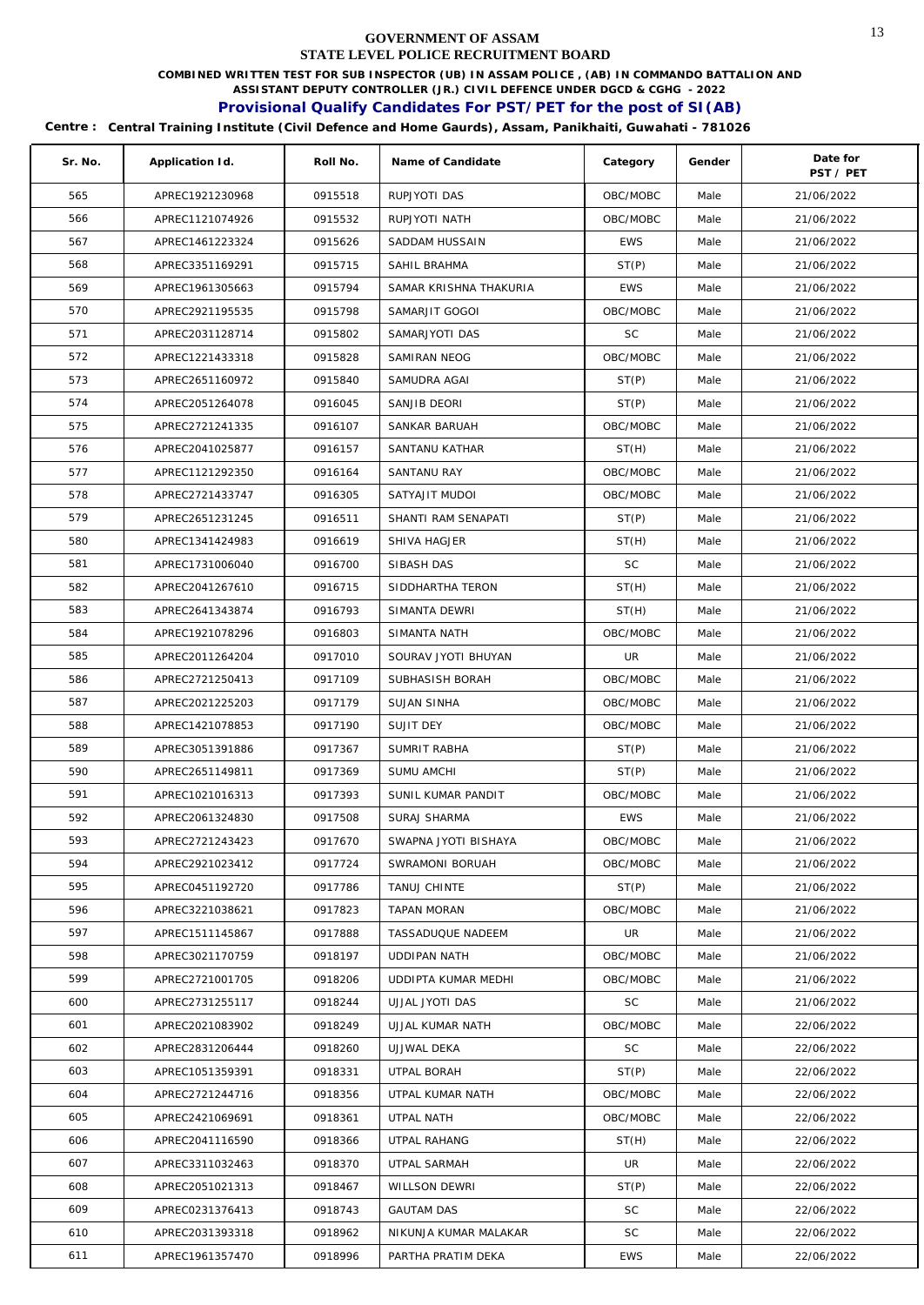**COMBINED WRITTEN TEST FOR SUB INSPECTOR (UB) IN ASSAM POLICE , (AB) IN COMMANDO BATTALION AND** 

**ASSISTANT DEPUTY CONTROLLER (JR.) CIVIL DEFENCE UNDER DGCD & CGHG - 2022** 

# **Provisional Qualify Candidates For PST/PET for the post of SI(AB)**

| Sr. No. | Application Id.  | Roll No. | Name of Candidate           | Category   | Gender | Date for<br>PST / PET |
|---------|------------------|----------|-----------------------------|------------|--------|-----------------------|
| 612     | APREC2141030991  | 1000040  | <b>ADWIN TISSO</b>          | ST(H)      | Male   | 22/06/2022            |
| 613     | APREC3421082779  | 1000110  | AMIT CHETRY                 | OBC/MOBC   | Male   | 22/06/2022            |
| 614     | APREC2141042030  | 1000237  | ATUL JIGDUNG                | ST(H)      | Male   | 22/06/2022            |
| 615     | APREC2141269228  | 1000500  | <b>BRONSON RONGPI</b>       | ST(H)      | Male   | 22/06/2022            |
| 616     | APREC2121151418  | 1000544  | <b>JIWAN CHHETRI</b>        | OBC/MOBC   | Male   | 22/06/2022            |
| 617     | APREC2131065274  | 1000614  | CHIRANJIT DAS               | <b>SC</b>  | Male   | 22/06/2022            |
| 618     | APREC0331207720  | 1000637  | DAVID ARYA                  | <b>SC</b>  | Male   | 22/06/2022            |
| 619     | APREC1751207331  | 1000671  | DEEP JYOTI PHONGLOSA        | ST(P)      | Male   | 22/06/2022            |
| 620     | APREC3441308203  | 1000713  | DHIRAJ KEMPRAI              | ST(H)      | Male   | 22/06/2022            |
| 621     | APREC2121007572  | 1000733  | DIBYAJYOTI BORA             | OBC/MOBC   | Male   | 22/06/2022            |
| 622     | APREC1731309906  | 1000836  | <b>GAUTAM DAS</b>           | SC         | Male   | 22/06/2022            |
| 623     | APREC2121198328  | 1000863  | GOPAL SHAH                  | OBC/MOBC   | Male   | 22/06/2022            |
| 624     | APREC2111394240  | 1000881  | <b>GYANATH SARMA</b>        | UR         | Male   | 22/06/2022            |
| 625     | APREC2141216141  | 1000887  | HAMSAN HASNU                | ST(H)      | Male   | 22/06/2022            |
| 626     | APREC2141178357  | 1000896  | HARBAMON KRO                | ST(H)      | Male   | 22/06/2022            |
| 627     | APREC2741004476  | 1000913  | <b>HEMANTA ENGTI</b>        | ST(H)      | Male   | 22/06/2022            |
| 628     | APREC2741382737  | 1000989  | JAYANTA RANGPI              | ST(H)      | Male   | 22/06/2022            |
| 629     | APREC2141203402  | 1001005  | <b>JHONSON TERANG</b>       | ST(H)      | Male   | 22/06/2022            |
| 630     | APREC2141323323  | 1001248  | LENBOI LHOUVUM              | ST(H)      | Male   | 22/06/2022            |
| 631     | APREC2121084008  | 1001287  | MADHU SHRESTHA              | OBC/MOBC   | Male   | 22/06/2022            |
| 632     | APREC3441029584  | 1001406  | MONGWE HANSE                | ST(H)      | Male   | 22/06/2022            |
| 633     | APREC2141393001  | 1001445  | MRITYONJOY DEKA             | ST(H)      | Male   | 22/06/2022            |
| 634     | APREC3441040803  | 1001599  | PARISH HANSE                | ST(H)      | Male   | 22/06/2022            |
| 635     | APREC3441215799  | 1001661  | PORESH RONGHANG             | ST(H)      | Male   | 22/06/2022            |
| 636     | APREC2741042077  | 1001682  | PRAKASH MILIK               | ST(H)      | Male   | 22/06/2022            |
| 637     | APREC2721210715  | 1001724  | PRASENJIT NATH              | OBC/MOBC   | Male   | 22/06/2022            |
| 638     | APREC1721064922  | 1001739  | PREMJIT SINGHA              | OBC/MOBC   | Male   | 22/06/2022            |
| 639     | APREC3441231469  | 1001754  | PRITAM JAHARI               | ST(H)      | Male   | 22/06/2022            |
| 640     | APREC2121069976  | 1002074  | ROHIT RAJBONGSHI            | OBC/MOBC   | Male   | 22/06/2022            |
| 641     | APREC3441051800  | 1002156  | SADHIN TERON                | ST(H)      | Male   | 22/06/2022            |
| 642     | APREC1721053240  | 1002190  | SANDEEP KUMAR PAUL          | OBC/MOBC   | Male   | 22/06/2022            |
| 643     | APREC2141199592  | 1002293  | <b>SERMON TERON</b>         | ST(H)      | Male   | 22/06/2022            |
| 644     | APREC2131062426  | 1002316  | SHIPAN DAS                  | <b>SC</b>  | Male   | 22/06/2022            |
| 645     | APREC2141139295  | 1002338  | SIBO HASSAM                 | ST(H)      | Male   | 22/06/2022            |
| 646     | APREC3441016253  | 1002488  | SUNMONI THOUSEN             | ST(H)      | Male   | 22/06/2022            |
| 647     | APREC3441146722  | 1002567  | THESONG TERON               | ST(H)      | Male   | 22/06/2022            |
| 648     | APREC23610100060 | 1100120  | ABUBAKKAR SIDDIQUE          | EWS        | Male   | 22/06/2022            |
| 649     | APREC0321391092  | 1100259  | ALIP PATHAK                 | OBC/MOBC   | Male   | 22/06/2022            |
| 650     | APREC1431224705  | 1100398  | ANGSHUMAN DAS               | <b>SC</b>  | Male   | 22/06/2022            |
| 651     | APREC0451008088  | 1100635  | ANSAY NARZARY               | ST(P)      | Male   | 22/06/2022            |
| 652     | APREC1161124616  | 1100790  | ASHIK AKHTAR                | <b>EWS</b> | Male   | 22/06/2022            |
| 653     | APREC0511090517  | 1101134  | <b>BIJAY KUMAR RAY</b>      | UR         | Male   | 22/06/2022            |
| 654     | APREC1451010847  | 1101442  | <b>BISWANATH RABHA</b>      | ST(P)      | Male   | 22/06/2022            |
| 655     | APREC23510100289 | 1101499  | BRINDABAN BASUMATARY        | ST(P)      | Male   | 22/06/2022            |
| 656     | APREC2351069049  | 1101661  | DAVID DAIMALU<br>BASUMATARY | ST(P)      | Male   | 22/06/2022            |
| 657     | APREC1121017250  | 1102107  | DIPU RAY                    | OBC/MOBC   | Male   | 22/06/2022            |
| 658     | APREC0331240483  | 1102320  | <b>GAURAV BISWAS</b>        | SC         | Male   | 22/06/2022            |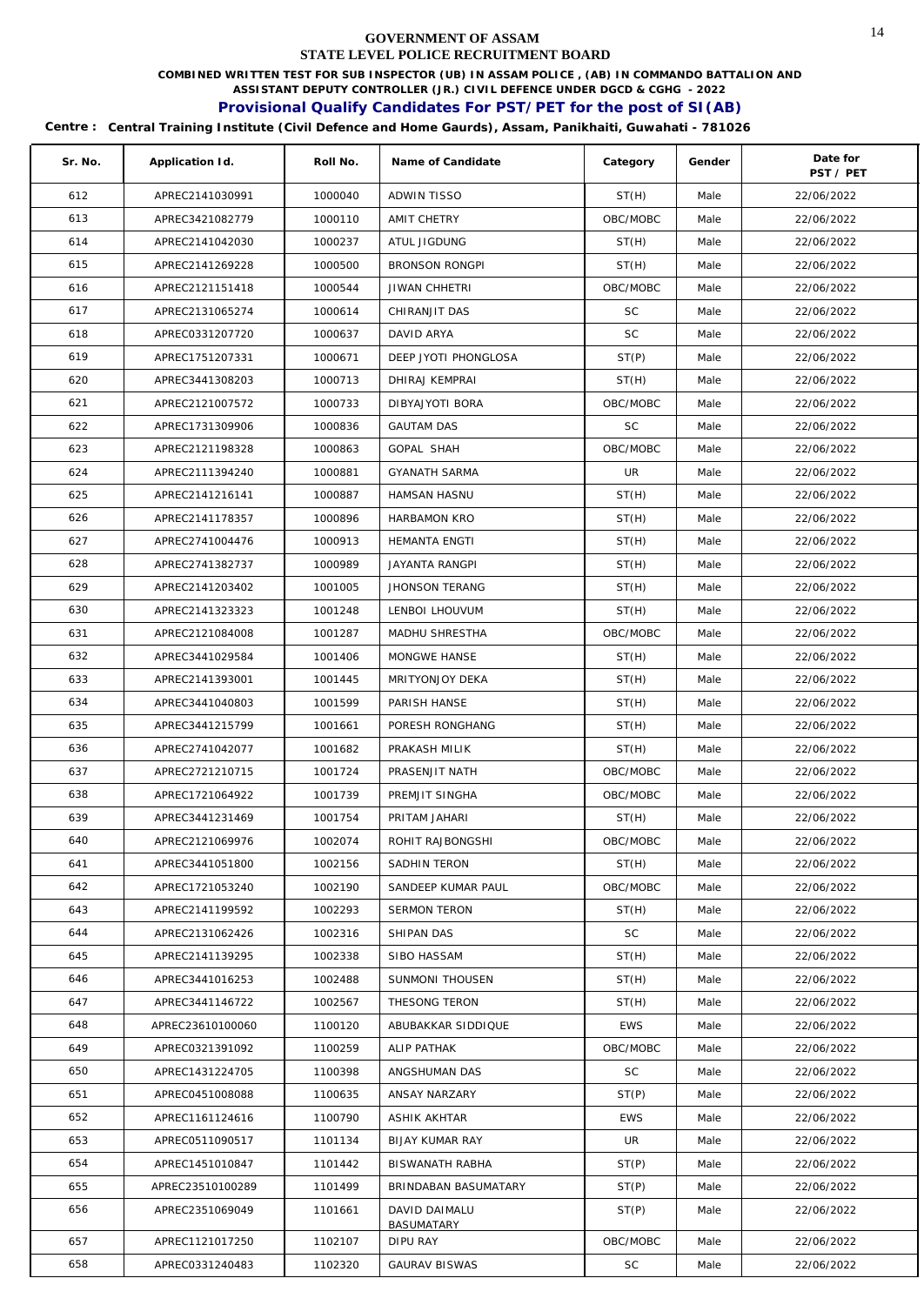**COMBINED WRITTEN TEST FOR SUB INSPECTOR (UB) IN ASSAM POLICE , (AB) IN COMMANDO BATTALION AND** 

**ASSISTANT DEPUTY CONTROLLER (JR.) CIVIL DEFENCE UNDER DGCD & CGHG - 2022** 

# **Provisional Qualify Candidates For PST/PET for the post of SI(AB)**

| Sr. No. | Application Id. | Roll No. | Name of Candidate           | Category   | Gender | Date for<br>PST / PET |
|---------|-----------------|----------|-----------------------------|------------|--------|-----------------------|
| 659     | APREC2321023810 | 1102625  | <b>HIROKJYOTI BARMAN</b>    | OBC/MOBC   | Male   | 22/06/2022            |
| 660     | APREC1121211311 | 1103379  | KIRANJYOTI NATH             | OBC/MOBC   | Male   | 22/06/2022            |
| 661     | APREC1111061991 | 1103482  | L ROSHAN SINGH              | UR         | Male   | 22/06/2022            |
| 662     | APREC1111164928 | 1104004  | MOHIBUL HOQUE               | UR         | Male   | 22/06/2022            |
| 663     | APREC2351159339 | 1104164  | MRIDUL BASUMATARY           | ST(P)      | Male   | 22/06/2022            |
| 664     | APREC2361268063 | 1104167  | MRIDUL DUTTA                | <b>EWS</b> | Male   | 22/06/2022            |
| 665     | APREC2321188158 | 1104192  | MRINAL NATH                 | OBC/MOBC   | Male   | 22/06/2022            |
| 666     | APREC1161007302 | 1104608  | <b>OMAR SHARIF</b>          | <b>EWS</b> | Male   | 22/06/2022            |
| 667     | APREC1161004246 | 1104612  | <b>OSMAN GONI</b>           | <b>EWS</b> | Male   | 22/06/2022            |
| 668     | APREC0451259623 | 1104709  | PARBATI NARZARY             | ST(P)      | Male   | 22/06/2022            |
| 669     | APREC2321138303 | 1104716  | PARIMAL ROY                 | OBC/MOBC   | Male   | 22/06/2022            |
| 670     | APREC2351149086 | 1105101  | PUNGKHA BRAHMA              | ST(P)      | Male   | 22/06/2022            |
| 671     | APREC1161170655 | 1105174  | RAHUL DEKA                  | <b>EWS</b> | Male   | 22/06/2022            |
| 672     | APREC3221026167 | 1105327  | RAMESH NEWAR                | OBC/MOBC   | Male   | 22/06/2022            |
| 673     | APREC2361035785 | 1105395  | RASIDUL HOQUE               | <b>EWS</b> | Male   | 22/06/2022            |
| 674     | APREC1421165867 | 1105719  | RUPJYOTI SARMA              | OBC/MOBC   | Male   | 22/06/2022            |
| 675     | APREC0521366141 | 1106489  | SUKADEV NATH                | OBC/MOBC   | Male   | 22/06/2022            |
| 676     | APREC2361136023 | 1106873  | <b>UTTAM SAHA</b>           | <b>EWS</b> | Male   | 22/06/2022            |
| 677     | APREC1051065330 | 1200156  | AMARENDRA DOLEY             | ST(P)      | Male   | 22/06/2022            |
| 678     | APREC1021107070 | 1200257  | ANKUR BISWAKARMA            | OBC/MOBC   | Male   | 22/06/2022            |
| 679     | APREC2421034114 | 1200285  | ANUPAM SAIKIA               | OBC/MOBC   | Male   | 22/06/2022            |
| 680     | APREC0421174938 | 1200289  | ANUSHREEPAL GOGOI           | OBC/MOBC   | Male   | 22/06/2022            |
| 681     | APREC1051186361 | 1200340  | ARUN DOLEY                  | ST(P)      | Male   | 22/06/2022            |
| 682     | APREC2451201017 | 1200428  | PRANJAL DEURI               | ST(P)      | Male   | 22/06/2022            |
| 683     | APREC1051005416 | 1200447  | TAMONG RIVA DOLEY           | ST(P)      | Male   | 22/06/2022            |
| 684     | APREC2451208651 | 1200568  | <b>BENJAMIN MILI</b>        | ST(P)      | Male   | 22/06/2022            |
| 685     | APREC2461140528 | 1200593  | <b>BHABESH SARMAH</b>       | <b>EWS</b> | Male   | 22/06/2022            |
| 686     | APREC2451002894 | 1200717  | <b>BHUGUL CHANDRA KAMAN</b> | ST(P)      | Male   | 22/06/2022            |
| 687     | APREC2451171636 | 1200733  | BIBEKANANDA MORANG          | ST(P)      | Male   | 22/06/2022            |
| 688     | APREC2431137610 | 1200800  | <b>BIJOY DAS</b>            | SC         | Male   | 22/06/2022            |
| 689     | APREC2451285921 | 1200806  | <b>BIJOY MILI</b>           | ST(P)      | Male   | 22/06/2022            |
| 690     | APREC2451201018 | 1200834  | BIKASH DEORI CITIGA         | ST(P)      | Male   | 22/06/2022            |
| 691     | APREC2451226478 | 1200846  | BIKASH NEOG                 | ST(P)      | Male   | 22/06/2022            |
| 692     | APREC2421133807 | 1200847  | <b>BIKASH PAUL</b>          | OBC/MOBC   | Male   | 22/06/2022            |
| 693     | APREC1051057116 | 1200868  | <b>BIKRAM HAJONG</b>        | ST(P)      | Male   | 22/06/2022            |
| 694     | APREC1051144632 | 1200942  | <b>BIPUL PADI</b>           | ST(P)      | Male   | 22/06/2022            |
| 695     | APREC1051245164 | 1200969  | <b>BIRJON NARZARY</b>       | ST(P)      | Male   | 22/06/2022            |
| 696     | APREC2421306406 | 1201024  | BISWAJIT DUTTA              | OBC/MOBC   | Male   | 22/06/2022            |
| 697     | APREC2421295445 | 1201038  | BISWAJYOTI SAIKIA           | OBC/MOBC   | Male   | 22/06/2022            |
| 698     | APREC2421214756 | 1201043  | <b>BITU BARUAH</b>          | OBC/MOBC   | Male   | 22/06/2022            |
| 699     | APREC2431034807 | 1201059  | <b>BITUPAN DAS</b>          | SC         | Male   | 22/06/2022            |
| 700     | APREC1021247383 | 1201060  | BITUPAN DOWARAH             | OBC/MOBC   | Male   | 22/06/2022            |
| 701     | APREC1021199173 | 1201195  | CHANDRA KAMAL DIHINGIA      | OBC/MOBC   | Male   | 22/06/2022            |
| 702     | APREC2451233343 | 1201319  | DEBA MILI                   | ST(P)      | Male   | 22/06/2022            |
| 703     | APREC2461177654 | 1201381  | DEBASISH KHOUND             | <b>EWS</b> | Male   | 22/06/2022            |
| 704     | APREC2451115410 | 1201589  | DIGANTA PEGU                | ST(P)      | Male   | 22/06/2022            |
| 705     | APREC2521020876 | 1201690  | DIPANKAR BORAH              | OBC/MOBC   | Male   | 22/06/2022            |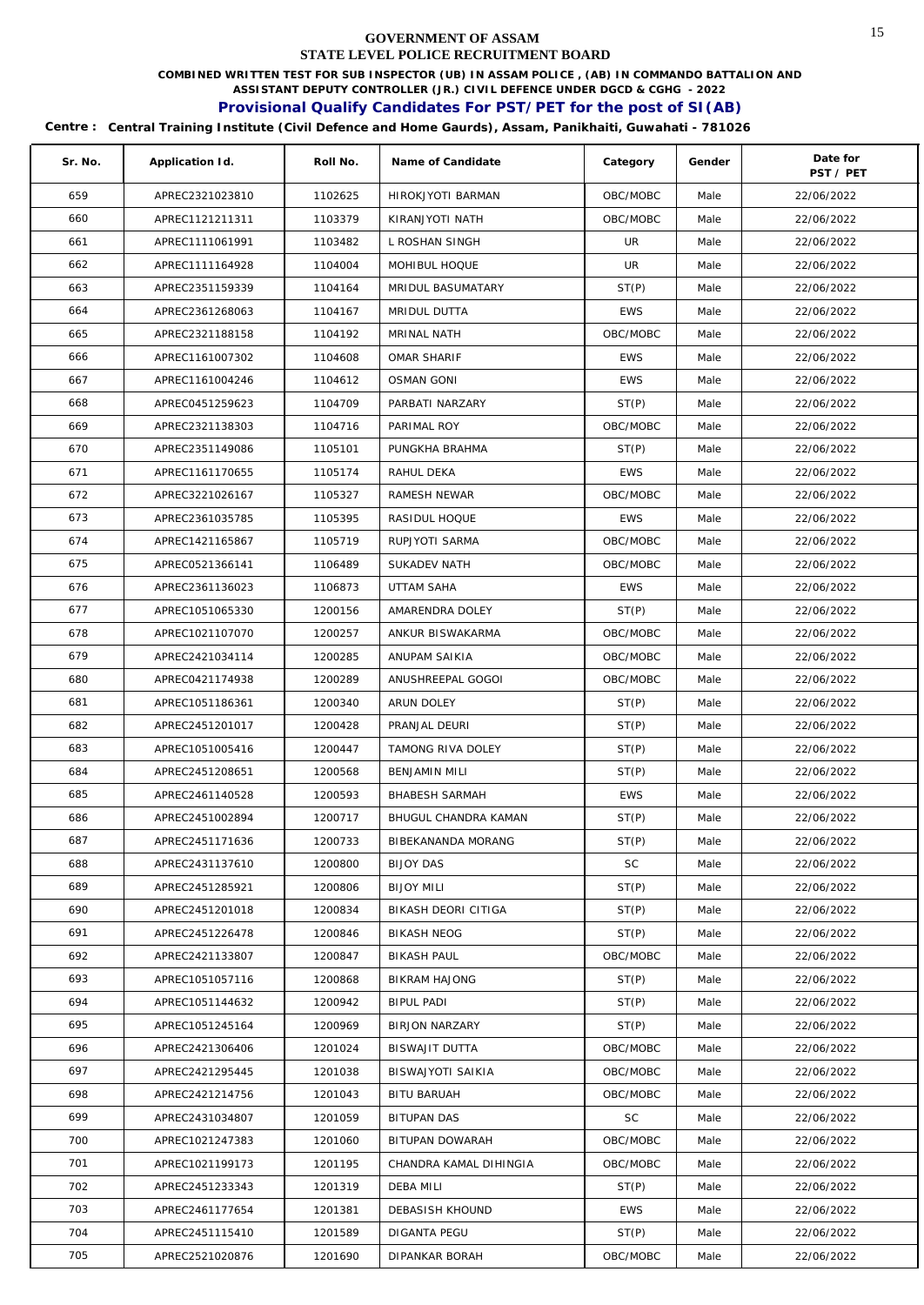**COMBINED WRITTEN TEST FOR SUB INSPECTOR (UB) IN ASSAM POLICE , (AB) IN COMMANDO BATTALION AND** 

**ASSISTANT DEPUTY CONTROLLER (JR.) CIVIL DEFENCE UNDER DGCD & CGHG - 2022** 

# **Provisional Qualify Candidates For PST/PET for the post of SI(AB)**

| Sr. No. | Application Id. | Roll No. | Name of Candidate        | Category   | Gender | Date for<br>PST / PET |
|---------|-----------------|----------|--------------------------|------------|--------|-----------------------|
| 706     | APREC2451288434 | 1201819  | <b>DURGASAKAN PEGU</b>   | ST(P)      | Male   | 22/06/2022            |
| 707     | APREC2451183781 | 1201889  | <b>GAUTAM MIRI</b>       | ST(P)      | Male   | 22/06/2022            |
| 708     | APREC2461171614 | 1201963  | <b>GOPAL BHUYAN</b>      | <b>EWS</b> | Male   | 22/06/2022            |
| 709     | APREC2431245018 | 1201965  | <b>GOPAL DAS</b>         | <b>SC</b>  | Male   | 22/06/2022            |
| 710     | APREC2461343788 | 1201977  | <b>GOURAB JYOTI BORA</b> | <b>EWS</b> | Male   | 22/06/2022            |
| 711     | APREC2421172018 | 1202077  | <b>HEMANTA DUTTA</b>     | OBC/MOBC   | Male   | 22/06/2022            |
| 712     | APREC2451231236 | 1202082  | HEMANTA KUMAR PEGU       | ST(P)      | Male   | 22/06/2022            |
| 713     | APREC2421313273 | 1202284  | <b>JAN GOGOI</b>         | OBC/MOBC   | Male   | 22/06/2022            |
| 714     | APREC2421168074 | 1202366  | <b>JIBAN BORA</b>        | OBC/MOBC   | Male   | 22/06/2022            |
| 715     | APREC2451144407 | 1202367  | <b>JIBAN DOLEY</b>       | ST(P)      | Male   | 22/06/2022            |
| 716     | APREC2521143863 | 1202576  | JYOTISKA BHUYAN          | OBC/MOBC   | Male   | 22/06/2022            |
| 717     | APREC1051041028 | 1202781  | KIRTI KAMAL MILI         | ST(P)      | Male   | 22/06/2022            |
| 718     | APREC2421047212 | 1202841  | KSHIREN CHUTIA           | OBC/MOBC   | Male   | 22/06/2022            |
| 719     | APREC2421118919 | 1202855  | KULDEEP SAIKIA           | OBC/MOBC   | Male   | 22/06/2022            |
| 720     | APREC1051144888 | 1202933  | LAKHIRAM BASUMATARY      | ST(P)      | Male   | 22/06/2022            |
| 721     | APREC2421106054 | 1202945  | LAKHYAJEET BORAH         | OBC/MOBC   | Male   | 22/06/2022            |
| 722     | APREC2451149295 | 1203114  | MADHURJYA DOLEY          | ST(P)      | Male   | 22/06/2022            |
| 723     | APREC2421166790 | 1203229  | MANASH KONWAR            | OBC/MOBC   | Male   | 22/06/2022            |
| 724     | APREC0421043943 | 1203233  | MANASH PRATIM BORAH      | OBC/MOBC   | Male   | 22/06/2022            |
| 725     | APREC2461110082 | 1203326  | MAYUR SAIKIA             | <b>EWS</b> | Male   | 22/06/2022            |
| 726     | APREC1021116289 | 1203332  | MEDINI MADHAB BORUAH     | OBC/MOBC   | Male   | 22/06/2022            |
| 727     | APREC2451175503 | 1203533  | MONUJ PAYENG             | ST(P)      | Male   | 22/06/2022            |
| 728     | APREC2421090582 | 1203591  | MRIDUPABAN CHUTIA        | OBC/MOBC   | Male   | 22/06/2022            |
| 729     | APREC2421374047 | 1203643  | MUKUL GOGOI              | OBC/MOBC   | Male   | 22/06/2022            |
| 730     | APREC2451289324 | 1203675  | NABA KUMAR DOLEY         | ST(P)      | Male   | 22/06/2022            |
| 731     | APREC1021184435 | 1203676  | NABA KUMAR GOGOI         | OBC/MOBC   | Male   | 22/06/2022            |
| 732     | APREC1021099606 | 1203772  | NAYANMONI CHANGMAI       | OBC/MOBC   | Male   | 22/06/2022            |
| 733     | APREC2461234071 | 1203839  | NILUTPAL BORUAH          | <b>EWS</b> | Male   | 22/06/2022            |
| 734     | APREC2421298205 | 1203854  | NIPU BORAH               | OBC/MOBC   | Male   | 22/06/2022            |
| 735     | APREC2451245294 | 1203974  | PADMALUCHAN PATIR        | ST(P)      | Male   | 22/06/2022            |
| 736     | APREC1051104651 | 1203976  | PADMESWAR NARAH          | ST(P)      | Male   | 22/06/2022            |
| 737     | APREC2421210617 | 1204092  | PARAG GOGOI              | OBC/MOBC   | Male   | 22/06/2022            |
| 738     | APREC2421112016 | 1204093  | PARAG GOGOI              | OBC/MOBC   | Male   | 22/06/2022            |
| 739     | APREC2451079225 | 1204170  | PARTHA SARATHI DEURI     | ST(P)      | Male   | 22/06/2022            |
| 740     | APREC1021003484 | 1204295  | PRADIP BARUAH            | OBC/MOBC   | Male   | 22/06/2022            |
| 741     | APREC2721037925 | 1204337  | PRAMOD CHETRY            | OBC/MOBC   | Male   | 22/06/2022            |
| 742     | APREC2421228732 | 1204424  | PRANJAL GOGOI            | OBC/MOBC   | Male   | 22/06/2022            |
| 743     | APREC1021034189 | 1204797  | RAJIB GOGOI              | OBC/MOBC   | Male   | 22/06/2022            |
| 744     | APREC2451294545 | 1205068  | RITU PARNA KAMAN         | ST(P)      | Male   | 22/06/2022            |
| 745     | APREC2421004318 | 1205086  | RITURAJ BORUAH           | OBC/MOBC   | Male   | 22/06/2022            |
| 746     | APREC2431325027 | 1205242  | SAITYAJIT MEDHI          | <b>SC</b>  | Male   | 22/06/2022            |
| 747     | APREC2451401552 | 1205361  | SARAT NARAH              | ST(P)      | Male   | 22/06/2022            |
| 748     | APREC2421056192 | 1205512  | SNEHANKA KOUSHIK LAHAN   | OBC/MOBC   | Male   | 22/06/2022            |
| 749     | APREC1051331354 | 1205658  | SUNNY PEGU               | ST(P)      | Male   | 22/06/2022            |
| 750     | APREC2411136795 | 1205743  | <b>TANMOY BORUAH</b>     | UR.        | Male   | 22/06/2022            |
| 751     | APREC2421273198 | 1205838  | TRILUK BIJOY KONCH       | OBC/MOBC   | Male   | 22/06/2022            |
| 752     | APREC0311358692 | 1300005  | ABDUL AZIZ               | UR         | Male   | 22/06/2022            |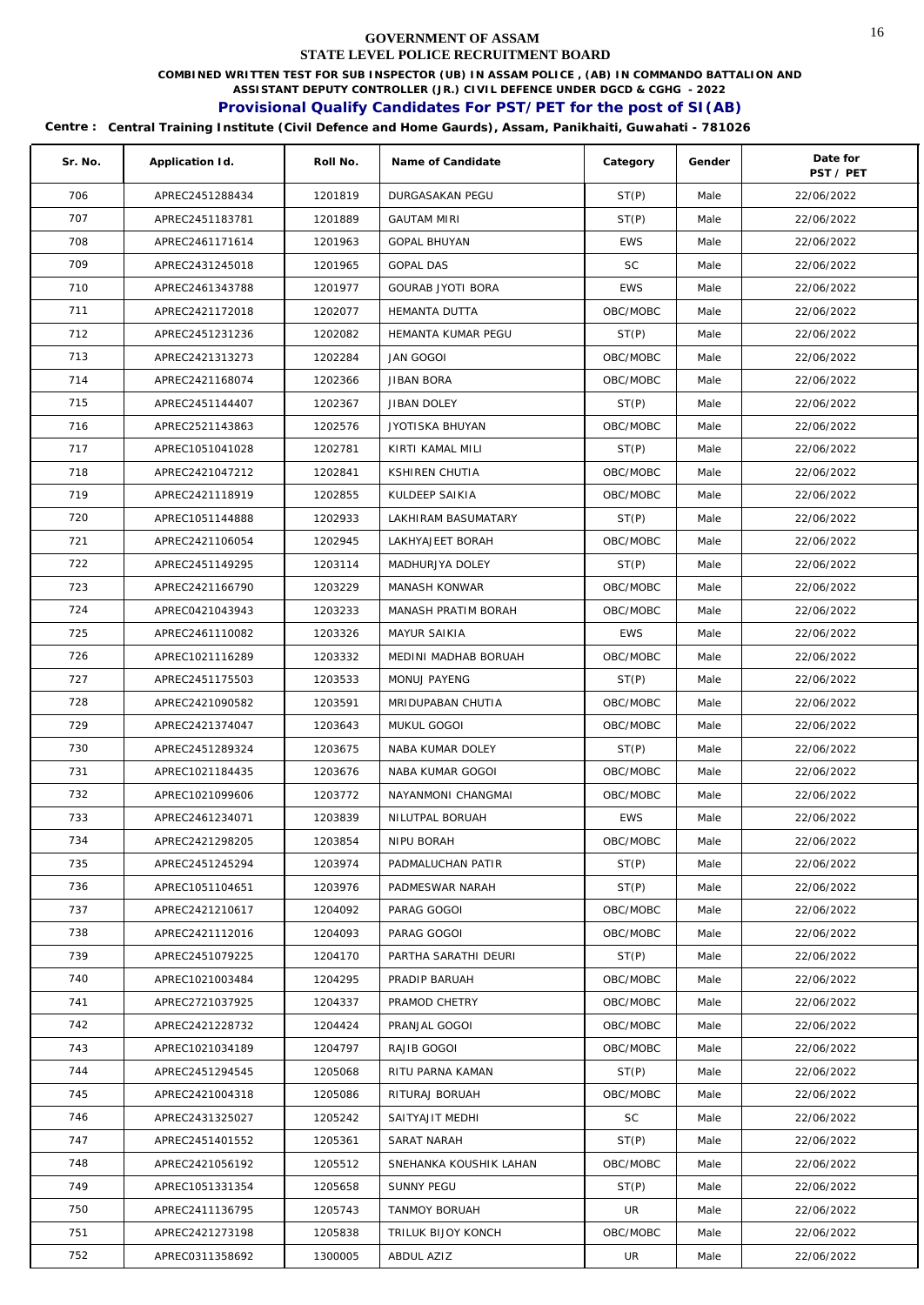**COMBINED WRITTEN TEST FOR SUB INSPECTOR (UB) IN ASSAM POLICE , (AB) IN COMMANDO BATTALION AND** 

**ASSISTANT DEPUTY CONTROLLER (JR.) CIVIL DEFENCE UNDER DGCD & CGHG - 2022** 

# **Provisional Qualify Candidates For PST/PET for the post of SI(AB)**

| Sr. No. | Application Id.  | Roll No. | Name of Candidate       | Category   | Gender | Date for<br>PST / PET |
|---------|------------------|----------|-------------------------|------------|--------|-----------------------|
| 753     | APREC2821134404  | 1300067  | ABINASH BARUAH          | OBC/MOBC   | Male   | 22/06/2022            |
| 754     | APREC2831158992  | 1300240  | AMARJYOTI DAS           | SC         | Male   | 22/06/2022            |
| 755     | APREC2861085879  | 1300559  | ANKUR KALITA            | <b>EWS</b> | Male   | 22/06/2022            |
| 756     | APREC0361343486  | 1300658  | APURBA NAYAK            | <b>EWS</b> | Male   | 22/06/2022            |
| 757     | APREC0121314841  | 1300779  | ASHISH KUMAR DAS        | OBC/MOBC   | Male   | 22/06/2022            |
| 758     | APREC0251243674  | 1300850  | <b>BABUL BASUMATARY</b> | ST(P)      | Male   | 22/06/2022            |
| 759     | APREC2861265721  | 1301168  | BHASKARJYOTI DEKA       | <b>EWS</b> | Male   | 22/06/2022            |
| 760     | APREC2861248702  | 1301341  | <b>BIKASH SARMA</b>     | <b>EWS</b> | Male   | 22/06/2022            |
| 761     | APREC0361263540  | 1301403  | <b>BIPLAB PATOWARY</b>  | <b>EWS</b> | Male   | 22/06/2022            |
| 762     | APREC0221139947  | 1301495  | BITOPAN HAZARIKA        | OBC/MOBC   | Male   | 22/06/2022            |
| 763     | APREC0261016306  | 1301529  | <b>BRAJEN KALITA</b>    | <b>EWS</b> | Male   | 22/06/2022            |
| 764     | APREC2821176803  | 1301617  | CHANDAN DEBNATH         | OBC/MOBC   | Male   | 22/06/2022            |
| 765     | APREC0161239011  | 1301684  | CHINMAY MAJUMDAR        | <b>EWS</b> | Male   | 22/06/2022            |
| 766     | APREC0131021736  | 1301697  | CHINMOY TALUKDAR        | <b>SC</b>  | Male   | 22/06/2022            |
| 767     | APREC0361183755  | 1301767  | DARSHAN MALLA PATOWARY  | <b>EWS</b> | Male   | 22/06/2022            |
| 768     | APREC2861284815  | 1301817  | DEBASISH DUTTA          | <b>EWS</b> | Male   | 22/06/2022            |
| 769     | APREC0161274989  | 1301844  | DEEP UDDIN AHMED        | <b>EWS</b> | Male   | 22/06/2022            |
| 770     | APREC0331225443  | 1302164  | DIBYAJOTI SARKAR        | <b>SC</b>  | Male   | 22/06/2022            |
| 771     | APREC2811099850  | 1302221  | <b>DILJIT BARMAN</b>    | UR         | Male   | 22/06/2022            |
| 772     | APREC0151138376  | 1302318  | DIPANKAR BORO           | ST(P)      | Male   | 22/06/2022            |
| 773     | APREC0261235438  | 1302377  | <b>DIPJYOTI DAS</b>     | <b>EWS</b> | Male   | 22/06/2022            |
| 774     | APREC0521294273  | 1302427  | DIPU RAY                | OBC/MOBC   | Male   | 22/06/2022            |
| 775     | APREC2861216677  | 1302471  | DWIPJYOTI BHUYAN        | <b>EWS</b> | Male   | 22/06/2022            |
| 776     | APREC0251327789  | 1302601  | GIRINDRA SWARGIARY      | ST(P)      | Male   | 22/06/2022            |
| 777     | APREC0321123992  | 1302658  | <b>GUNAJIT BAYAN</b>    | OBC/MOBC   | Male   | 22/06/2022            |
| 778     | APREC2861249715  | 1302762  | HARJIT DUTTA            | <b>EWS</b> | Male   | 22/06/2022            |
| 779     | APREC2831199903  | 1302786  | HEERAKJYOTI DAS         | <b>SC</b>  | Male   | 22/06/2022            |
| 780     | APREC2821135472  | 1302787  | HEERAKJYOTI DAS         | OBC/MOBC   | Male   | 22/06/2022            |
| 781     | APREC0251373452  | 1302800  | HEMANTA BORO            | ST(P)      | Male   | 22/06/2022            |
| 782     | APREC2861008492  | 1302893  | HIMANSHU DEKA           | <b>EWS</b> | Male   | 22/06/2022            |
| 783     | APREC0161253341  | 1303070  | HRISHIKESH CHOUDHURY    | <b>EWS</b> | Male   | 22/06/2022            |
| 784     | APREC0161305584  | 1303116  | <b>INAMUL HASSAN</b>    | <b>EWS</b> | Male   | 22/06/2022            |
| 785     | APREC0361001018  | 1303195  | JAMAL UDDIN AHMED       | <b>EWS</b> | Male   | 22/06/2022            |
| 786     | APREC0261315670  | 1303244  | JAYANTA DEKA            | <b>EWS</b> | Male   | 22/06/2022            |
| 787     | APREC0251260689  | 1303417  | JITUL KRISHNA SARANIA   | ST(P)      | Male   | 22/06/2022            |
| 788     | APREC2831230839  | 1303606  | JYOTIRMAY DAS           | SC         | Male   | 22/06/2022            |
| 789     | APREC2811354383  | 1303619  | JYOTIRMOY DEKA          | UR         | Male   | 22/06/2022            |
| 790     | APREC0121212065  | 1303638  | JYOTISH DAS             | OBC/MOBC   | Male   | 22/06/2022            |
| 791     | APREC0221276596  | 1303656  | JYOTISHMAN NATH         | OBC/MOBC   | Male   | 22/06/2022            |
| 792     | APREC0121018653  | 1303741  | KAMAL DAS               | OBC/MOBC   | Male   | 22/06/2022            |
| 793     | APREC0121147489  | 1303760  | KAMAL SALOI             | OBC/MOBC   | Male   | 22/06/2022            |
| 794     | APREC28210100219 | 1303763  | KAMAL TALUKDAR          | OBC/MOBC   | Male   | 22/06/2022            |
| 795     | APREC0231064615  | 1303811  | KANGKAN KAKATI          | <b>SC</b>  | Male   | 22/06/2022            |
| 796     | APREC0161074452  | 1303940  | KASHYAP TALUKDAR        | <b>EWS</b> | Male   | 22/06/2022            |
| 797     | APREC2861260978  | 1303965  | KAUSHIK RANJAN BHUYAN   | <b>EWS</b> | Male   | 22/06/2022            |
| 798     | APREC0121235886  | 1303967  | KAUSHIK ROY             | OBC/MOBC   | Male   | 22/06/2022            |
| 799     | APREC2861199470  | 1304079  | KOUSHIK LAHKAR          | <b>EWS</b> | Male   | 22/06/2022            |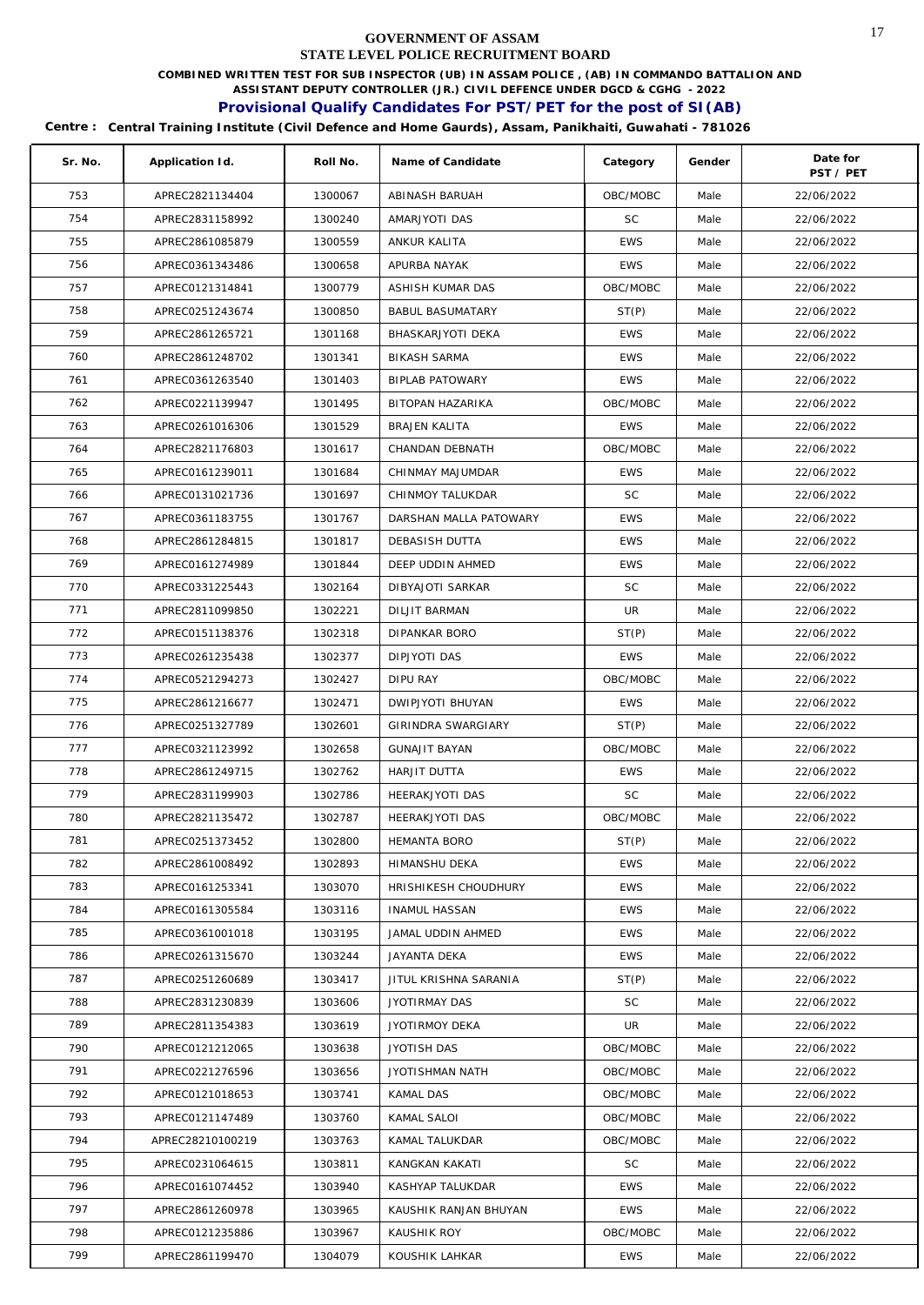**COMBINED WRITTEN TEST FOR SUB INSPECTOR (UB) IN ASSAM POLICE , (AB) IN COMMANDO BATTALION AND** 

**ASSISTANT DEPUTY CONTROLLER (JR.) CIVIL DEFENCE UNDER DGCD & CGHG - 2022** 

# **Provisional Qualify Candidates For PST/PET for the post of SI(AB)**

| Sr. No. | Application Id. | Roll No. | Name of Candidate    | Category   | Gender | Date for<br>PST / PET |
|---------|-----------------|----------|----------------------|------------|--------|-----------------------|
| 800     | APREC2811201754 | 1304084  | KOUSTAVMANI TALUKDAR | <b>UR</b>  | Male   | 22/06/2022            |
| 801     | APREC2861061752 | 1304139  | KULADIP TALUKDAR     | <b>EWS</b> | Male   | 22/06/2022            |
| 802     | APREC0221102590 | 1304171  | KUNALJIT DAS         | OBC/MOBC   | Male   | 22/06/2022            |
| 803     | APREC0231012391 | 1304405  | MANASH PRATIM PATHAK | <b>SC</b>  | Male   | 22/06/2022            |
| 804     | APREC2831140614 | 1304437  | MANI MUGDHA HALOI    | SC         | Male   | 22/06/2022            |
| 805     | APREC1931138938 | 1304515  | MANOJ HALOI          | <b>SC</b>  | Male   | 22/06/2022            |
| 806     | APREC1921239679 | 1304563  | MASHUD AHMED         | OBC/MOBC   | Male   | 22/06/2022            |
| 807     | APREC0261023693 | 1304718  | MITHUN MONDAL        | <b>EWS</b> | Male   | 22/06/2022            |
| 808     | APREC0261181648 | 1304825  | MRIDUL DAS           | <b>EWS</b> | Male   | 22/06/2022            |
| 809     | APREC0331385477 | 1304829  | MRIDUL DAS           | <b>SC</b>  | Male   | 22/06/2022            |
| 810     | APREC2861228675 | 1304862  | MRIDUL TALUKDAR      | <b>EWS</b> | Male   | 22/06/2022            |
| 811     | APREC2821211526 | 1305077  | NABAJYOTI RAJBONGSHI | OBC/MOBC   | Male   | 22/06/2022            |
| 812     | APREC2861309734 | 1305180  | NAYAN JYOTI KALITA   | <b>EWS</b> | Male   | 22/06/2022            |
| 813     | APREC0321245807 | 1305198  | NAYAN NATH           | OBC/MOBC   | Male   | 22/06/2022            |
| 814     | APREC2861299846 | 1305210  | NAYAN TALUKDAR       | <b>EWS</b> | Male   | 22/06/2022            |
| 815     | APREC0121168050 | 1305215  | NAYANJYOTI DAS       | OBC/MOBC   | Male   | 22/06/2022            |
| 816     | APREC2861392908 | 1305271  | NIHARANJAN KALITA    | EWS        | Male   | 22/06/2022            |
| 817     | APREC0161084320 | 1305700  | PARAG SARMA          | <b>EWS</b> | Male   | 22/06/2022            |
| 818     | APREC2831136849 | 1305895  | PRANAB DEKA          | <b>SC</b>  | Male   | 22/06/2022            |
| 819     | APREC0121239677 | 1305900  | PRANAB KUMAR DAS     | OBC/MOBC   | Male   | 22/06/2022            |
| 820     | APREC0121240947 | 1305939  | PRANJAL DAS          | OBC/MOBC   | Male   | 22/06/2022            |
| 821     | APREC2821138264 | 1305995  | PRANJIT NATH         | OBC/MOBC   | Male   | 22/06/2022            |
| 822     | APREC0331178940 | 1306026  | PRASENJIT SARKAR     | <b>SC</b>  | Male   | 22/06/2022            |
| 823     | APREC0231213471 | 1306044  | PRATUL DAS           | <b>SC</b>  | Male   | 22/06/2022            |
| 824     | APREC0161353017 | 1306052  | PRINCE TALUKDAR      | <b>EWS</b> | Male   | 22/06/2022            |
| 825     | APREC2861021417 | 1306269  | RAHUL SARMA          | <b>EWS</b> | Male   | 22/06/2022            |
| 826     | APREC0321409237 | 1306281  | RAJ SAHU             | OBC/MOBC   | Male   | 22/06/2022            |
| 827     | APREC2861010314 | 1306282  | RAJ KALITA           | <b>EWS</b> | Male   | 22/06/2022            |
| 828     | APREC0521256177 | 1306283  | RAJ KUMAR PAUL       | OBC/MOBC   | Male   | 22/06/2022            |
| 829     | APREC0221006703 | 1306440  | RAMEN NATH           | OBC/MOBC   | Male   | 22/06/2022            |
| 830     | APREC2821175373 | 1306442  | RAMEN RAJBONGSHI     | OBC/MOBC   | Male   | 22/06/2022            |
| 831     | APREC2821143375 | 1306850  | RUPJYOTI TALUKDAR    | OBC/MOBC   | Male   | 22/06/2022            |
| 832     | APREC0251016154 | 1306955  | SAMAR UZIR BARO      | ST(P)      | Male   | 22/06/2022            |
| 833     | APREC0361082868 | 1306958  | SAMARJIT BHUYAN      | <b>EWS</b> | Male   | 22/06/2022            |
| 834     | APREC2831028187 | 1307196  | SAURAV HALOI         | <b>SC</b>  | Male   | 22/06/2022            |
| 835     | APREC0361161332 | 1307238  | SHAFIQUL ISLAM       | <b>EWS</b> | Male   | 22/06/2022            |
| 836     | APREC0321400436 | 1307277  | SHAMSUL ALAM         | OBC/MOBC   | Male   | 22/06/2022            |
| 837     | APREC0221380407 | 1307279  | SHANKAR NATH         | OBC/MOBC   | Male   | 22/06/2022            |
| 838     | APREC2821162741 | 1307321  | SHYAMANTA DAS        | OBC/MOBC   | Male   | 22/06/2022            |
| 839     | APREC2821125195 | 1307465  | SOWRABH CH BARMAN    | OBC/MOBC   | Male   | 22/06/2022            |
| 840     | APREC0221002174 | 1307659  | SWAPAN MEDHI         | OBC/MOBC   | Male   | 22/06/2022            |
| 841     | APREC0221018218 | 1307857  | TULESWAR RAJBONGSHI  | OBC/MOBC   | Male   | 22/06/2022            |
| 842     | APREC2921052854 | 1400043  | ABHILASH BORAH       | OBC/MOBC   | Male   | 22/06/2022            |
| 843     | APREC2931092994 | 1400071  | ABINASH DAS          | SC         | Male   | 22/06/2022            |
| 844     | APREC2921134061 | 1400073  | ABINASH DEHINGIA     | OBC/MOBC   | Male   | 22/06/2022            |
| 845     | APREC2961274320 | 1400115  | AFTAB ALI            | <b>EWS</b> | Male   | 22/06/2022            |
| 846     | APREC0741087266 | 1400117  | AICHANG SHYAM        | ST(H)      | Male   | 22/06/2022            |
|         |                 |          |                      |            |        |                       |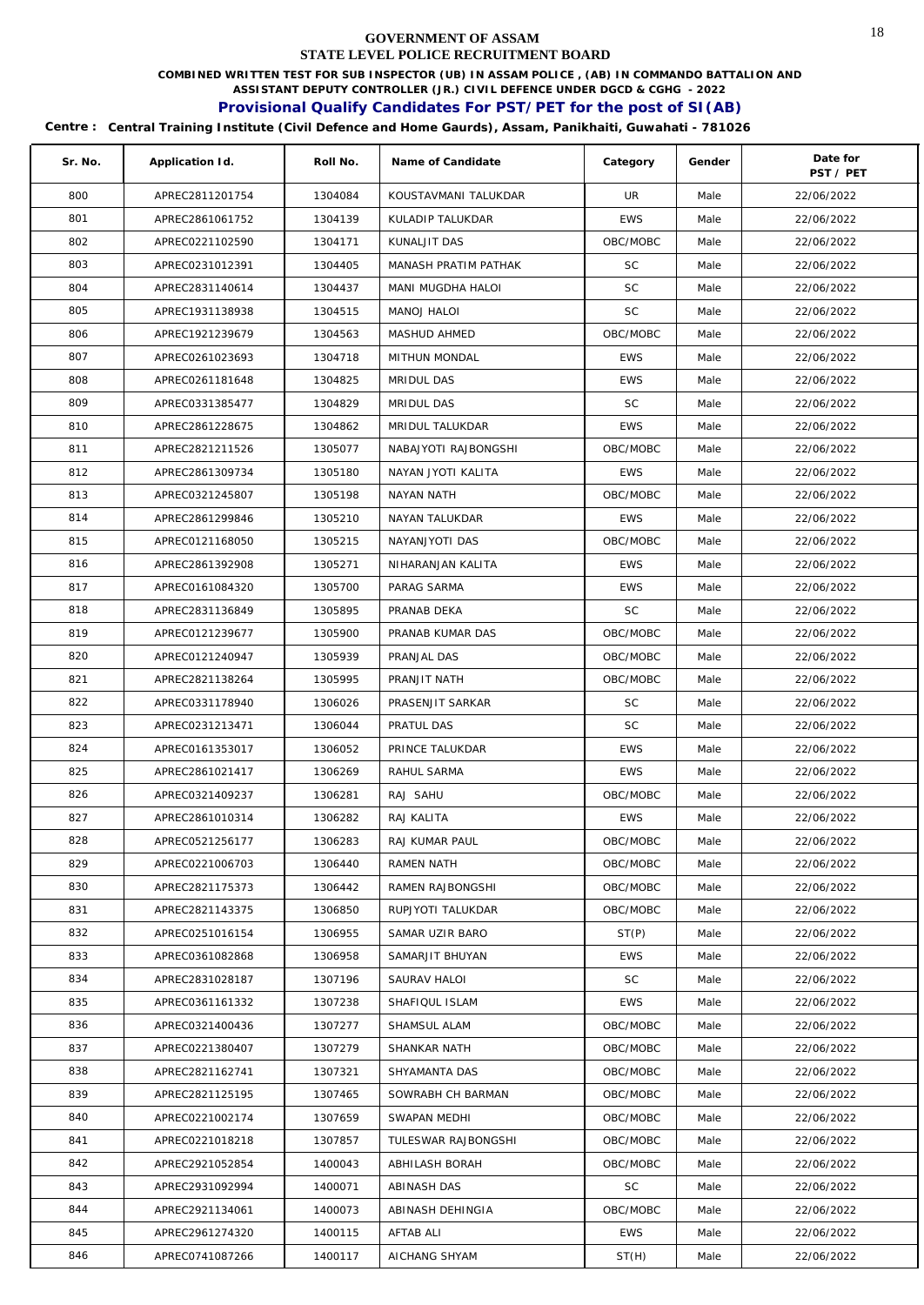**COMBINED WRITTEN TEST FOR SUB INSPECTOR (UB) IN ASSAM POLICE , (AB) IN COMMANDO BATTALION AND** 

**ASSISTANT DEPUTY CONTROLLER (JR.) CIVIL DEFENCE UNDER DGCD & CGHG - 2022** 

# **Provisional Qualify Candidates For PST/PET for the post of SI(AB)**

| Sr. No. | Application Id. | Roll No. | Name of Candidate         | Category   | Gender | Date for<br>PST / PET |
|---------|-----------------|----------|---------------------------|------------|--------|-----------------------|
| 847     | APREC0761148955 | 1400197  | AMIR HUSSAIN              | <b>EWS</b> | Male   | 22/06/2022            |
| 848     | APREC2961112981 | 1400202  | AMIT SHARMA               | <b>EWS</b> | Male   | 22/06/2022            |
| 849     | APREC2921057800 | 1400322  | ANKUR DUTTA               | OBC/MOBC   | Male   | 22/06/2022            |
| 850     | APREC2731015196 | 1400332  | ANKUR JYOTI DAS           | <b>SC</b>  | Male   | 22/06/2022            |
| 851     | APREC2921105898 | 1400342  | ANKUR RAJ BARUAH          | OBC/MOBC   | Male   | 22/06/2022            |
| 852     | APREC0721257186 | 1400398  | ANUPOM GOGOI              | OBC/MOBC   | Male   | 22/06/2022            |
| 853     | APREC2961095825 | 1400460  | DHURBA JYOTI BORAH        | <b>EWS</b> | Male   | 22/06/2022            |
| 854     | APREC0751249911 | 1400467  | <b>JINTU DOIMARI</b>      | ST(P)      | Male   | 22/06/2022            |
| 855     | APREC2921127175 | 1400666  | BHARGOB JYOTI GOGOI       | OBC/MOBC   | Male   | 22/06/2022            |
| 856     | APREC0721388355 | 1400672  | <b>BHASKAR BORUAH</b>     | OBC/MOBC   | Male   | 22/06/2022            |
| 857     | APREC2921060881 | 1400690  | BHASKAR JYOTI GOGOI       | OBC/MOBC   | Male   | 22/06/2022            |
| 858     | APREC0721215139 | 1400748  | <b>BIDYUT MOHAN</b>       | OBC/MOBC   | Male   | 22/06/2022            |
| 859     | APREC2931186508 | 1400833  | BIPALJYOTI DAS            | <b>SC</b>  | Male   | 22/06/2022            |
| 860     | APREC2921212112 | 1400944  | BISWARAJ BORUAH           | OBC/MOBC   | Male   | 22/06/2022            |
| 861     | APREC2921085840 | 1400995  | BOBY MARTIN LAHON         | OBC/MOBC   | Male   | 22/06/2022            |
| 862     | APREC2921013834 | 1401054  | <b>BROJEN DUTTA</b>       | OBC/MOBC   | Male   | 22/06/2022            |
| 863     | APREC2921126615 | 1401134  | CHINMOY NEOG              | OBC/MOBC   | Male   | 22/06/2022            |
| 864     | APREC2921001416 | 1401212  | DEBAJIT GOGOI             | OBC/MOBC   | Male   | 22/06/2022            |
| 865     | APREC2951000485 | 1401219  | DEBAJIT UZIR              | ST(P)      | Male   | 22/06/2022            |
| 866     | APREC2911002786 | 1401246  | DEBASISH HAZARIKA         | UR         | Male   | 22/06/2022            |
| 867     | APREC2921257945 | 1401266  | DEEP BORAH                | OBC/MOBC   | Male   | 22/06/2022            |
| 868     | APREC2961002448 | 1401271  | DEEP JYOTI KAKOTY         | <b>EWS</b> | Male   | 22/06/2022            |
| 869     | APREC1221090323 | 1401288  | DEEPJYOTI DEHINGIA        | OBC/MOBC   | Male   | 22/06/2022            |
| 870     | APREC2921007882 | 1401318  | DEMPAL BORAH              | OBC/MOBC   | Male   | 22/06/2022            |
| 871     | APREC2921166033 | 1401319  | DENY BURAGOHAIN           | OBC/MOBC   | Male   | 22/06/2022            |
| 872     | APREC0721122837 | 1401361  | DHARMITRA KAKOTI          | OBC/MOBC   | Male   | 22/06/2022            |
| 873     | APREC2921031638 | 1401374  | DHORMANDRA GOGOI          | OBC/MOBC   | Male   | 22/06/2022            |
| 874     | APREC2921062322 | 1401676  | <b>GAUTOM JYOTI GOGOI</b> | OBC/MOBC   | Male   | 22/06/2022            |
| 875     | APREC2921085200 | 1401849  | HIMANSHU DUTTA            | OBC/MOBC   | Male   | 22/06/2022            |
| 876     | APREC2921065828 | 1401859  | HIMANSU BURAGOHAIN        | OBC/MOBC   | Male   | 22/06/2022            |
| 877     | APREC2921179422 | 1401902  | HIROKJYOTI NEOG           | OBC/MOBC   | Male   | 22/06/2022            |
| 878     | APREC2921241383 | 1401926  | HUNMONI GOGOI             | OBC/MOBC   | Male   | 22/06/2022            |
| 879     | APREC2921411362 | 1401968  | JAGYAJYOTI SAIKIA         | OBC/MOBC   | Male   | 22/06/2022            |
| 880     | APREC2921154121 | 1402166  | <b>JYOTI KONWAR</b>       | OBC/MOBC   | Male   | 22/06/2022            |
| 881     | APREC2921072290 | 1402230  | KALPA JYOTI GOGOI         | OBC/MOBC   | Male   | 22/06/2022            |
| 882     | APREC2921060455 | 1402301  | KARTIK BANITE             | OBC/MOBC   | Male   | 22/06/2022            |
| 883     | APREC2921085609 | 1402319  | KAUSHIK KUMAR BORA        | OBC/MOBC   | Male   | 22/06/2022            |
| 884     | APREC2921095305 | 1402438  | KUSHILOBH KUMAR DUARAH    | OBC/MOBC   | Male   | 22/06/2022            |
| 885     | APREC2921114831 | 1402558  | MADHURJYA BURAGOHAIN      | OBC/MOBC   | Male   | 22/06/2022            |
| 886     | APREC0721171140 | 1402643  | MANASH HATIBORUAH         | OBC/MOBC   | Male   | 22/06/2022            |
| 887     | APREC0721114964 | 1402666  | MANASH PROTIM BARUAH      | OBC/MOBC   | Male   | 22/06/2022            |
| 888     | APREC2921046461 | 1402959  | MRIDUPABAN BORAH          | OBC/MOBC   | Male   | 22/06/2022            |
| 889     | APREC1021125691 | 1403000  | MUKUNDA MADHAB BORUAH     | OBC/MOBC   | Male   | 22/06/2022            |
| 890     | APREC2921020801 | 1403516  | PARTHA PRATIM SAIKIA      | OBC/MOBC   | Male   | 22/06/2022            |
| 891     | APREC2921061390 | 1403548  | PARTHAJYOTI BORAH         | OBC/MOBC   | Male   | 22/06/2022            |
| 892     | APREC2921277042 | 1403704  | PRADYUT GOGOI             | OBC/MOBC   | Male   | 22/06/2022            |
| 893     | APREC2921255929 | 1403711  | PRAGYAN JYOTI TAMULI      | OBC/MOBC   | Male   | 22/06/2022            |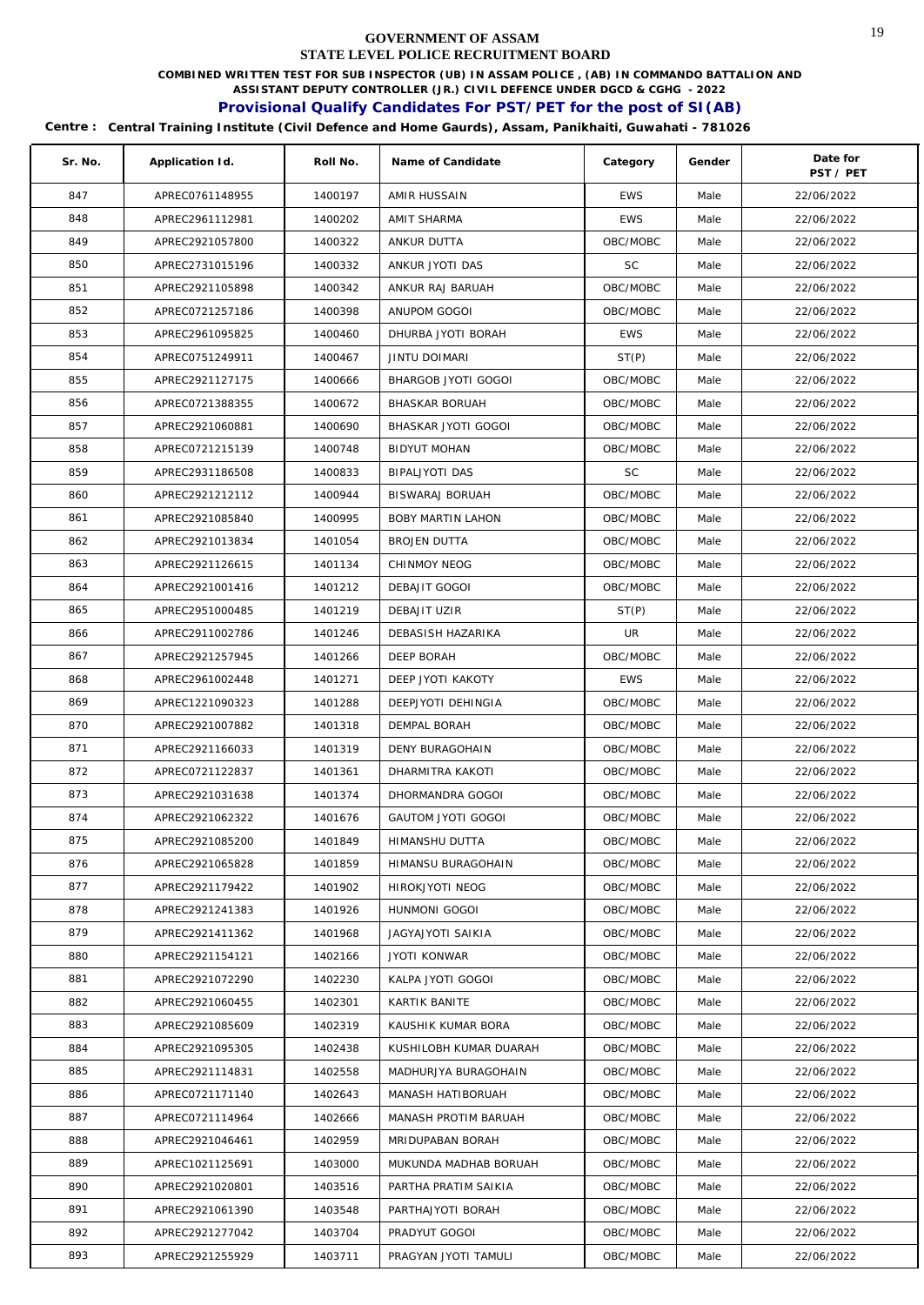**COMBINED WRITTEN TEST FOR SUB INSPECTOR (UB) IN ASSAM POLICE , (AB) IN COMMANDO BATTALION AND** 

**ASSISTANT DEPUTY CONTROLLER (JR.) CIVIL DEFENCE UNDER DGCD & CGHG - 2022** 

# **Provisional Qualify Candidates For PST/PET for the post of SI(AB)**

| Sr. No. | Application Id.  | Roll No. | Name of Candidate       | Category   | Gender | Date for<br>PST / PET |
|---------|------------------|----------|-------------------------|------------|--------|-----------------------|
| 894     | APREC2921008768  | 1403723  | PRAJNYAN DUTTA          | OBC/MOBC   | Male   | 22/06/2022            |
| 895     | APREC2921137734  | 1403775  | PRANJAL GOGOI           | OBC/MOBC   | Male   | 22/06/2022            |
| 896     | APREC2921226596  | 1403794  | PRANJIT BORA            | OBC/MOBC   | Male   | 22/06/2022            |
| 897     | APREC2921286716  | 1403944  | PRIYANKU CHETIA PATOR   | OBC/MOBC   | Male   | 22/06/2022            |
| 898     | APREC2921171013  | 1403959  | PRODUNNYA PHUKON        | OBC/MOBC   | Male   | 22/06/2022            |
| 899     | APREC2931285307  | 1404193  | RAKESH DAS              | <b>SC</b>  | Male   | 22/06/2022            |
| 900     | APREC0721027395  | 1404413  | RITUPAN BORUAH          | OBC/MOBC   | Male   | 22/06/2022            |
| 901     | APREC2921133357  | 1404494  | ROCKTIM RONJON BORAH    | OBC/MOBC   | Male   | 23/06/2022            |
| 902     | APREC2921112775  | 1404553  | RUPAM CHETIA            | OBC/MOBC   | Male   | 23/06/2022            |
| 903     | APREC2921106202  | 1404715  | SASHANKA JYOTI BORAH    | OBC/MOBC   | Male   | 23/06/2022            |
| 904     | APREC2951041623  | 1404723  | SATYABRAT SONOWAL       | ST(P)      | Male   | 23/06/2022            |
| 905     | APREC2961233316  | 1405133  | SUSANKA BORAH           | <b>EWS</b> | Male   | 23/06/2022            |
| 906     | APREC0721314295  | 1405185  | <b>TAPUBRAT BHARALI</b> | OBC/MOBC   | Male   | 23/06/2022            |
| 907     | APREC2921130549  | 1405277  | TWINKLE PROTIM CHUTIA   | OBC/MOBC   | Male   | 23/06/2022            |
| 908     | APREC2921011736  | 1405287  | <b>UDIPTAROBI GOGOI</b> | OBC/MOBC   | Male   | 23/06/2022            |
| 909     | APREC2921056357  | 1405295  | UJJAL GOGOI             | OBC/MOBC   | Male   | 23/06/2022            |
| 910     | APREC2961023338  | 1405356  | YAJUL HUSSAIN           | <b>EWS</b> | Male   | 23/06/2022            |
| 911     | APREC0721308434  | 1405364  | YUVRAJ GOGOI            | OBC/MOBC   | Male   | 23/06/2022            |
| 912     | APREC3021185438  | 1500197  | ASHOK KOIRALA           | OBC/MOBC   | Male   | 23/06/2022            |
| 913     | APREC2721408232  | 1500468  | CHINMOY JYOTI GAYAN     | OBC/MOBC   | Male   | 23/06/2022            |
| 914     | APREC1051171474  | 1500635  | <b>DIPAK MILI</b>       | ST(P)      | Male   | 23/06/2022            |
| 915     | APREC3021028937  | 1500915  | JIBAN GURAGAI           | OBC/MOBC   | Male   | 23/06/2022            |
| 916     | APREC30610100350 | 1500932  | <b>JINTU LAHKAR</b>     | <b>EWS</b> | Male   | 23/06/2022            |
| 917     | APREC3021353007  | 1500935  | JITENDRA CHOUHAN        | OBC/MOBC   | Male   | 23/06/2022            |
| 918     | APREC3021267150  | 1501033  | KANGKAN BORAH           | OBC/MOBC   | Male   | 23/06/2022            |
| 919     | APREC2711090276  | 1501219  | MANAS JYOTI BORA        | UR         | Male   | 23/06/2022            |
| 920     | APREC2421226605  | 1501235  | MANASHJYOTI LAMU BORUAH | OBC/MOBC   | Male   | 23/06/2022            |
| 921     | APREC3021301744  | 1501548  | PANKAJ THAPA            | OBC/MOBC   | Male   | 23/06/2022            |
| 922     | APREC3021082341  | 1501694  | PREM KUMAR CHETRY       | OBC/MOBC   | Male   | 23/06/2022            |
| 923     | APREC3021039031  | 1501802  | RAJKAMAL NATH           | OBC/MOBC   | Male   | 23/06/2022            |
| 924     | APREC3021186901  | 1501988  | SAMIR DHAR              | OBC/MOBC   | Male   | 23/06/2022            |
| 925     | APREC2721032780  | 1502031  | SANJOY NATH             | OBC/MOBC   | Male   | 23/06/2022            |
| 926     | APREC3021408239  | 1502155  | SOUMITRA PAUL           | OBC/MOBC   | Male   | 23/06/2022            |
| 927     | APREC3021393675  | 1502171  | SUBHAM SINGH            | OBC/MOBC   | Male   | 23/06/2022            |
| 928     | APREC3222033931  | 0500249  | BHAGYASHREE BORPHUKAN   | OBC/MOBC   | Female | 23/06/2022            |
| 929     | APREC1252211623  | 0501678  | <b>BIDISHA BORAH</b>    | ST(P)      | Female | 23/06/2022            |
| 930     | APREC3222297201  | 0503561  | DIPIKHA BARUAH          | OBC/MOBC   | Female | 23/06/2022            |
| 931     | APREC3222160824  | 0504445  | INDIRA CHANGMAI         | OBC/MOBC   | Female | 23/06/2022            |
| 932     | APREC1252101468  | 0510043  | RUNI SONOWAL            | ST(P)      | Female | 23/06/2022            |
| 933     | APREC1522281497  | 0510418  | SANSITA GOGOI           | OBC/MOBC   | Female | 23/06/2022            |
| 934     | APREC1552356510  | 0601744  | KOBITA KAMAN            | ST(P)      | Female | 23/06/2022            |
| 935     | APREC1822317711  | 0703010  | KRISHNA BHUMIZ          | OBC/MOBC   | Female | 23/06/2022            |
| 936     | APREC2012106455  | 0901552  | ANWESHA KASHYAP         | UR         | Female | 23/06/2022            |
| 937     | APREC2022004451  | 0902720  | BHASWATI GOGOI          | OBC/MOBC   | Female | 23/06/2022            |
| 938     | APREC2422350088  | 0916600  | SHILPA BURHAGOHAIN      | OBC/MOBC   | Female | 23/06/2022            |
| 939     | APREC2952433252  | 1403129  | NEINA PAYENG            | ST(P)      | Female | 23/06/2022            |
| 940     | APREC2732130711  | 1500539  | DHARITRI SAIKIA         | SC         | Female | 23/06/2022            |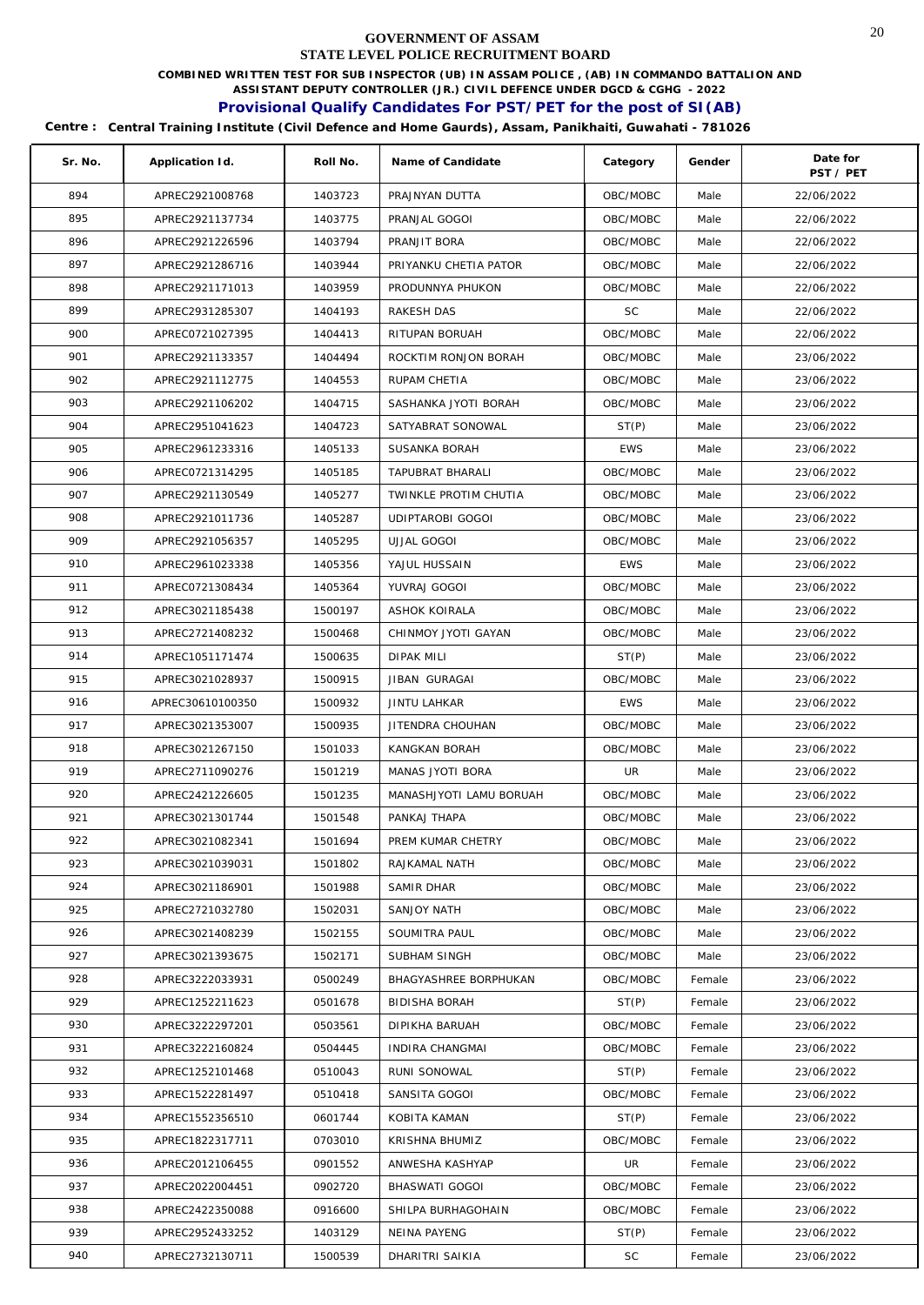**COMBINED WRITTEN TEST FOR SUB INSPECTOR (UB) IN ASSAM POLICE , (AB) IN COMMANDO BATTALION AND** 

**ASSISTANT DEPUTY CONTROLLER (JR.) CIVIL DEFENCE UNDER DGCD & CGHG - 2022** 

# **Provisional Qualify Candidates For PST/PET for the post of SI(AB)**

| Sr. No. | Application Id. | Roll No. | Name of Candidate      | Category   | Gender | Date for<br>PST / PET |
|---------|-----------------|----------|------------------------|------------|--------|-----------------------|
| 941     | APREC2452038189 | 0101676  | <b>JAYA PEGU</b>       | ST(P)      | Female | 23/06/2022            |
| 942     | APREC3022199871 | 0101960  | KARISHMA DEVI          | OBC/MOBC   | Female | 23/06/2022            |
| 943     | APREC0422255345 | 0102034  | KIRAN PRADHAN          | OBC/MOBC   | Female | 23/06/2022            |
| 944     | APREC1052150282 | 0102433  | MINUJUTI PASUNG        | ST(P)      | Female | 23/06/2022            |
| 945     | APREC1222141042 | 0506402  | MANSHREE GOGOI         | OBC/MOBC   | Female | 23/06/2022            |
| 946     | APREC1222074478 | 0507430  | NILAKHEE BORGOHAIN     | OBC/MOBC   | Female | 23/06/2022            |
| 947     | APREC3222343914 | 0508306  | PONCHI DEVI            | OBC/MOBC   | Female | 23/06/2022            |
| 948     | APREC1522029075 | 0603594  | SUMITA GOGOI           | OBC/MOBC   | Female | 23/06/2022            |
| 949     | APREC1822026166 | 0700469  | ANJALI BORAH           | OBC/MOBC   | Female | 23/06/2022            |
| 950     | APREC1522090563 | 0704932  | PRIYAKHI SAIKIA        | OBC/MOBC   | Female | 23/06/2022            |
| 951     | APREC2622166557 | 0902413  | BHABANA RAJA           | OBC/MOBC   | Female | 23/06/2022            |
| 952     | APREC1922022867 | 0903260  | <b>BINITA BARMAN</b>   | OBC/MOBC   | Female | 23/06/2022            |
| 953     | APREC2922401269 | 0903732  | BORSHA KHANIKOR        | OBC/MOBC   | Female | 23/06/2022            |
| 954     | APREC2022421418 | 0904139  | DAISY DAS              | OBC/MOBC   | Female | 23/06/2022            |
| 955     | APREC2022284740 | 0907013  | JAHNABI BEZBARUAH      | OBC/MOBC   | Female | 23/06/2022            |
| 956     | APREC1552050548 | 0907744  | <b>JURI PAYANG</b>     | ST(P)      | Female | 23/06/2022            |
| 957     | APREC2022044139 | 0909230  | LUCKY BORAH            | OBC/MOBC   | Female | 23/06/2022            |
| 958     | APREC1912362603 | 0910937  | MURCHANA TALUKDAR      | UR         | Female | 23/06/2022            |
| 959     | APREC0422304738 | 0912769  | PINKI PRASAD           | OBC/MOBC   | Female | 23/06/2022            |
| 960     | APREC2922031783 | 0912855  | POMPI DOWARAH          | OBC/MOBC   | Female | 23/06/2022            |
| 961     | APREC2022009504 | 0913889  | PURABI GOGOI           | OBC/MOBC   | Female | 23/06/2022            |
| 962     | APREC1052166742 | 0913940  | PUSPANJALI BORI        | ST(P)      | Female | 23/06/2022            |
| 963     | APREC2022015396 | 0915955  | SANGITA SHARMA         | OBC/MOBC   | Female | 23/06/2022            |
| 964     | APREC2862343629 | 0917362  | <b>SUMON SRAWANA</b>   | <b>EWS</b> | Female | 23/06/2022            |
| 965     | APREC1722149558 | 1002015  | RICHA KAIRI            | OBC/MOBC   | Female | 23/06/2022            |
| 966     | APREC2422232339 | 1202217  | ILA HAZARIKA           | OBC/MOBC   | Female | 23/06/2022            |
| 967     | APREC0362074719 | 1303829  | KANGKANA DEVI          | EWS        | Female | 23/06/2022            |
| 968     | APREC0252256087 | 1306446  | RAMILA BORO            | ST(P)      | Female | 23/06/2022            |
| 969     | APREC2922259712 | 1404342  | RINI BORGOHAIN         | OBC/MOBC   | Female | 23/06/2022            |
| 970     | APREC2722018333 | 1500626  | DIMPI MONI BORA        | OBC/MOBC   | Female | 23/06/2022            |
| 971     | APREC2722199382 | 1500921  | JIMONI SAIKIA          | OBC/MOBC   | Female | 23/06/2022            |
| 972     | APREC0421031685 | 0100070  | ADITYA NAYAK           | OBC/MOBC   | Male   | 23/06/2022            |
| 973     | APREC3031107930 | 0100088  | AJIT MANDAL            | SC         | Male   | 23/06/2022            |
| 974     | APREC0421114212 | 0100694  | <b>BIDYUT BORAH</b>    | OBC/MOBC   | Male   | 23/06/2022            |
| 975     | APREC3021286454 | 0100706  | <b>BIJAY BHATTARAI</b> | OBC/MOBC   | Male   | 23/06/2022            |
| 976     | APREC3021140448 | 0100724  | <b>BIJOY NATH</b>      | OBC/MOBC   | Male   | 23/06/2022            |
| 977     | APREC0421270053 | 0100777  | <b>BIKI KARMAKAR</b>   | OBC/MOBC   | Male   | 23/06/2022            |
| 978     | APREC0421320641 | 0100867  | <b>BISHAL CHETRY</b>   | OBC/MOBC   | Male   | 23/06/2022            |
| 979     | APREC3061327274 | 0100868  | BISHAL GORSHAI         | <b>EWS</b> | Male   | 23/06/2022            |
| 980     | APREC3021099111 | 0100917  | BISWAJIT SAIKIA        | OBC/MOBC   | Male   | 23/06/2022            |
| 981     | APREC0421098302 | 0100921  | BISWAJYOTI KAR         | OBC/MOBC   | Male   | 23/06/2022            |
| 982     | APREC3031107462 | 0101089  | DEBAJIT MALODAS        | SC         | Male   | 23/06/2022            |
| 983     | APREC0451090387 | 0101219  | DIBJYOTI PEGU          | ST(P)      | Male   | 23/06/2022            |
| 984     | APREC2731148500 | 0101243  | DIGANTA BISWAS         | SC.        | Male   | 23/06/2022            |
| 985     | APREC0421385154 | 0101381  | EKUMONI SIBAKOTI       | OBC/MOBC   | Male   | 23/06/2022            |
| 986     | APREC3021028126 | 0101571  | HIMANSHU NATH          | OBC/MOBC   | Male   | 23/06/2022            |
| 987     | APREC3021311780 | 0101701  | JAYNUL ALI             | OBC/MOBC   | Male   | 23/06/2022            |
|         |                 |          |                        |            |        |                       |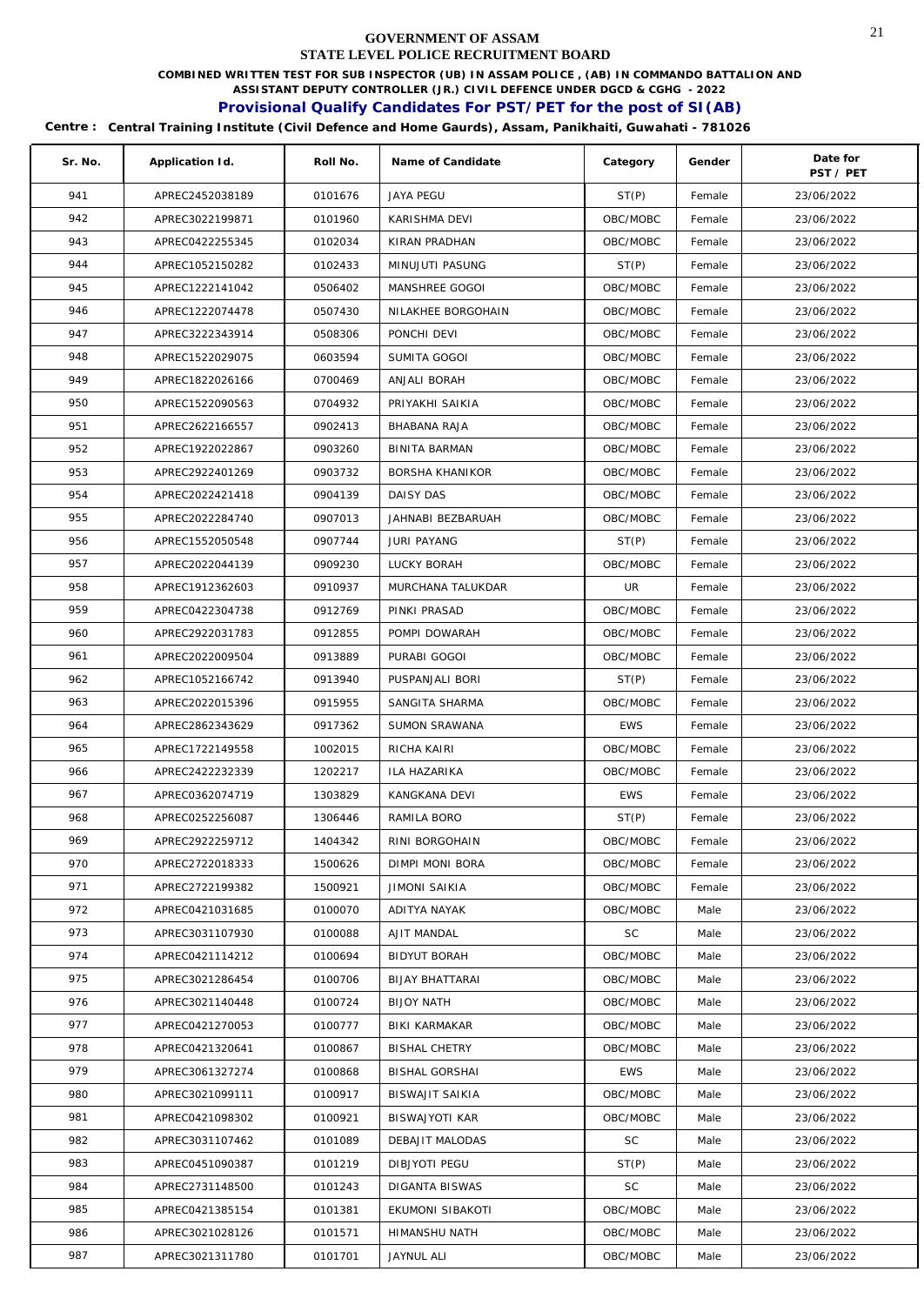**COMBINED WRITTEN TEST FOR SUB INSPECTOR (UB) IN ASSAM POLICE , (AB) IN COMMANDO BATTALION AND** 

**ASSISTANT DEPUTY CONTROLLER (JR.) CIVIL DEFENCE UNDER DGCD & CGHG - 2022** 

# **Provisional Qualify Candidates For PST/PET for the post of SI(AB)**

| Sr. No. | Application Id.  | Roll No. | Name of Candidate      | Category   | Gender | Date for<br>PST / PET |
|---------|------------------|----------|------------------------|------------|--------|-----------------------|
| 988     | APREC0421064142  | 0101894  | KALPA PRATIM GHATOWAR  | OBC/MOBC   | Male   | 23/06/2022            |
| 989     | APREC3021264123  | 0102132  | LAKHYAJIT DAS          | OBC/MOBC   | Male   | 23/06/2022            |
| 990     | APREC2611021753  | 0102138  | LAKHYAJYOTI TAMULI     | UR         | Male   | 23/06/2022            |
| 991     | APREC0451011120  | 0102547  | MRINAL PATIRI          | ST(P)      | Male   | 23/06/2022            |
| 992     | APREC0421375350  | 0102941  | PANKAJ SAHU            | OBC/MOBC   | Male   | 23/06/2022            |
| 993     | APREC0451045299  | 0103119  | PRADEEP BASUMATARY     | ST(P)      | Male   | 23/06/2022            |
| 994     | APREC2861021903  | 0103131  | PRADYUMNA KALITA       | <b>EWS</b> | Male   | 23/06/2022            |
| 995     | APREC2451362226  | 0103546  | RAMESH PEGU            | ST(P)      | Male   | 23/06/2022            |
| 996     | APREC2421121857  | 0103631  | REWAT SAIKIA           | OBC/MOBC   | Male   | 23/06/2022            |
| 997     | APREC2711165873  | 0103897  | SAMARESH BANIK         | UR         | Male   | 23/06/2022            |
| 998     | APREC0451139875  | 0104033  | SAURABH SWARGIARI      | ST(P)      | Male   | 23/06/2022            |
| 999     | APREC0431229523  | 0104034  | <b>SAURAV DAS</b>      | <b>SC</b>  | Male   | 23/06/2022            |
| 1000    | APREC0431379104  | 0104100  | SIDHARTHA DAS          | <b>SC</b>  | Male   | 23/06/2022            |
| 1001    | APREC2721011030  | 0104280  | SUNANDAN SAIKIA        | OBC/MOBC   | Male   | 23/06/2022            |
| 1002    | APREC0451167367  | 0104430  | THARISH KUMAR DOLEY    | ST(P)      | Male   | 23/06/2022            |
| 1003    | APREC0661089279  | 0200024  | ABDUL AHAD BARBHUIYA   | <b>EWS</b> | Male   | 23/06/2022            |
| 1004    | APREC0621235067  | 0200092  | ABHISHEK SINHA         | OBC/MOBC   | Male   | 23/06/2022            |
| 1005    | APREC0631041341  | 0200219  | AMARNATH ROBIDAS       | <b>SC</b>  | Male   | 23/06/2022            |
| 1006    | APREC2221092799  | 0200250  | AMIYO MUKHERJEE        | OBC/MOBC   | Male   | 23/06/2022            |
| 1007    | APREC2231008667  | 0200272  | ANANDANYLOY            | SC         | Male   | 23/06/2022            |
| 1008    | APREC0621416505  | 0200312  | ANKIT ADHIKARI         | OBC/MOBC   | Male   | 23/06/2022            |
| 1009    | APREC0621099696  | 0200380  | ARINDAM CHANDA         | OBC/MOBC   | Male   | 23/06/2022            |
| 1010    | APREC0631314164  | 0200646  | BINOY CHANDRA DAS      | <b>SC</b>  | Male   | 23/06/2022            |
| 1011    | APREC22210100317 | 0200706  | <b>BISHAL SINGHA</b>   | OBC/MOBC   | Male   | 23/06/2022            |
| 1012    | APREC1621299934  | 0200789  | CHANDAN KAIRI          | OBC/MOBC   | Male   | 23/06/2022            |
| 1013    | APREC0651151030  | 0200812  | DEBABRATA BARMAN       | ST(P)      | Male   | 23/06/2022            |
| 1014    | APREC2231153351  | 0200847  | DEBOJIT BAISHNAB       | <b>SC</b>  | Male   | 23/06/2022            |
| 1015    | APREC1331105722  | 0200939  | <b>DIPAK KUMAR DAS</b> | SC         | Male   | 23/06/2022            |
| 1016    | APREC1341277387  | 0201133  | HAOMINTHANG HENGNA     | ST(H)      | Male   | 23/06/2022            |
| 1017    | APREC1341003297  | 0201300  | JEFFREY MALSAWMSANG    | ST(H)      | Male   | 23/06/2022            |
|         |                  |          | <b>KHOBUNG</b>         |            |        |                       |
| 1018    | APREC2241016645  | 0201616  | LALLOMSANG HRANGKHOL   | ST(H)      | Male   | 23/06/2022            |
| 1019    | APREC1631037241  | 0201749  | <b>MANTU DAS</b>       | SC         | Male   | 23/06/2022            |
| 1020    | APREC0621184965  | 0201979  | N SOMORENDRA SINGHA    | OBC/MOBC   | Male   | 23/06/2022            |
| 1021    | APREC0631113974  | 0202212  | PINAK DAS              | SC         | Male   | 23/06/2022            |
| 1022    | APREC2221220403  | 0202299  | PRITAM SINHA           | OBC/MOBC   | Male   | 23/06/2022            |
| 1023    | APREC1341079221  | 0202389  | PUNCHAMRAJ HAFLONGBAR  | ST(H)      | Male   | 23/06/2022            |
| 1024    | APREC0611243124  | 0202451  | RAHUL SIDDIKI          | UR         | Male   | 23/06/2022            |
| 1025    | APREC0641160146  | 0202461  | RAJ RONGMEI            | ST(H)      | Male   | 23/06/2022            |
| 1026    | APREC2231285731  | 0202473  | RAJDEEP BISWAS         | SC         | Male   | 23/06/2022            |
| 1027    | APREC2221144305  | 0202623  | RIPON NATH             | OBC/MOBC   | Male   | 23/06/2022            |
| 1028    | APREC0621083558  | 0202746  | S THOITHOI SINGHA      | OBC/MOBC   | Male   | 23/06/2022            |
| 1029    | APREC1321258473  | 0202978  | SARUP CHANDA           | OBC/MOBC   | Male   | 23/06/2022            |
| 1030    | APREC2231007196  | 0203067  | SHANKAR DAS            | <b>SC</b>  | Male   | 23/06/2022            |
| 1031    | APREC0561220080  | 0300030  | ABHISHEK YADAV         | <b>EWS</b> | Male   | 23/06/2022            |
| 1032    | APREC0511048837  | 0300069  | AKASH KUMAR SINGH      | UR         | Male   | 23/06/2022            |
| 1033    | APREC0221307031  | 0300156  | ANANDA CHANDRA PAUL    | OBC/MOBC   | Male   | 23/06/2022            |
| 1034    | APREC0821203953  | 0300299  | ASHOK BARMAN           | OBC/MOBC   | Male   | 23/06/2022            |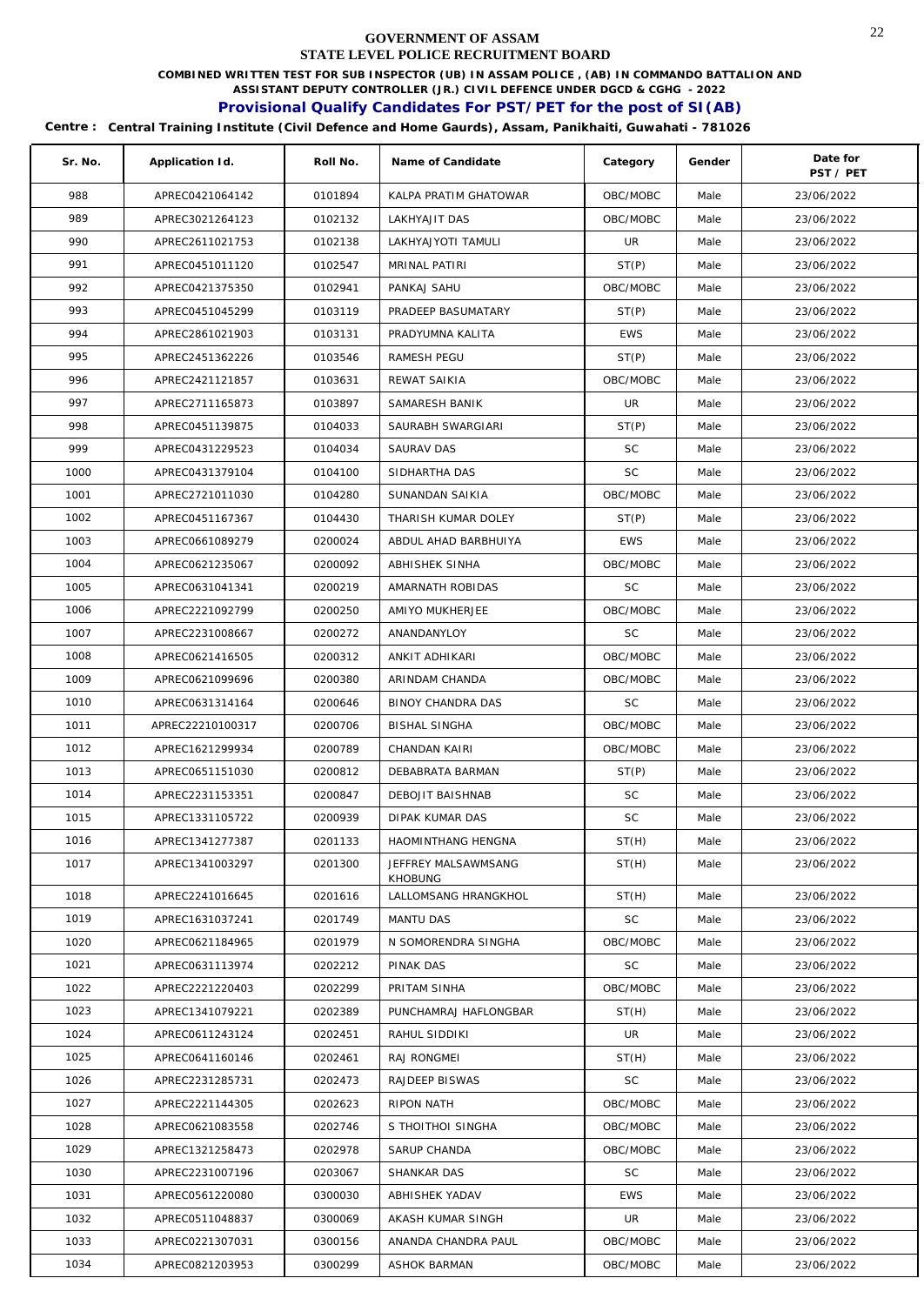**COMBINED WRITTEN TEST FOR SUB INSPECTOR (UB) IN ASSAM POLICE , (AB) IN COMMANDO BATTALION AND** 

**ASSISTANT DEPUTY CONTROLLER (JR.) CIVIL DEFENCE UNDER DGCD & CGHG - 2022** 

# **Provisional Qualify Candidates For PST/PET for the post of SI(AB)**

| Sr. No. | Application Id. | Roll No. | Name of Candidate                 | Category   | Gender | Date for<br>PST / PET |
|---------|-----------------|----------|-----------------------------------|------------|--------|-----------------------|
| 1035    | APREC0851233176 | 0300948  | DIBYAJYOTI BRAHMA                 | ST(P)      | Male   | 23/06/2022            |
| 1036    | APREC0521028207 | 0301207  | <b>GOURAB ADHIKARY</b>            | OBC/MOBC   | Male   | 23/06/2022            |
| 1037    | APREC0521304760 | 0301324  | HIRANMOY TALUKDAR                 | OBC/MOBC   | Male   | 23/06/2022            |
| 1038    | APREC0521099190 | 0301328  | <b>HIRANYA KUMAR</b><br>CHOUDHARY | OBC/MOBC   | Male   | 23/06/2022            |
| 1039    | APREC0531211909 | 0302092  | <b>MOHAN RAI</b>                  | <b>SC</b>  | Male   | 23/06/2022            |
| 1040    | APREC0551033181 | 0302210  | NABAJYOTI NARZARY                 | ST(P)      | Male   | 23/06/2022            |
| 1041    | APREC0821006793 | 0302406  | PALLAB CHOUDHURY                  | OBC/MOBC   | Male   | 23/06/2022            |
| 1042    | APREC0821144171 | 0302770  | RAJU SAHA                         | OBC/MOBC   | Male   | 23/06/2022            |
| 1043    | APREC0821399982 | 0302780  | RAKESH POUDEL                     | OBC/MOBC   | Male   | 23/06/2022            |
| 1044    | APREC0511186458 | 0302896  | RIDEEP DAS                        | <b>UR</b>  | Male   | 23/06/2022            |
| 1045    | APREC0231332506 | 0302956  | ROCKY SARKAR                      | <b>SC</b>  | Male   | 23/06/2022            |
| 1046    | APREC0531327385 | 0303367  | SUBHAM SUTRADHAR                  | <b>SC</b>  | Male   | 23/06/2022            |
| 1047    | APREC0821116005 | 0303419  | <b>SUMAN RAY</b>                  | OBC/MOBC   | Male   | 23/06/2022            |
| 1048    | APREC0921143262 | 0400217  | ANIRUDDHA BUJAR BARUAH            | OBC/MOBC   | Male   | 23/06/2022            |
| 1049    | APREC3321226352 | 0400285  | ANUPAM DAS                        | OBC/MOBC   | Male   | 23/06/2022            |
| 1050    | APREC0921377428 | 0400287  | ANUPAM DEKA                       | OBC/MOBC   | Male   | 23/06/2022            |
| 1051    | APREC3351261247 | 0400369  | <b>ASHIM RABHA</b>                | ST(P)      | Male   | 23/06/2022            |
| 1052    | APREC0921363513 | 0400801  | <b>BIKASH</b>                     | OBC/MOBC   | Male   | 23/06/2022            |
| 1053    | APREC0931039599 | 0400829  | <b>BIKASH KUMAR ROY</b>           | SC         | Male   | 23/06/2022            |
| 1054    | APREC0961283628 | 0400839  | BIKI CHAKRABORTY                  | <b>EWS</b> | Male   | 23/06/2022            |
| 1055    | APREC3361238283 | 0400844  | <b>BIKRAM BANIK</b>               | <b>EWS</b> | Male   | 23/06/2022            |
| 1056    | APREC1721255932 | 0400852  | <b>BIKRAM NATH</b>                | OBC/MOBC   | Male   | 23/06/2022            |
| 1057    | APREC0921200245 | 0400896  | BIPLAB JYOTI NATH                 | OBC/MOBC   | Male   | 23/06/2022            |
| 1058    | APREC0931127503 | 0401128  | DEBABRAT DAS                      | <b>SC</b>  | Male   | 23/06/2022            |
| 1059    | APREC0921001530 | 0401148  | DEEP JYOTI BORAH                  | OBC/MOBC   | Male   | 23/06/2022            |
| 1060    | APREC0911063955 | 0401164  | <b>DEEPJYOTI DEKA</b>             | UR         | Male   | 23/06/2022            |
| 1061    | APREC0961268070 | 0401169  | DEEPJYOTI KASHYAP                 | <b>EWS</b> | Male   | 23/06/2022            |
| 1062    | APREC0961250654 | 0401174  | <b>DEEPJYOTI SARMAH</b>           | <b>EWS</b> | Male   | 23/06/2022            |
| 1063    | APREC0921199762 | 0401228  | DHANJIT DEKA                      | OBC/MOBC   | Male   | 23/06/2022            |
| 1064    | APREC0921186737 | 0401320  | DIBYA JYOTI RAJBONGSHI            | OBC/MOBC   | Male   | 23/06/2022            |
| 1065    | APREC0921303907 | 0401326  | DIBYAJYOTI NATH                   | OBC/MOBC   | Male   | 23/06/2022            |
| 1066    | APREC0921086229 | 0401776  | HIRAK JYOTI CHOUDHURY             | OBC/MOBC   | Male   | 23/06/2022            |
| 1067    | APREC0961017889 | 0402117  | <b>JUGAL SAHARIA</b>              | <b>EWS</b> | Male   | 23/06/2022            |
| 1068    | APREC0921224248 | 0402390  | KAUSHIK KUMAR KASHYAP             | OBC/MOBC   | Male   | 23/06/2022            |
| 1069    | APREC0961128404 | 0402528  | LABA DEKA                         | <b>EWS</b> | Male   | 23/06/2022            |
| 1070    | APREC3351155362 | 0402584  | LILIYEN BAGLARI                   | ST(P)      | Male   | 23/06/2022            |
| 1071    | APREC3351292097 | 0402701  | MANASH JYOTI RABHA                | ST(P)      | Male   | 23/06/2022            |
| 1072    | APREC0921020839 | 0402792  | MAYUR JYOTI NATH                  | OBC/MOBC   | Male   | 23/06/2022            |
| 1073    | APREC0931148890 | 0402958  | MRINAL DAS                        | SC         | Male   | 23/06/2022            |
| 1074    | APREC3321278320 | 0402995  | MUKUT BARMAN                      | OBC/MOBC   | Male   | 23/06/2022            |
| 1075    | APREC0921122960 | 0403020  | NABA JYOTI NATH                   | OBC/MOBC   | Male   | 23/06/2022            |
| 1076    | APREC3351147032 | 0403117  | NAYAN RABHA                       | ST(P)      | Male   | 23/06/2022            |
| 1077    | APREC3321002850 | 0403283  | NISHANTA BARUAH                   | OBC/MOBC   | Male   | 23/06/2022            |
| 1078    | APREC0951371938 | 0403343  | PABAN BARO                        | ST(P)      | Male   | 23/06/2022            |
| 1079    | APREC0961033363 | 0403467  | PARTHA PRATIM<br>BHATTACHARYYA    | <b>EWS</b> | Male   | 23/06/2022            |
| 1080    | APREC0961268068 | 0403547  | PRADUNYA SARMA                    | <b>EWS</b> | Male   | 23/06/2022            |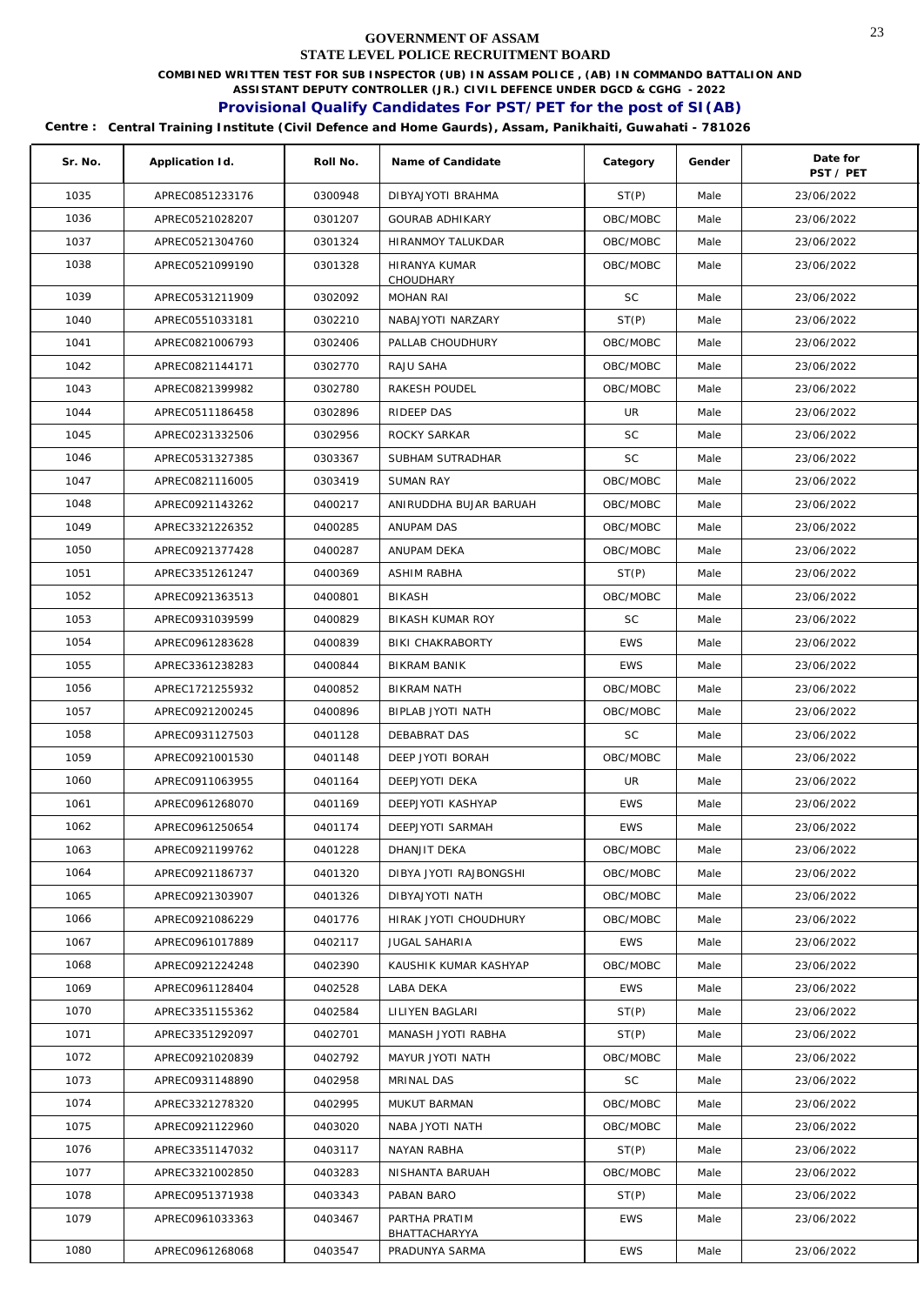**COMBINED WRITTEN TEST FOR SUB INSPECTOR (UB) IN ASSAM POLICE , (AB) IN COMMANDO BATTALION AND** 

**ASSISTANT DEPUTY CONTROLLER (JR.) CIVIL DEFENCE UNDER DGCD & CGHG - 2022** 

# **Provisional Qualify Candidates For PST/PET for the post of SI(AB)**

| Sr. No. | Application Id. | Roll No. | Name of Candidate                        | Category   | Gender | Date for<br>PST / PET |
|---------|-----------------|----------|------------------------------------------|------------|--------|-----------------------|
| 1081    | APREC3361129318 | 0403572  | PRANAB JYOTI<br>BHATTACHARYA             | <b>EWS</b> | Male   | 23/06/2022            |
| 1082    | APREC0921246541 | 0403838  | RAJDEEP SAHARIA                          | OBC/MOBC   | Male   | 23/06/2022            |
| 1083    | APREC3331188709 | 0403881  | RAKESH DAS                               | SC         | Male   | 23/06/2022            |
| 1084    | APREC0931033513 | 0404117  | RUP JYOTI DAS                            | <b>SC</b>  | Male   | 23/06/2022            |
| 1085    | APREC0961136337 | 0404313  | SANJIB DEKA                              | <b>EWS</b> | Male   | 23/06/2022            |
| 1086    | APREC0911091234 | 0404428  | SHAHNAWAZ HUSSAIN                        | UR         | Male   | 23/06/2022            |
| 1087    | APREC0921243040 | 0404603  | SUMANTA NATH                             | OBC/MOBC   | Male   | 23/06/2022            |
| 1088    | APREC1221057906 | 0500009  | ABHIJEET GOGOI                           | OBC/MOBC   | Male   | 23/06/2022            |
| 1089    | APREC1211412954 | 0500016  | ABHIJIT PAUL                             | UR         | Male   | 23/06/2022            |
| 1090    | APREC1221153334 | 0500055  | ABHIJIT KUMAR SAH                        | OBC/MOBC   | Male   | 23/06/2022            |
| 1091    | APREC2721240533 | 0500132  | ABINASH DEKA                             | OBC/MOBC   | Male   | 23/06/2022            |
| 1092    | APREC3231001671 | 0500460  | AJOY DAS                                 | <b>SC</b>  | Male   | 23/06/2022            |
| 1093    | APREC3221093228 | 0500491  | <b>AKASH CHETRY</b>                      | OBC/MOBC   | Male   | 23/06/2022            |
| 1094    | APREC1221144595 | 0500503  | AKASH PRADHAN                            | OBC/MOBC   | Male   | 23/06/2022            |
| 1095    | APREC1221169191 | 0500568  | ALOK SAIKIA                              | OBC/MOBC   | Male   | 23/06/2022            |
| 1096    | APREC3221050595 | 0500643  | AMITABH GOGOI                            | OBC/MOBC   | Male   | 23/06/2022            |
| 1097    | APREC1821106086 | 0500647  | AMLAN DEEP GOGOI                         | OBC/MOBC   | Male   | 23/06/2022            |
| 1098    | APREC3221340571 | 0501049  | ARJUN PRADHAN                            | OBC/MOBC   | Male   | 23/06/2022            |
| 1099    | APREC1261302577 | 0501119  | ARUP UPADHYAY                            | <b>EWS</b> | Male   | 23/06/2022            |
| 1100    | APREC1221048602 | 0501515  | <b>BHASKAR BORAH</b>                     | OBC/MOBC   | Male   | 23/06/2022            |
| 1101    | APREC1221031883 | 0501558  | BHASKAR JYOTI PHUKAN                     | OBC/MOBC   | Male   | 23/06/2022            |
| 1102    | APREC1221255582 | 0501666  | BIBHUTI RANJAN BORPATRA<br><b>GOHAIN</b> | OBC/MOBC   | Male   | 23/06/2022            |
| 1103    | APREC3221011866 | 0501948  | <b>BIMAN CHETIA</b>                      | OBC/MOBC   | Male   | 23/06/2022            |
| 1104    | APREC1221153885 | 0502076  | <b>BIRAJ DEY</b>                         | OBC/MOBC   | Male   | 23/06/2022            |
| 1105    | APREC1221086848 | 0502163  | <b>BISHWAJIT GOHAIN</b>                  | OBC/MOBC   | Male   | 23/06/2022            |
| 1106    | APREC1221003912 | 0502385  | <b>BONSHIDHAR VERMA</b>                  | OBC/MOBC   | Male   | 23/06/2022            |
| 1107    | APREC3241336345 | 0502492  | CHAMING POMUNG                           | ST(H)      | Male   | 23/06/2022            |
| 1108    | APREC1051170412 | 0502590  | CHANU KUMAR SAIKIA                       | ST(P)      | Male   | 23/06/2022            |
| 1109    | APREC3221155827 | 0502634  | CHINMOY GOGOI                            | OBC/MOBC   | Male   | 23/06/2022            |
| 1110    | APREC3221013952 | 0502673  | CHIRANJIB PHUKON                         | OBC/MOBC   | Male   | 23/06/2022            |
| 1111    | APREC1251011359 | 0502691  | CHITRA MONOHAR KARDONG                   | ST(P)      | Male   | 23/06/2022            |
| 1112    | APREC1251084017 | 0502759  | DAVID DAS                                | ST(P)      | Male   | 23/06/2022            |
| 1113    | APREC1021333722 | 0502813  | DEBAJIT SAIKIA                           | OBC/MOBC   | Male   | 23/06/2022            |
| 1114    | APREC1221235183 | 0502835  | DEBASHISH CHANGMAI                       | OBC/MOBC   | Male   | 23/06/2022            |
| 1115    | APREC3251099935 | 0503094  | DHANUDEEP LAGASHU                        | ST(P)      | Male   | 23/06/2022            |
| 1116    | APREC0421108665 | 0503174  | DHRUBA JYOTI SAIKIA                      | OBC/MOBC   | Male   | 23/06/2022            |
| 1117    | APREC2721263308 | 0503288  | DIGVIJAY BORAH                           | OBC/MOBC   | Male   | 23/06/2022            |
| 1118    | APREC3221166238 | 0503486  | DIPANKAR CHUTIA                          | OBC/MOBC   | Male   | 23/06/2022            |
| 1119    | APREC1821287571 | 0503807  | <b>GAUTAM BORAH</b>                      | OBC/MOBC   | Male   | 23/06/2022            |
| 1120    | APREC1221014737 | 0504138  | HEM CHANDRA PHUKAN                       | OBC/MOBC   | Male   | 23/06/2022            |
| 1121    | APREC1221040240 | 0504173  | HEMANTA KALITA                           | OBC/MOBC   | Male   | 23/06/2022            |
| 1122    | APREC0741131238 | 0504663  | JEETRAJ SHYAM                            | ST(H)      | Male   | 23/06/2022            |
| 1123    | APREC3231241869 | 0504933  | JUGANANDA DAS                            | SC         | Male   | 23/06/2022            |
| 1124    | APREC1221159791 | 0505210  | KALPOJYOTI DIHINGIA                      | OBC/MOBC   | Male   | 23/06/2022            |
| 1125    | APREC1231080321 | 0505379  | KARUNA DAS                               | SC         | Male   | 23/06/2022            |
| 1126    | APREC0751095598 | 0506001  | LOBIK MACHARI                            | ST(P)      | Male   | 23/06/2022            |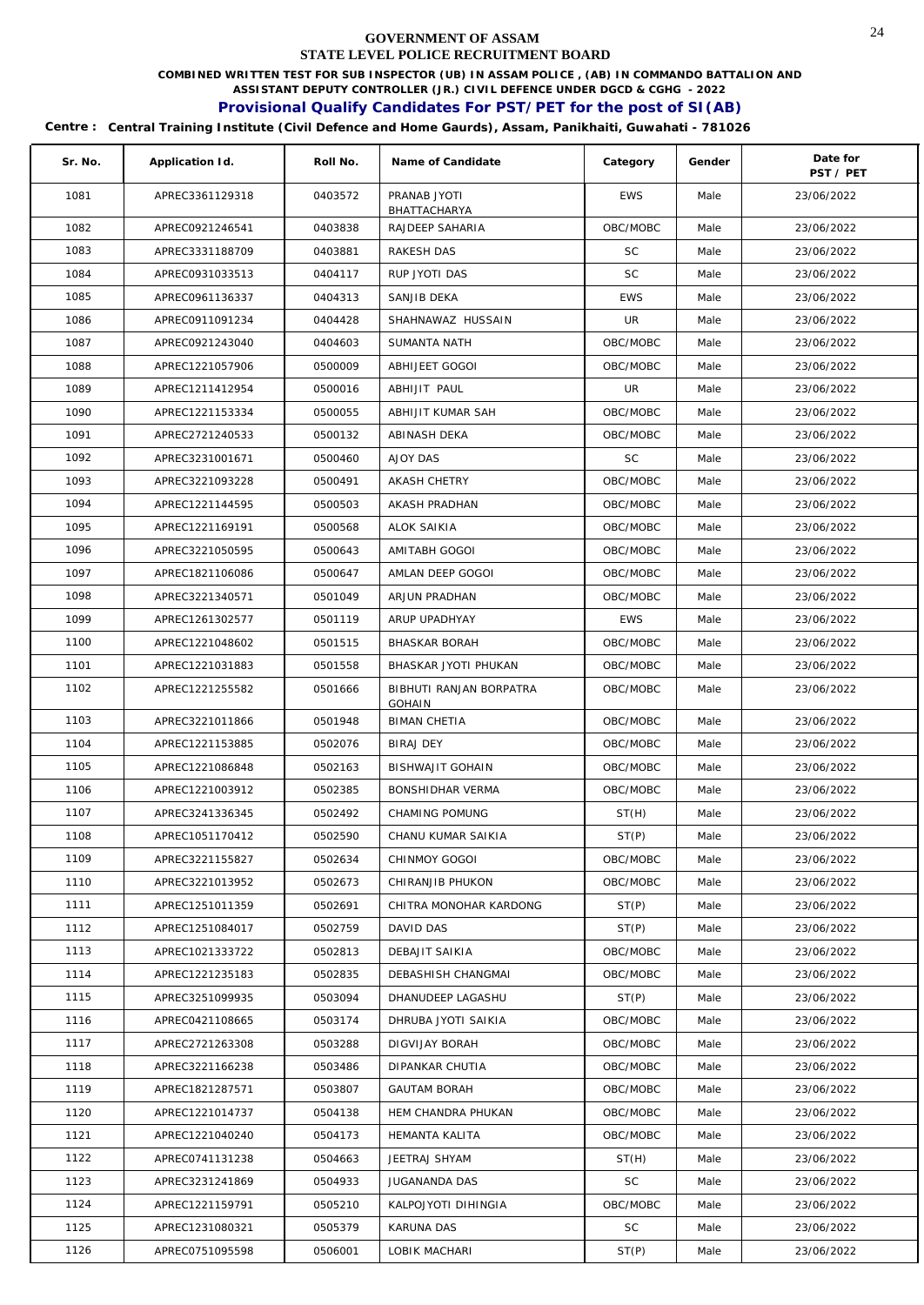**COMBINED WRITTEN TEST FOR SUB INSPECTOR (UB) IN ASSAM POLICE , (AB) IN COMMANDO BATTALION AND** 

**ASSISTANT DEPUTY CONTROLLER (JR.) CIVIL DEFENCE UNDER DGCD & CGHG - 2022** 

# **Provisional Qualify Candidates For PST/PET for the post of SI(AB)**

| Sr. No. | Application Id.  | Roll No. | Name of Candidate       | Category   | Gender | Date for<br>PST / PET |
|---------|------------------|----------|-------------------------|------------|--------|-----------------------|
| 1127    | APREC1221347136  | 0506043  | LUHIT GOGOI             | OBC/MOBC   | Male   | 23/06/2022            |
| 1128    | APREC1051000951  | 0506081  | MADAN PANGING           | ST(P)      | Male   | 23/06/2022            |
| 1129    | APREC1251149032  | 0506239  | MANABENDRA CHELLENG     | ST(P)      | Male   | 23/06/2022            |
| 1130    | APREC3051047404  | 0506390  | MANOJ MILI              | ST(P)      | Male   | 23/06/2022            |
| 1131    | APREC1251050715  | 0506458  | MAYANK DEORI            | ST(P)      | Male   | 23/06/2022            |
| 1132    | APREC1051022598  | 0506520  | MILAN DOLEY             | ST(P)      | Male   | 23/06/2022            |
| 1133    | APREC1051336863  | 0506803  | MONOJ KUMAR PAIT        | ST(P)      | Male   | 23/06/2022            |
| 1134    | APREC3221398929  | 0507053  | MUNINDRA NATH HAZARIKA  | OBC/MOBC   | Male   | 23/06/2022            |
| 1135    | APREC1051031150  | 0507100  | NABAJIT DEORI BORPUJARI | ST(P)      | Male   | 23/06/2022            |
| 1136    | APREC1021119660  | 0507440  | NILAMONI PHUKAN         | OBC/MOBC   | Male   | 23/06/2022            |
| 1137    | APREC1021106188  | 0507620  | NITUL CHUTIA            | OBC/MOBC   | Male   | 23/06/2022            |
| 1138    | APREC1521015398  | 0507797  | PALLAB CHUTIA           | OBC/MOBC   | Male   | 23/06/2022            |
| 1139    | APREC1221116760  | 0508025  | PARIKSHIT LAHAN         | OBC/MOBC   | Male   | 23/06/2022            |
| 1140    | APREC1221200430  | 0508364  | PRABAL KALITA           | OBC/MOBC   | Male   | 23/06/2022            |
| 1141    | APREC2921345249  | 0508662  | PRAWAL DEEP KONWAR      | OBC/MOBC   | Male   | 23/06/2022            |
| 1142    | APREC1051246871  | 0509093  | RABOT KUMAR PEGU        | ST(P)      | Male   | 23/06/2022            |
| 1143    | APREC3251012966  | 0509181  | RAHUL SONOWAL           | ST(P)      | Male   | 23/06/2022            |
| 1144    | APREC1051063238  | 0509275  | RAJESH PAYENG           | ST(P)      | Male   | 23/06/2022            |
| 1145    | APREC3261293269  | 0509308  | RAJIV KUMAR SAH         | <b>EWS</b> | Male   | 23/06/2022            |
| 1146    | APREC3261079777  | 0509355  | RAKESH MAHATO           | <b>EWS</b> | Male   | 23/06/2022            |
| 1147    | APREC1221357517  | 0509374  | RAKTEEM GOGOI           | OBC/MOBC   | Male   | 23/06/2022            |
| 1148    | APREC3221034699  | 0509379  | RAKTIM GOHAIN           | OBC/MOBC   | Male   | 23/06/2022            |
| 1149    | APREC3221059568  | 0509388  | RAKTM KONWAR            | OBC/MOBC   | Male   | 23/06/2022            |
| 1150    | APREC1051011794  | 0509474  | RANJIT PANGING          | ST(P)      | Male   | 23/06/2022            |
| 1151    | APREC3221084634  | 0509647  | RIKI MONI LAHON         | OBC/MOBC   | Male   | 23/06/2022            |
| 1152    | APREC3221316780  | 0509766  | RISHAV DEB              | OBC/MOBC   | Male   | 23/06/2022            |
| 1153    | APREC1261064926  | 0509860  | RITURAJ SARMAH          | <b>EWS</b> | Male   | 23/06/2022            |
| 1154    | APREC32210100466 | 0510327  | <b>SANJAY CHETRY</b>    | OBC/MOBC   | Male   | 23/06/2022            |
| 1155    | APREC1021359140  | 0510365  | SANJIB GOGOI            | OBC/MOBC   | Male   | 23/06/2022            |
| 1156    | APREC3221051100  | 0510956  | SOURABH JYOTI MORAN     | OBC/MOBC   | Male   | 23/06/2022            |
| 1157    | APREC1221134683  | 0511142  | SUMIT CHETRY            | OBC/MOBC   | Male   | 23/06/2022            |
| 1158    | APREC3221072846  | 0511275  | SURAJ CHETRI            | OBC/MOBC   | Male   | 23/06/2022            |
| 1159    | APREC1221413374  | 0511661  | TONMOY BORPATRA GOHAIN  | OBC/MOBC   | Male   | 23/06/2022            |
| 1160    | APREC1221178360  | 0511720  | TRINAYAN DOWARAH        | OBC/MOBC   | Male   | 23/06/2022            |
| 1161    | APREC1251118474  | 0511725  | TRINAYAN SONOWAL        | ST(P)      | Male   | 23/06/2022            |
| 1162    | APREC1251273089  | 0511831  | <b>UDAY SONOWAL</b>     | ST(P)      | Male   | 23/06/2022            |
| 1163    | APREC3221097771  | 0511951  | UTPAL BURAGOHAIN        | OBC/MOBC   | Male   | 23/06/2022            |
| 1164    | APREC3221371014  | 0511957  | UTPAL DEEP MORAN        | OBC/MOBC   | Male   | 23/06/2022            |
| 1165    | APREC1521026490  | 0600040  | ABHINASH GOGOI          | OBC/MOBC   | Male   | 23/06/2022            |
| 1166    | APREC1521012320  | 0600064  | ABINASH SAIKIA          | OBC/MOBC   | Male   | 23/06/2022            |
| 1167    | APREC1521023963  | 0600123  | AKHIL GOGOI             | OBC/MOBC   | Male   | 23/06/2022            |
| 1168    | APREC1521030159  | 0600191  | SANKAR JYOTI RAJKHOWA   | OBC/MOBC   | Male   | 23/06/2022            |
| 1169    | APREC1521166751  | 0600503  | <b>BHARGOB NATH</b>     | OBC/MOBC   | Male   | 23/06/2022            |
| 1170    | APREC1561244914  | 0600505  | BHASKAR JYOTI BORA      | <b>EWS</b> | Male   | 23/06/2022            |
| 1171    | APREC1551028237  | 0600610  | <b>BIKASH KAMAN</b>     | ST(P)      | Male   | 23/06/2022            |
| 1172    | APREC1521209582  | 0600641  | BILASH CHANGMAI         | OBC/MOBC   | Male   | 23/06/2022            |
| 1173    | APREC1521277873  | 0600728  | <b>BISWAJIT GOGOI</b>   | OBC/MOBC   | Male   | 23/06/2022            |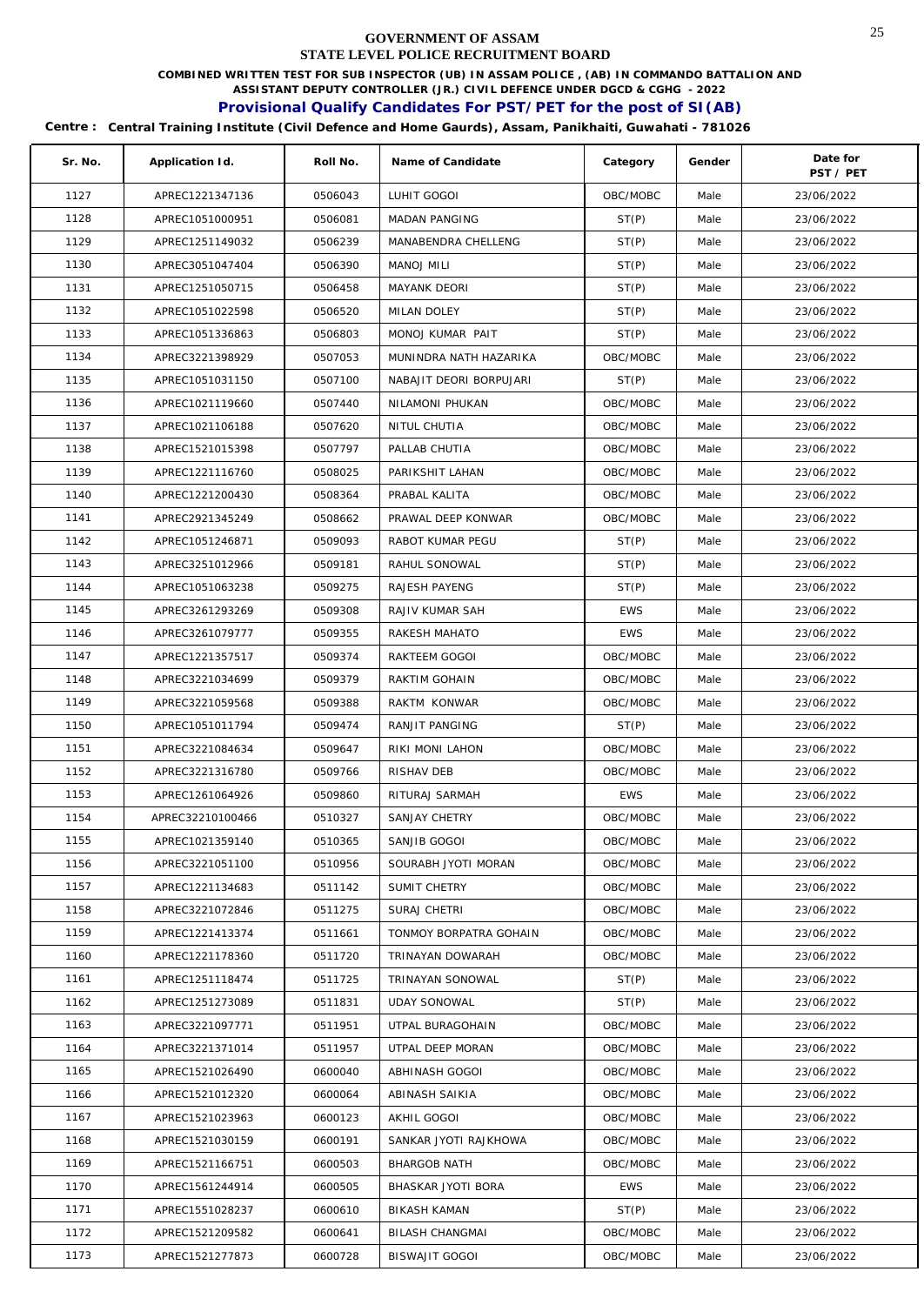**COMBINED WRITTEN TEST FOR SUB INSPECTOR (UB) IN ASSAM POLICE , (AB) IN COMMANDO BATTALION AND** 

**ASSISTANT DEPUTY CONTROLLER (JR.) CIVIL DEFENCE UNDER DGCD & CGHG - 2022** 

# **Provisional Qualify Candidates For PST/PET for the post of SI(AB)**

| Sr. No. | Application Id. | Roll No. | Name of Candidate      | Category   | Gender | Date for<br>PST / PET |
|---------|-----------------|----------|------------------------|------------|--------|-----------------------|
| 1174    | APREC1521360008 | 0600958  | DEBOJIT BORAH          | OBC/MOBC   | Male   | 23/06/2022            |
| 1175    | APREC1521108760 | 0601007  | DHARANI BORA           | OBC/MOBC   | Male   | 23/06/2022            |
| 1176    | APREC1521313395 | 0601046  | DIBYA BORA             | OBC/MOBC   | Male   | 23/06/2022            |
| 1177    | APREC1521044679 | 0601116  | DINESH CHUTIA          | OBC/MOBC   | Male   | 23/06/2022            |
| 1178    | APREC1521240353 | 0601144  | DIPANKAR RAJKHOWA      | OBC/MOBC   | Male   | 23/06/2022            |
| 1179    | APREC1521322624 | 0601161  | DIPJYOTI BORA          | OBC/MOBC   | Male   | 23/06/2022            |
| 1180    | APREC1521207218 | 0601326  | HEMANTA GIRI SAIKIA    | OBC/MOBC   | Male   | 23/06/2022            |
| 1181    | APREC1521250398 | 0601383  | <b>HIRANYA PHUKON</b>  | OBC/MOBC   | Male   | 23/06/2022            |
| 1182    | APREC1521383083 | 0601393  | HOMEN CHUTIA           | OBC/MOBC   | Male   | 23/06/2022            |
| 1183    | APREC1521296025 | 0601463  | <b>JAYANTA BORA</b>    | OBC/MOBC   | Male   | 23/06/2022            |
| 1184    | APREC1521110028 | 0601495  | JINTU BORA             | OBC/MOBC   | Male   | 23/06/2022            |
| 1185    | APREC1561000420 | 0601943  | MANASH PRATIM HALOI    | <b>EWS</b> | Male   | 23/06/2022            |
| 1186    | APREC1551035981 | 0601971  | MANOJ PAW              | ST(P)      | Male   | 23/06/2022            |
| 1187    | APREC1521005205 | 0602062  | MOHENDRA SAIKIA        | OBC/MOBC   | Male   | 23/06/2022            |
| 1188    | APREC1521022036 | 0602179  | <b>MOUSUM SAIKIA</b>   | OBC/MOBC   | Male   | 23/06/2022            |
| 1189    | APREC1521058182 | 0602271  | NANDAN PRATIM GOGOI    | OBC/MOBC   | Male   | 23/06/2022            |
| 1190    | APREC1521012432 | 0602395  | NITURAJ BORA           | OBC/MOBC   | Male   | 23/06/2022            |
| 1191    | APREC1561062349 | 0603269  | SAMOR JYOTI DUTTA      | <b>EWS</b> | Male   | 23/06/2022            |
| 1192    | APREC1521097086 | 0603411  | SHIVANAN RAJKHOWA      | OBC/MOBC   | Male   | 23/06/2022            |
| 1193    | APREC1521199609 | 0603413  | SHRABAN KATOWAL CHETRY | OBC/MOBC   | Male   | 23/06/2022            |
| 1194    | APREC1521194169 | 0603608  | SUNAYAN DUTTA          | OBC/MOBC   | Male   | 23/06/2022            |
| 1195    | APREC1521121345 | 0603609  | <b>SUNIL KATOWAL</b>   | OBC/MOBC   | Male   | 23/06/2022            |
| 1196    | APREC0721307142 | 0603610  | SUNIL KUMAR BORUAH     | OBC/MOBC   | Male   | 23/06/2022            |
| 1197    | APREC1821001821 | 0700132  | ADEEP KUMAR BORUAH     | OBC/MOBC   | Male   | 23/06/2022            |
| 1198    | APREC1851279007 | 0700164  | ADITYO PATIR           | ST(P)      | Male   | 23/06/2022            |
| 1199    | APREC1821263708 | 0700174  | AJAY GOGOI             | OBC/MOBC   | Male   | 23/06/2022            |
| 1200    | APREC1851063745 | 0700211  | AKASH JYOTI SAIKIA     | ST(P)      | Male   | 23/06/2022            |
| 1201    | APREC1821076034 | 0700295  | AMLANDEEP BORAHOM      | OBC/MOBC   | Male   | 24/06/2022            |
| 1202    | APREC1851076143 | 0700425  | ANANTA KACHARI         | ST(P)      | Male   | 24/06/2022            |
| 1203    | APREC1821015464 | 0700446  | ANGSHUMAN HAZARIKA     | OBC/MOBC   | Male   | 24/06/2022            |
| 1204    | APREC1831267224 | 0700482  | ANKIT DAS              | SC         | Male   | 24/06/2022            |
| 1205    | APREC1821033831 | 0700750  | ASHIM BORUAH           | OBC/MOBC   | Male   | 24/06/2022            |
| 1206    | APREC1821048296 | 0700835  | <b>BASANTA DUTTA</b>   | OBC/MOBC   | Male   | 24/06/2022            |
| 1207    | APREC1821046884 | 0700931  | <b>BHASKAR BORA</b>    | OBC/MOBC   | Male   | 24/06/2022            |
| 1208    | APREC2551033859 | 0700954  | BHASKAR JYOTI PAYUN    | ST(P)      | Male   | 24/06/2022            |
| 1209    | APREC1821026577 | 0701449  | BUDHIN HAZARIKA        | OBC/MOBC   | Male   | 24/06/2022            |
| 1210    | APREC1821317150 | 0701466  | CHANDAN BORAH          | OBC/MOBC   | Male   | 24/06/2022            |
| 1211    | APREC1861373089 | 0701470  | CHANDAN JYOTI BORA     | EWS        | Male   | 24/06/2022            |
| 1212    | APREC2421387670 | 0701529  | CHINTU BORAH           | OBC/MOBC   | Male   | 24/06/2022            |
| 1213    | APREC1851156797 | 0701577  | DARPAN DOLEY           | ST(P)      | Male   | 24/06/2022            |
| 1214    | APREC1821248624 | 0701715  | DEBOJIT SAHU           | OBC/MOBC   | Male   | 24/06/2022            |
| 1215    | APREC2521233816 | 0701877  | DIGANTA BORA           | OBC/MOBC   | Male   | 24/06/2022            |
| 1216    | APREC1821024223 | 0701951  | DIP DAS                | OBC/MOBC   | Male   | 24/06/2022            |
| 1217    | APREC1851216560 | 0702063  | DIPJYOTI SAIKIA        | ST(P)      | Male   | 24/06/2022            |
| 1218    | APREC1821054338 | 0702388  | HIMANGSHU BORAH        | OBC/MOBC   | Male   | 24/06/2022            |
| 1219    | APREC1851074306 | 0702540  | JATIN TAHU             | ST(P)      | Male   | 24/06/2022            |
| 1220    | APREC1811031670 | 0702919  | KASHYAP KUMAR DUTTA    | UR         | Male   | 24/06/2022            |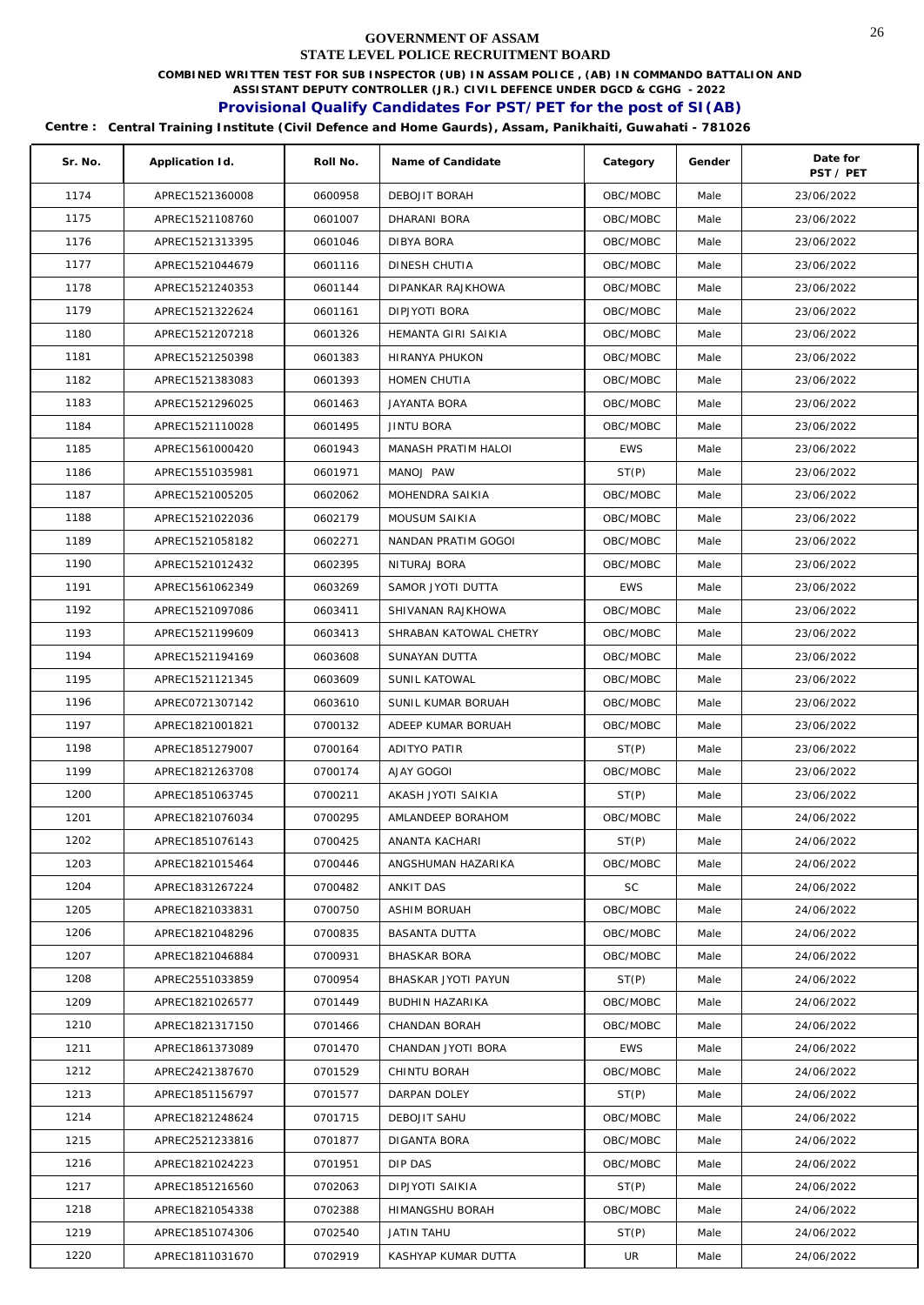**COMBINED WRITTEN TEST FOR SUB INSPECTOR (UB) IN ASSAM POLICE , (AB) IN COMMANDO BATTALION AND** 

**ASSISTANT DEPUTY CONTROLLER (JR.) CIVIL DEFENCE UNDER DGCD & CGHG - 2022** 

# **Provisional Qualify Candidates For PST/PET for the post of SI(AB)**

| Sr. No. | Application Id. | Roll No. | Name of Candidate       | Category   | Gender | Date for   |
|---------|-----------------|----------|-------------------------|------------|--------|------------|
|         |                 |          |                         |            |        | PST / PET  |
| 1221    | APREC1521138196 | 0703001  | KOUSTOV GOGOI           | OBC/MOBC   | Male   | 24/06/2022 |
| 1222    | APREC2451000042 | 0703031  | KRISHNA KANTA PATIR     | ST(P)      | Male   | 24/06/2022 |
| 1223    | APREC2521115636 | 0703047  | KRISHNA THAKUR          | OBC/MOBC   | Male   | 24/06/2022 |
| 1224    | APREC1821243267 | 0703118  | LAKSHYAJEET GOGOI       | OBC/MOBC   | Male   | 24/06/2022 |
| 1225    | APREC1821296835 | 0703190  | MADHUJYA BORA           | OBC/MOBC   | Male   | 24/06/2022 |
| 1226    | APREC2521234030 | 0703215  | MADHURJYA BORAH         | OBC/MOBC   | Male   | 24/06/2022 |
| 1227    | APREC1831099457 | 0703336  | MANASH PROTIM DAS       | <b>SC</b>  | Male   | 24/06/2022 |
| 1228    | APREC1821228743 | 0703740  | MRIGANKA KALITA         | OBC/MOBC   | Male   | 24/06/2022 |
| 1229    | APREC1821020577 | 0703943  | NAVAJYOTI SAIKIA        | OBC/MOBC   | Male   | 24/06/2022 |
| 1230    | APREC2531053321 | 0703958  | NAYAN NILIM OZAH        | <b>SC</b>  | Male   | 24/06/2022 |
| 1231    | APREC1821338899 | 0704103  | NIRANJAN BARUAH         | OBC/MOBC   | Male   | 24/06/2022 |
| 1232    | APREC2721056518 | 0704175  | ORCHID KANGKAN SAIKIA   | OBC/MOBC   | Male   | 24/06/2022 |
| 1233    | APREC1821084767 | 0704192  | PABITRA KURMI           | OBC/MOBC   | Male   | 24/06/2022 |
| 1234    | APREC1821148710 | 0704212  | PALASH JYOTI HAZARIKA   | OBC/MOBC   | Male   | 24/06/2022 |
| 1235    | APREC1861139208 | 0704424  | PARSHAJYOTI BORAH       | <b>EWS</b> | Male   | 24/06/2022 |
| 1236    | APREC1841042968 | 0704432  | PARTHA PRATIM BARUAH    | ST(H)      | Male   | 24/06/2022 |
| 1237    | APREC1821259710 | 0704433  | PARTHA PRATIM BORA      | OBC/MOBC   | Male   | 24/06/2022 |
| 1238    | APREC1821309070 | 0704452  | PARTHA PROTIM BORAH     | OBC/MOBC   | Male   | 24/06/2022 |
| 1239    | APREC2921304010 | 0704753  | PRANJAL DUTTA           | OBC/MOBC   | Male   | 24/06/2022 |
| 1240    | APREC1821148607 | 0704791  | PRANJIT BORAH           | OBC/MOBC   | Male   | 24/06/2022 |
| 1241    | APREC1811268626 | 0704882  | PRITIMOHAN SAIKIA       | UR         | Male   | 24/06/2022 |
| 1242    | APREC1851164958 | 0705041  | PROBIN PEGU             | ST(P)      | Male   | 24/06/2022 |
| 1243    | APREC1831113864 | 0705062  | PRONAB DAS              | SC         | Male   | 24/06/2022 |
| 1244    | APREC1021090792 | 0705161  | PULAK PHUKAN            | OBC/MOBC   | Male   | 24/06/2022 |
| 1245    | APREC1821021311 | 0705377  | RAKTIM PRAKASH SAIKIA   | OBC/MOBC   | Male   | 24/06/2022 |
| 1246    | APREC1851010839 | 0705604  | RISHIKESH SONOWAL       | ST(P)      | Male   | 24/06/2022 |
| 1247    | APREC1861061396 | 0705653  | RITUPON KALITA          | <b>EWS</b> | Male   | 24/06/2022 |
| 1248    | APREC1561111015 | 0705728  | ROMESH PANDAY           | <b>EWS</b> | Male   | 24/06/2022 |
| 1249    | APREC2921204719 | 0705978  | SANTOM CHETIA           | OBC/MOBC   | Male   | 24/06/2022 |
| 1250    | APREC1821331466 | 0706098  | SHASANKA KOUSHIK LIGIRA | OBC/MOBC   | Male   | 24/06/2022 |
| 1251    | APREC1821020742 | 0706329  | SOURAV GOGOI            | OBC/MOBC   | Male   | 24/06/2022 |
| 1252    | APREC1821251948 | 0706594  | SWAPNEEL BORAH          | OBC/MOBC   | Male   | 24/06/2022 |
| 1253    | APREC1961149626 | 0800076  | ABINASH KALITA          | <b>EWS</b> | Male   | 24/06/2022 |
| 1254    | APREC1921103244 | 0800442  | HIROK JYOTI DAS         | OBC/MOBC   | Male   | 24/06/2022 |
| 1255    | APREC1921085026 | 0800536  | ARNABJAN DAS            | OBC/MOBC   | Male   | 24/06/2022 |
| 1256    | APREC1911218444 | 0800810  | BHABAJYOTI KALITA       | <b>EWS</b> | Male   | 24/06/2022 |
| 1257    | APREC1931254851 | 0800929  | BHASKARJYOTI DAS        | OBC/MOBC   | Male   | 24/06/2022 |
| 1258    | APREC1961010606 | 0800974  | BIBEK PRATIM DEKA       | <b>EWS</b> | Male   | 24/06/2022 |
| 1259    | APREC1921318584 | 0801073  | <b>BIKASH KUMAR</b>     | OBC/MOBC   | Male   | 24/06/2022 |
| 1260    | APREC1921318617 | 0801270  | CHAMPAK JYOTI DAS       | OBC/MOBC   | Male   | 24/06/2022 |
| 1261    | APREC1931014877 | 0801275  | CHANAM BAISHYA          | SC         | Male   | 24/06/2022 |
| 1262    | APREC1931040155 | 0801488  | DEEPJYOTI DEKA          | SC         | Male   | 24/06/2022 |
| 1263    | APREC1951261312 | 0802535  | JAYDEEP BORO            | ST(P)      | Male   | 24/06/2022 |
| 1264    | APREC1961198811 | 0802753  | JOYPRAKASH SARMA        | <b>EWS</b> | Male   | 24/06/2022 |
| 1265    | APREC1961099328 | 0802950  | KAMAL DEKA              | <b>EWS</b> | Male   | 24/06/2022 |
| 1266    | APREC1961027453 | 0803119  | KAUSHIK KALITA          | <b>EWS</b> | Male   | 24/06/2022 |
| 1267    | APREC1961387133 | 0803359  | MADHURJYA DEKA          | <b>EWS</b> | Male   | 24/06/2022 |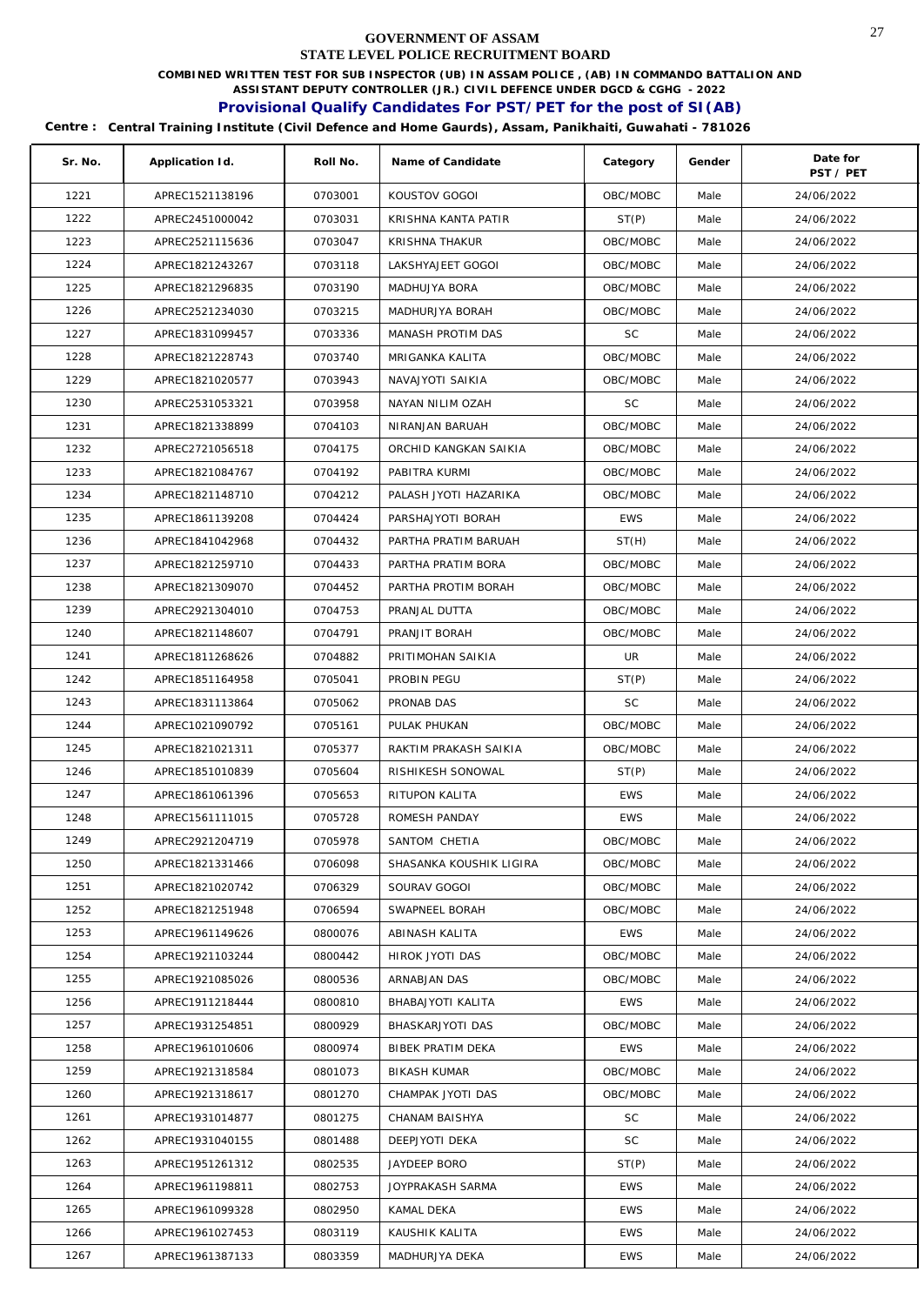**COMBINED WRITTEN TEST FOR SUB INSPECTOR (UB) IN ASSAM POLICE , (AB) IN COMMANDO BATTALION AND** 

**ASSISTANT DEPUTY CONTROLLER (JR.) CIVIL DEFENCE UNDER DGCD & CGHG - 2022** 

# **Provisional Qualify Candidates For PST/PET for the post of SI(AB)**

| Sr. No. | Application Id. | Roll No. | Name of Candidate        | Category   | Gender | Date for<br>PST / PET |
|---------|-----------------|----------|--------------------------|------------|--------|-----------------------|
| 1268    | APREC0351013625 | 0803566  | MANORANJAN KHERKATARY    | ST(P)      | Male   | 24/06/2022            |
| 1269    | APREC1921243312 | 0803798  | MRIDUL DAS               | OBC/MOBC   | Male   | 24/06/2022            |
| 1270    | APREC1921145352 | 0803834  | <b>MRIGEN DAS</b>        | OBC/MOBC   | Male   | 24/06/2022            |
| 1271    | APREC1921228120 | 0803837  | MRINAL DAS               | OBC/MOBC   | Male   | 24/06/2022            |
| 1272    | APREC1921307155 | 0803854  | MRINAL KANTI NATH        | OBC/MOBC   | Male   | 24/06/2022            |
| 1273    | APREC1961178372 | 0805253  | RINKU KALITA             | <b>EWS</b> | Male   | 24/06/2022            |
| 1274    | APREC1921131071 | 0805408  | RUPAM DEKA               | OBC/MOBC   | Male   | 24/06/2022            |
| 1275    | APREC1931152960 | 0805570  | <b>SAMUDRA DAS</b>       | <b>SC</b>  | Male   | 24/06/2022            |
| 1276    | APREC1921275805 | 0805666  | SANJOY DAS               | OBC/MOBC   | Male   | 24/06/2022            |
| 1277    | APREC1911061757 | 0805789  | SHIBANKU DUTTA           | UR         | Male   | 24/06/2022            |
| 1278    | APREC1961112375 | 0805863  | SIMANTA KALITA           | <b>EWS</b> | Male   | 24/06/2022            |
| 1279    | APREC1911126575 | 0806261  | <b>UDDIPAN DEKA</b>      | UR         | Male   | 24/06/2022            |
| 1280    | APREC2061230942 | 0900112  | APURBA KALITA            | <b>EWS</b> | Male   | 24/06/2022            |
| 1281    | APREC2041144465 | 0900146  | DEEPAK INGTI             | ST(H)      | Male   | 24/06/2022            |
| 1282    | APREC2051318431 | 0900153  | DHIRAJ SONOWAL           | ST(P)      | Male   | 24/06/2022            |
| 1283    | APREC2021259495 | 0900164  | <b>GHANESHYAM CHETRY</b> | OBC/MOBC   | Male   | 24/06/2022            |
| 1284    | APREC2021294782 | 0900189  | KALYAN BARMAN            | OBC/MOBC   | Male   | 24/06/2022            |
| 1285    | APREC1821264638 | 0900306  | ABHIJIT BORAH            | OBC/MOBC   | Male   | 24/06/2022            |
| 1286    | APREC1421068835 | 0900332  | ABHIJIT DAS              | OBC/MOBC   | Male   | 24/06/2022            |
| 1287    | APREC2021225082 | 0900436  | ABHINAV BARMAN           | OBC/MOBC   | Male   | 24/06/2022            |
| 1288    | APREC2721207848 | 0900446  | ABHISEK SAIKIA           | OBC/MOBC   | Male   | 24/06/2022            |
| 1289    | APREC1221223741 | 0900468  | ABHISHEK PHUKAN          | OBC/MOBC   | Male   | 24/06/2022            |
| 1290    | APREC2011393834 | 0900471  | ABHISHEK SEN             | UR         | Male   | 24/06/2022            |
| 1291    | APREC0451024035 | 0900696  | AJOY DOLEY               | ST(P)      | Male   | 24/06/2022            |
| 1292    | APREC1931088902 | 0900755  | AKHIL MALAKAR            | <b>SC</b>  | Male   | 24/06/2022            |
| 1293    | APREC0911289709 | 0900812  | ALAKESH SARMA            | UR         | Male   | 24/06/2022            |
| 1294    | APREC1341031220 | 0900893  | AMARJIT LANGTHASA        | ST(H)      | Male   | 24/06/2022            |
| 1295    | APREC0421400697 | 0900955  | AMIT DAS                 | OBC/MOBC   | Male   | 24/06/2022            |
| 1296    | APREC1821090073 | 0901016  | AMRIT KUMAR HANDIQUE     | OBC/MOBC   | Male   | 24/06/2022            |
| 1297    | APREC3121315118 | 0901178  | ANIRUDDHA PAUL           | OBC/MOBC   | Male   | 24/06/2022            |
| 1298    | APREC3221173950 | 0901373  | ANKURJIT NEOG            | OBC/MOBC   | Male   | 24/06/2022            |
| 1299    | APREC2051001423 | 0901403  | ANSHAY BASUMATARY        | ST(P)      | Male   | 24/06/2022            |
| 1300    | APREC0251018168 | 0901410  | ANSUMA BORO              | ST(P)      | Male   | 24/06/2022            |
| 1301    | APREC2661358376 | 0901610  | ARABINDA BORAH           | <b>EWS</b> | Male   | 24/06/2022            |
| 1302    | APREC1961091879 | 0901669  | ARINDAM BHARADWAZ        | <b>EWS</b> | Male   | 24/06/2022            |
| 1303    | APREC2041082763 | 0901815  | ARUP JYOTI TERON         | ST(H)      | Male   | 24/06/2022            |
| 1304    | APREC0331053417 | 0901886  | ASHIM KR MONDAL          | SC         | Male   | 24/06/2022            |
| 1305    | APREC2621359028 | 0901900  | ASHIM SAIKIA             | OBC/MOBC   | Male   | 24/06/2022            |
| 1306    | APREC2631023319 | 0902226  | <b>BAPAN BHOWMIK</b>     | SC         | Male   | 24/06/2022            |
| 1307    | APREC2421185088 | 0902353  | BASANTA KONWAR           | OBC/MOBC   | Male   | 24/06/2022            |
| 1308    | APREC1051133264 | 0902406  | BENJAMIN DOLEY           | ST(P)      | Male   | 24/06/2022            |
| 1309    | APREC2721111524 | 0902609  | <b>BHASKAR BORA</b>      | OBC/MOBC   | Male   | 24/06/2022            |
| 1310    | APREC2621359047 | 0902680  | BHASKAR JYOTI NATH       | OBC/MOBC   | Male   | 24/06/2022            |
| 1311    | APREC0121116190 | 0902943  | <b>BIJIT ROY</b>         | OBC/MOBC   | Male   | 24/06/2022            |
| 1312    | APREC1951332863 | 0903027  | <b>BIKASH BORO</b>       | ST(P)      | Male   | 24/06/2022            |
| 1313    | APREC1921000093 | 0903035  | <b>BIKASH CHETRI</b>     | OBC/MOBC   | Male   | 24/06/2022            |
| 1314    | APREC1921317701 | 0903040  | <b>BIKASH DAS</b>        | OBC/MOBC   | Male   | 24/06/2022            |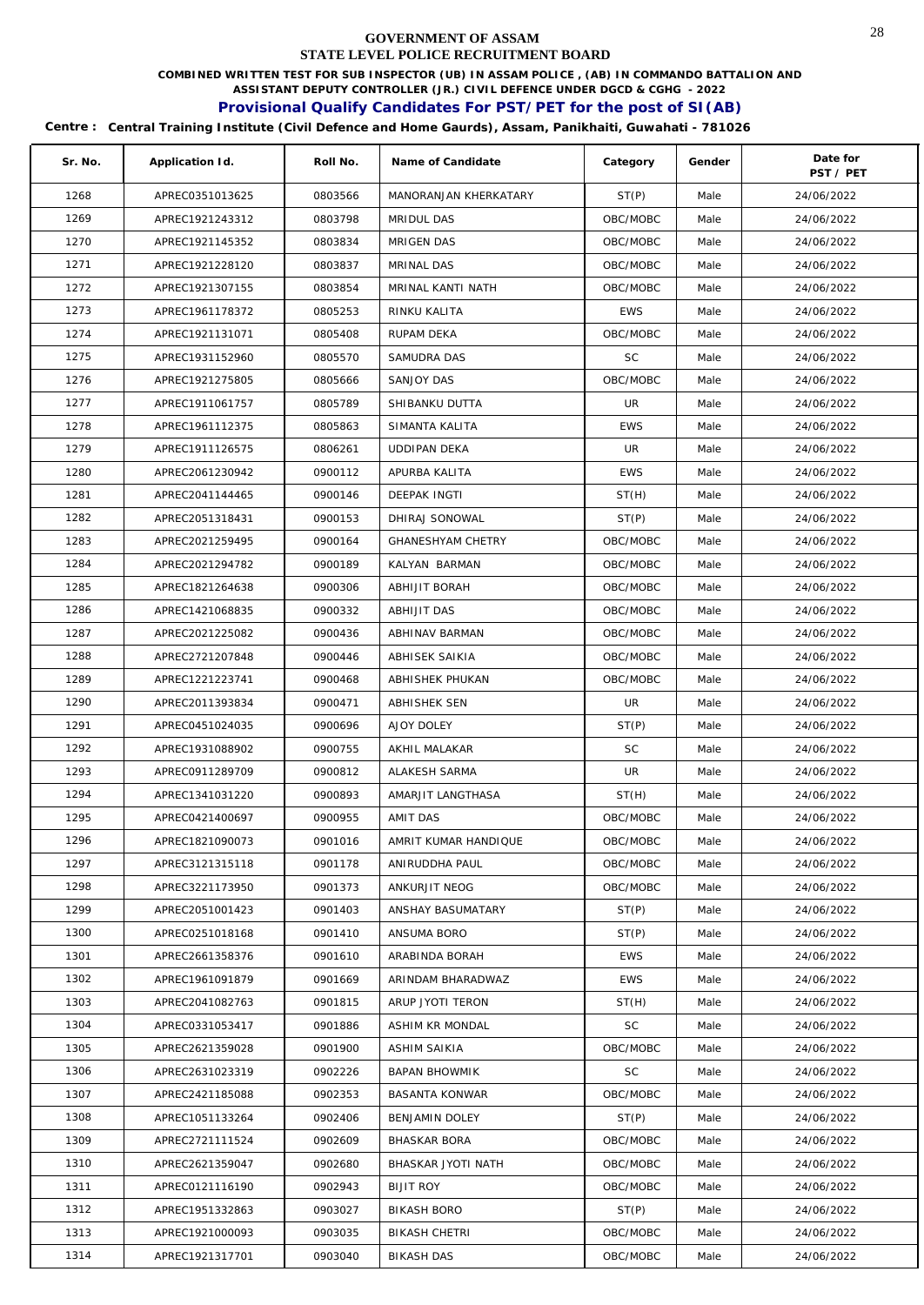**COMBINED WRITTEN TEST FOR SUB INSPECTOR (UB) IN ASSAM POLICE , (AB) IN COMMANDO BATTALION AND** 

**ASSISTANT DEPUTY CONTROLLER (JR.) CIVIL DEFENCE UNDER DGCD & CGHG - 2022** 

# **Provisional Qualify Candidates For PST/PET for the post of SI(AB)**

| Sr. No. | Application Id. | Roll No. | Name of Candidate         | Category   | Gender | Date for<br>PST / PET |
|---------|-----------------|----------|---------------------------|------------|--------|-----------------------|
| 1315    | APREC2021018164 | 0903066  | <b>BIKASH GOGOI</b>       | OBC/MOBC   | Male   | 24/06/2022            |
| 1316    | APREC2551012307 | 0903182  | BIKRAM DOLEY              | ST(P)      | Male   | 24/06/2022            |
| 1317    | APREC2651414359 | 0903188  | <b>BIKRAM MADUR</b>       | ST(P)      | Male   | 24/06/2022            |
| 1318    | APREC1121332040 | 0903196  | <b>BIKRAM RAY</b>         | OBC/MOBC   | Male   | 24/06/2022            |
| 1319    | APREC1721143098 | 0903450  | <b>BISHAL SINGHA</b>      | OBC/MOBC   | Male   | 24/06/2022            |
| 1320    | APREC2051069917 | 0903568  | <b>BISWAJIT RABHA</b>     | ST(P)      | Male   | 24/06/2022            |
| 1321    | APREC2721146977 | 0903942  | CHANDUTPAL GOGOI          | OBC/MOBC   | Male   | 24/06/2022            |
| 1322    | APREC2721039953 | 0904284  | DEBASHISH BARUAH          | OBC/MOBC   | Male   | 24/06/2022            |
| 1323    | APREC2031226343 | 0904381  | DEEP JYOTI DAS            | <b>SC</b>  | Male   | 24/06/2022            |
| 1324    | APREC0361013004 | 0904501  | DEEPJYOTI PATOWARY        | <b>EWS</b> | Male   | 24/06/2022            |
| 1325    | APREC1341010745 | 0904550  | DERENGDAO KARIGAPSA       | ST(H)      | Male   | 24/06/2022            |
| 1326    | APREC1961252221 | 0904748  | DHIRAJ BORKAKOTI          | <b>EWS</b> | Male   | 24/06/2022            |
| 1327    | APREC2751056026 | 0904849  | DHRUBA JYOTI PATAR        | ST(P)      | Male   | 24/06/2022            |
| 1328    | APREC2051064069 | 0905000  | DIGAMBAR SONOWAL          | ST(P)      | Male   | 24/06/2022            |
| 1329    | APREC2761219555 | 0905271  | DIPANKAR BORA             | <b>EWS</b> | Male   | 24/06/2022            |
| 1330    | APREC2021118363 | 0905303  | DIPANKAR DAS              | OBC/MOBC   | Male   | 24/06/2022            |
| 1331    | APREC2641329720 | 0905330  | DIPANKAR KELENG           | ST(H)      | Male   | 24/06/2022            |
| 1332    | APREC1821354228 | 0905347  | <b>DIPANKAR PHUKON</b>    | OBC/MOBC   | Male   | 24/06/2022            |
| 1333    | APREC2111234468 | 0905759  | <b>GAJANAND SHARMA</b>    | UR.        | Male   | 24/06/2022            |
| 1334    | APREC2021334641 | 0905814  | <b>GAURAV MAHATO</b>      | OBC/MOBC   | Male   | 24/06/2022            |
| 1335    | APREC2451082870 | 0905846  | <b>GAUTAM DEURI</b>       | ST(P)      | Male   | 24/06/2022            |
| 1336    | APREC1051053413 | 0905906  | <b>GHANA PEGU</b>         | ST(P)      | Male   | 24/06/2022            |
| 1337    | APREC1341238962 | 0905918  | <b>GIDIYON HAFLONGBAR</b> | ST(H)      | Male   | 24/06/2022            |
| 1338    | APREC0331183552 | 0906002  | GOBINDA RAY KARMAKAR      | <b>SC</b>  | Male   | 24/06/2022            |
| 1339    | APREC2451263258 | 0906067  | <b>GRISHMA KANTA</b>      | ST(P)      | Male   | 24/06/2022            |
|         |                 |          | CHUNGKRANG                |            |        |                       |
| 1340    | APREC2041024972 | 0906182  | <b>HANSIRI BEY</b>        | ST(H)      | Male   | 24/06/2022            |
| 1341    | APREC1421149611 | 0906240  | HARSHAJEET BARMAN         | OBC/MOBC   | Male   | 24/06/2022            |
| 1342    | APREC2861101330 | 0906426  | HIMANGSHU BARMAN          | <b>EWS</b> | Male   | 24/06/2022            |
| 1343    | APREC3221066733 | 0906427  | HIMANGSHU BARUAH          | OBC/MOBC   | Male   | 24/06/2022            |
| 1344    | APREC2051042031 | 0906432  | <b>HIMANGSHU DAIMARY</b>  | ST(P)      | Male   | 24/06/2022            |
| 1345    | APREC2011025628 | 0906446  | <b>HIMANGSHU DEKA</b>     | UR         | Male   | 24/06/2022            |
| 1346    | APREC1931392133 | 0906569  | HIRAK JYOTI BAISHYA       | SC         | Male   | 24/06/2022            |
| 1347    | APREC2821055330 | 0906641  | <b>HIRAK THAKURIA</b>     | OBC/MOBC   | Male   | 24/06/2022            |
| 1348    | APREC0251240925 | 0906735  | <b>HIRUJYOTI DEURY</b>    | ST(P)      | Male   | 24/06/2022            |
| 1349    | APREC0951144272 | 0906741  | <b>HITESH BARO</b>        | ST(P)      | Male   | 24/06/2022            |
| 1350    | APREC1961186417 | 0907194  | JEETJYOTI KALITA          | <b>EWS</b> | Male   | 24/06/2022            |
| 1351    | APREC2821053418 | 0907243  | JHON RAJBONGSHI           | OBC/MOBC   | Male   | 24/06/2022            |
| 1352    | APREC2721285179 | 0907279  | JIGYAS BORA               | OBC/MOBC   | Male   | 24/06/2022            |
| 1353    | APREC2731240880 | 0907342  | JINTU MONI HIRA           | SC         | Male   | 24/06/2022            |
| 1354    | APREC2721244391 | 0907421  | JITUL BORA                | OBC/MOBC   | Male   | 24/06/2022            |
| 1355    | APREC1051384779 | 0907427  | JITUL DOLEY               | ST(P)      | Male   | 24/06/2022            |
| 1356    | APREC2021399384 | 0907863  | JYOTIRMAN DEY             | OBC/MOBC   | Male   | 24/06/2022            |
| 1357    | APREC2021075805 | 0907870  | JYOTIRMOY DAS             | OBC/MOBC   | Male   | 24/06/2022            |
| 1358    | APREC2421109790 | 0908108  | KALYAN BORUAH             | OBC/MOBC   | Male   | 24/06/2022            |
| 1359    | APREC2011226890 | 0908449  | KAUSHIK BARMAN            | UR         | Male   | 24/06/2022            |
| 1360    | APREC2631300851 | 0908463  | KAUSHIK DAS               | SC         | Male   | 24/06/2022            |
| 1361    | APREC2651145936 | 0908471  | KAUSHIK DEURI             | ST(P)      | Male   | 24/06/2022            |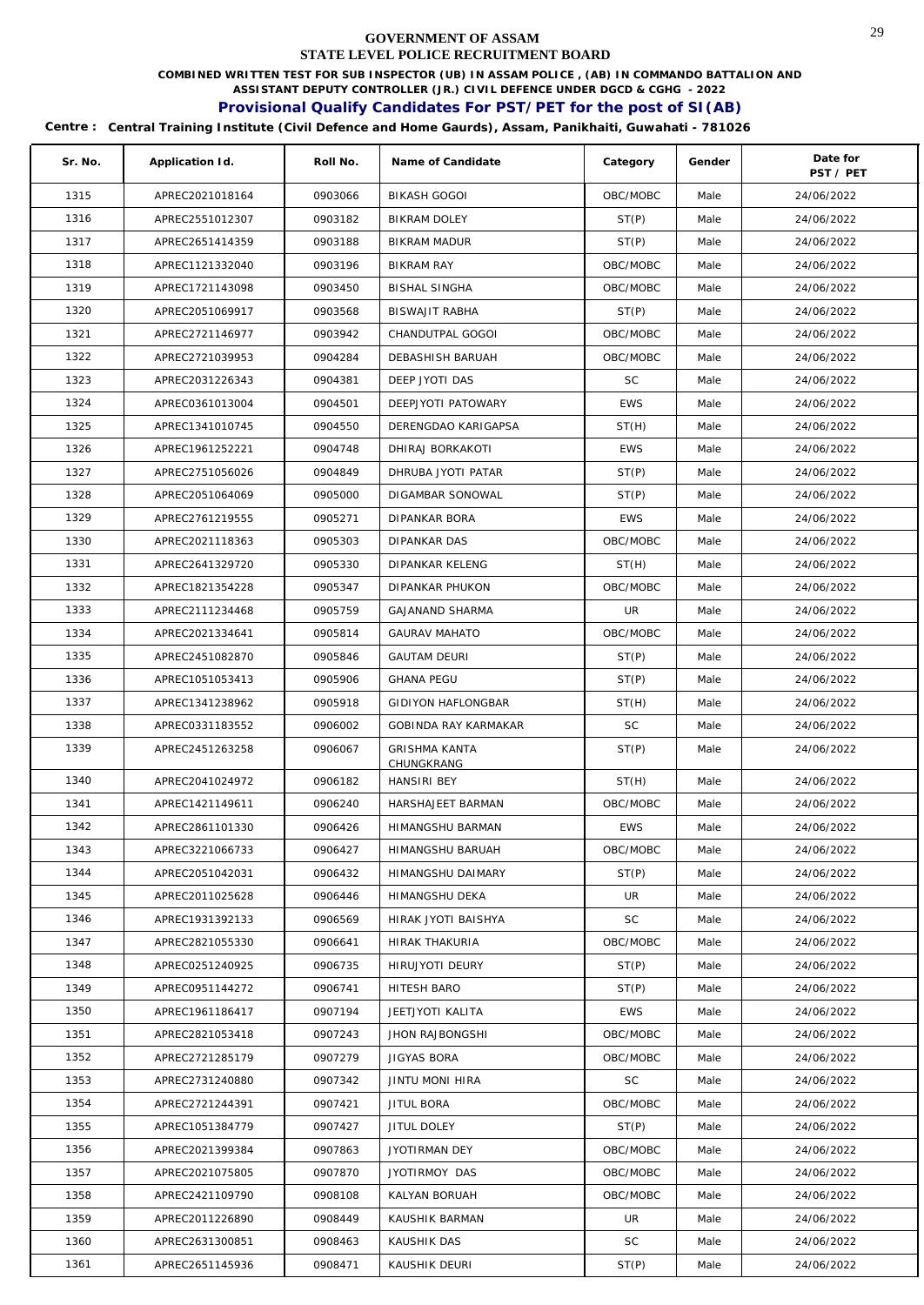**COMBINED WRITTEN TEST FOR SUB INSPECTOR (UB) IN ASSAM POLICE , (AB) IN COMMANDO BATTALION AND** 

**ASSISTANT DEPUTY CONTROLLER (JR.) CIVIL DEFENCE UNDER DGCD & CGHG - 2022** 

# **Provisional Qualify Candidates For PST/PET for the post of SI(AB)**

| Sr. No. | Application Id. | Roll No. | Name of Candidate                   | Category   | Gender | Date for<br>PST / PET |
|---------|-----------------|----------|-------------------------------------|------------|--------|-----------------------|
| 1362    | APREC2031255027 | 0908486  | KAUSHIK RAJ DAS                     | <b>SC</b>  | Male   | 24/06/2022            |
| 1363    | APREC2021325784 | 0908489  | KAUSHIK ROY                         | OBC/MOBC   | Male   | 24/06/2022            |
| 1364    | APREC2721117807 | 0908502  | KAUSTAV BHUYAN                      | OBC/MOBC   | Male   | 24/06/2022            |
| 1365    | APREC2021169184 | 0908512  | KAUSTUBH KASHYAP BORAH              | OBC/MOBC   | Male   | 24/06/2022            |
| 1366    | APREC2721083587 | 0908535  | <b>KESHAB GIRI</b>                  | OBC/MOBC   | Male   | 24/06/2022            |
| 1367    | APREC2651258887 | 0908642  | KIRAN BASUMATARY                    | ST(P)      | Male   | 24/06/2022            |
| 1368    | APREC2021149203 | 0908701  | KONGKAN NATH                        | OBC/MOBC   | Male   | 24/06/2022            |
| 1369    | APREC2721164874 | 0908784  | KRISHNA MONI DEKA                   | OBC/MOBC   | Male   | 24/06/2022            |
| 1370    | APREC2041133041 | 0908872  | KULDEEP RAHANG                      | ST(H)      | Male   | 24/06/2022            |
| 1371    | APREC2641013222 | 0908902  | KUMAR NILAY SACHI DUTTA<br>BANGTHAI | ST(H)      | Male   | 24/06/2022            |
| 1372    | APREC2421120243 | 0909332  | MADHURJYA SAIKIA                    | OBC/MOBC   | Male   | 24/06/2022            |
| 1373    | APREC2021037063 | 0909333  | MADHURJYA THAKURIA                  | OBC/MOBC   | Male   | 24/06/2022            |
| 1374    | APREC2721332035 | 0909334  | MADHURYA KALITA                     | OBC/MOBC   | Male   | 24/06/2022            |
| 1375    | APREC2011105378 | 0909919  | MANU KUMAR SINGH                    | UR         | Male   | 24/06/2022            |
| 1376    | APREC1341292252 | 0909967  | MATTHEW S KHAWZAWL                  | ST(H)      | Male   | 24/06/2022            |
| 1377    | APREC1021237881 | 0910013  | MD ANUWER AHMED                     | OBC/MOBC   | Male   | 24/06/2022            |
| 1378    | APREC1731065906 | 0910153  | MIMO ROY                            | <b>SC</b>  | Male   | 24/06/2022            |
| 1379    | APREC2021170661 | 0910207  | MINTU BORAH                         | OBC/MOBC   | Male   | 24/06/2022            |
| 1380    | APREC3221050734 | 0910236  | MINTU MORAN                         | OBC/MOBC   | Male   | 24/06/2022            |
| 1381    | APREC1731198096 | 0910473  | MONJIT SINGH                        | SC         | Male   | 24/06/2022            |
| 1382    | APREC2921009536 | 0910525  | MONURANJAN BURA GOHAIN              | OBC/MOBC   | Male   | 24/06/2022            |
| 1383    | APREC2721200407 | 0910560  | MOUPRAN GAYAN                       | OBC/MOBC   | Male   | 24/06/2022            |
| 1384    | APREC2451015665 | 0910564  | MOUSUM DOLEY                        | ST(P)      | Male   | 24/06/2022            |
| 1385    | APREC2631304554 | 0910627  | MRIDUL CHOUDHURY                    | <b>SC</b>  | Male   | 24/06/2022            |
| 1386    | APREC2651185482 | 0910661  | MRIDUL SWARGIARY                    | ST(P)      | Male   | 24/06/2022            |
| 1387    | APREC0921344263 | 0910682  | MRIDUPAWAN NATH                     | OBC/MOBC   | Male   | 24/06/2022            |
| 1388    | APREC2021175108 | 0910717  | MRIGANKA CHOUDHURY                  | OBC/MOBC   | Male   | 24/06/2022            |
| 1389    | APREC2021103510 | 0910748  | MRINAL DAS                          | OBC/MOBC   | Male   | 24/06/2022            |
| 1390    | APREC1731393481 | 0910866  | MUKESH SARKAR                       | <b>SC</b>  | Male   | 24/06/2022            |
| 1391    | APREC2721381630 | 0910967  | NABA JYOTI BORA                     | OBC/MOBC   | Male   | 24/06/2022            |
| 1392    | APREC2021144525 | 0911004  | NABAJIT GOGOI                       | OBC/MOBC   | Male   | 24/06/2022            |
| 1393    | APREC1121024884 | 0911213  | NARAYAN RAY                         | OBC/MOBC   | Male   | 24/06/2022            |
| 1394    | APREC2721285499 | 0911299  | NAYAN JYOTI SAIKIA                  | OBC/MOBC   | Male   | 24/06/2022            |
| 1395    | APREC1521125229 | 0911339  | NAYANDEEP GOGOI                     | OBC/MOBC   | Male   | 24/06/2022            |
| 1396    | APREC2021288489 | 0911458  | NETRA KAMAL GOGOI                   | OBC/MOBC   | Male   | 24/06/2022            |
| 1397    | APREC2031062537 | 0911694  | NILOTPAL DAS                        | SC         | Male   | 24/06/2022            |
| 1398    | APREC1221004121 | 0911727  | NILUTPAL GOGOI                      | OBC/MOBC   | Male   | 24/06/2022            |
| 1399    | APREC1921293198 | 0911774  | NIPON BORAH                         | OBC/MOBC   | Male   | 24/06/2022            |
| 1400    | APREC2731074659 | 0911800  | NIRAB JYOTI DAS                     | SC         | Male   | 24/06/2022            |
| 1401    | APREC2021238458 | 0911804  | NIRAJ KUMAR THAKUR                  | OBC/MOBC   | Male   | 24/06/2022            |
| 1402    | APREC2021019095 | 0912023  | NOVONEEL NATH                       | OBC/MOBC   | Male   | 24/06/2022            |
| 1403    | APREC1411246478 | 0912192  | PALLAB SAUD                         | <b>EWS</b> | Male   | 24/06/2022            |
| 1404    | APREC2051010807 | 0912364  | PANKAJ PEGU                         | ST(P)      | Male   | 24/06/2022            |
| 1405    | APREC2021235163 | 0912533  | PARIMAL PAUL                        | OBC/MOBC   | Male   | 24/06/2022            |
| 1406    | APREC1921003627 | 0912723  | PHULKUMAR NATH                      | OBC/MOBC   | Male   | 24/06/2022            |
| 1407    | APREC2721023912 | 0912814  | PINTU GOHAIN                        | OBC/MOBC   | Male   | 24/06/2022            |
| 1408    | APREC2061238729 | 0912910  | PRABALJIT BHARALI                   | <b>EWS</b> | Male   | 24/06/2022            |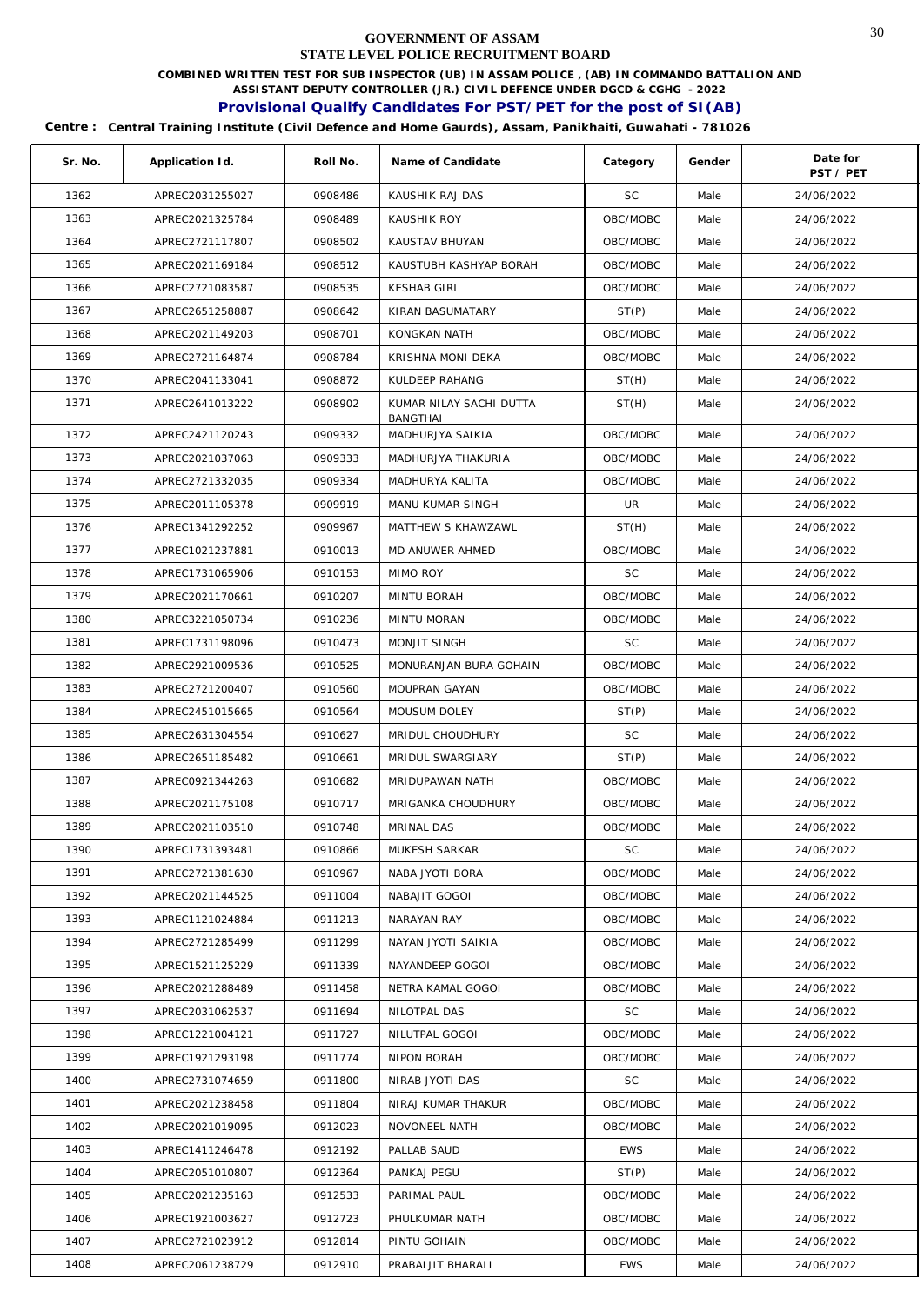**COMBINED WRITTEN TEST FOR SUB INSPECTOR (UB) IN ASSAM POLICE , (AB) IN COMMANDO BATTALION AND** 

**ASSISTANT DEPUTY CONTROLLER (JR.) CIVIL DEFENCE UNDER DGCD & CGHG - 2022** 

# **Provisional Qualify Candidates For PST/PET for the post of SI(AB)**

| Sr. No. | Application Id. | Roll No. | Name of Candidate      | Category   | Gender | Date for<br>PST / PET |
|---------|-----------------|----------|------------------------|------------|--------|-----------------------|
| 1409    | APREC2621152938 | 0912970  | PRADYUT DEKA           | OBC/MOBC   | Male   | 24/06/2022            |
| 1410    | APREC2061117500 | 0913095  | PRANAB KUMAR KATAKI    | <b>EWS</b> | Male   | 24/06/2022            |
| 1411    | APREC1051122518 | 0913108  | PRANAB SONOWAL         | ST(P)      | Male   | 24/06/2022            |
| 1412    | APREC2721150049 | 0913293  | PRANJOL NATH           | OBC/MOBC   | Male   | 24/06/2022            |
| 1413    | APREC1721348484 | 0913366  | PRASENJIT DEB          | OBC/MOBC   | Male   | 24/06/2022            |
| 1414    | APREC2621198539 | 0913403  | PRATIK JYOTI LAHAN     | OBC/MOBC   | Male   | 24/06/2022            |
| 1415    | APREC1841054743 | 0913488  | PRINCE MAIO            | ST(H)      | Male   | 24/06/2022            |
| 1416    | APREC0161065669 | 0914045  | RAHUL DAS              | <b>EWS</b> | Male   | 24/06/2022            |
| 1417    | APREC2631245029 | 0914050  | RAHUL DAS              | <b>SC</b>  | Male   | 24/06/2022            |
| 1418    | APREC0361074706 | 0914139  | RAIZ UDDIN             | <b>EWS</b> | Male   | 24/06/2022            |
| 1419    | APREC1911153634 | 0914234  | RAJDEEP SARMA          | UR         | Male   | 24/06/2022            |
| 1420    | APREC2631238913 | 0914256  | RAJESH DAS             | <b>SC</b>  | Male   | 24/06/2022            |
| 1421    | APREC2041243328 | 0914321  | RAJIV TUMUNG           | ST(H)      | Male   | 24/06/2022            |
| 1422    | APREC2051012048 | 0914329  | RAJKUMAR KAMAN         | ST(P)      | Male   | 24/06/2022            |
| 1423    | APREC2011419604 | 0914453  | RAKIB HUSSAIN          | UR         | Male   | 24/06/2022            |
| 1424    | APREC2721007334 | 0914476  | RAKTIM JYOTI GOGOI     | OBC/MOBC   | Male   | 24/06/2022            |
| 1425    | APREC0721389903 | 0914549  | RANJAN BHUYAN          | OBC/MOBC   | Male   | 24/06/2022            |
| 1426    | APREC2731281694 | 0914936  | RINKU BARUAH           | <b>SC</b>  | Male   | 24/06/2022            |
| 1427    | APREC1341422351 | 0915131  | RITURAJ LANGTHASA      | ST(H)      | Male   | 24/06/2022            |
| 1428    | APREC1521148549 | 0915175  | ROCKTIV BORA           | OBC/MOBC   | Male   | 24/06/2022            |
| 1429    | APREC1341118522 | 0915232  | ROILIEN LAL HRANGKHOL  | ST(H)      | Male   | 24/06/2022            |
| 1430    | APREC2721064178 | 0915453  | RUPAM DEKA             | OBC/MOBC   | Male   | 24/06/2022            |
| 1431    | APREC1921001933 | 0915791  | SAMAR JYOTI BHADRESWAR | OBC/MOBC   | Male   | 24/06/2022            |
|         |                 |          | DAS DAS                |            |        |                       |
| 1432    | APREC3021317281 | 0915849  | SAMUEL SENAPATI        | OBC/MOBC   | Male   | 24/06/2022            |
| 1433    | APREC2721350336 | 0915956  | SANGRAM SHILL          | OBC/MOBC   | Male   | 24/06/2022            |
| 1434    | APREC2061174879 | 0916087  | SANJOME BORTHAKUR      | <b>EWS</b> | Male   | 24/06/2022            |
| 1435    | APREC2011042906 | 0916272  | SASHANKA BARMAN        | UR         | Male   | 24/06/2022            |
| 1436    | APREC2721035657 | 0916297  | SATYAJIT BORDOLOI      | OBC/MOBC   | Male   | 24/06/2022            |
| 1437    | APREC1931000021 | 0916328  | SAURAV BAISHYA         | <b>SC</b>  | Male   | 24/06/2022            |
| 1438    | APREC1341011456 | 0916404  | SEIGOU HAOLAI          | ST(H)      | Male   | 24/06/2022            |
| 1439    | APREC0451332955 | 0916675  | <b>SHYAM KUTUM</b>     | ST(P)      | Male   | 24/06/2022            |
| 1440    | APREC2721022992 | 0916996  | SOURABH JYOTI NATH     | OBC/MOBC   | Male   | 24/06/2022            |
| 1441    | APREC2721128278 | 0917034  | SOURAV TALUKDAR        | OBC/MOBC   | Male   | 24/06/2022            |
| 1442    | APREC2621046011 | 0917270  | SUMAN SUT              | OBC/MOBC   | Male   | 24/06/2022            |
| 1443    | APREC2021358506 | 0917271  | SUMAN TALUKDAR         | OBC/MOBC   | Male   | 24/06/2022            |
| 1444    | APREC1931225840 | 0917363  | SUMONTA KAKATI         | SC         | Male   | 24/06/2022            |
| 1445    | APREC0531015590 | 0917527  | SURAJIT PAUL           | SC.        | Male   | 24/06/2022            |
| 1446    | APREC2031243799 | 0917775  | <b>TANMOY DAS</b>      | SC         | Male   | 24/06/2022            |
| 1447    | APREC1721187106 | 0917803  | TAPAN BARUAH           | OBC/MOBC   | Male   | 24/06/2022            |
| 1448    | APREC1051064474 | 0918008  | TRIBENDRA PEGU         | ST(P)      | Male   | 24/06/2022            |
| 1449    | APREC1461230163 | 0918030  | TRIDIP DAS             | <b>EWS</b> | Male   | 24/06/2022            |
| 1450    | APREC1961000447 | 0918042  | TRILOCHAN KALITA       | <b>EWS</b> | Male   | 24/06/2022            |
| 1451    | APREC2421182687 | 0918050  | TRINAYAN CHAMUAH       | OBC/MOBC   | Male   | 24/06/2022            |
| 1452    | APREC2621368807 | 0918242  | UJJAL DEKA             | OBC/MOBC   | Male   | 24/06/2022            |
| 1453    | APREC3421170945 | 0918376  | UTTAM CHETRY           | OBC/MOBC   | Male   | 24/06/2022            |
| 1454    | APREC1451064211 | 0918406  | VICTOR BORO            | ST(P)      | Male   | 24/06/2022            |
| 1455    | APREC1341261721 | 1000034  | ABOJIT DAUDUNG         | ST(H)      | Male   | 24/06/2022            |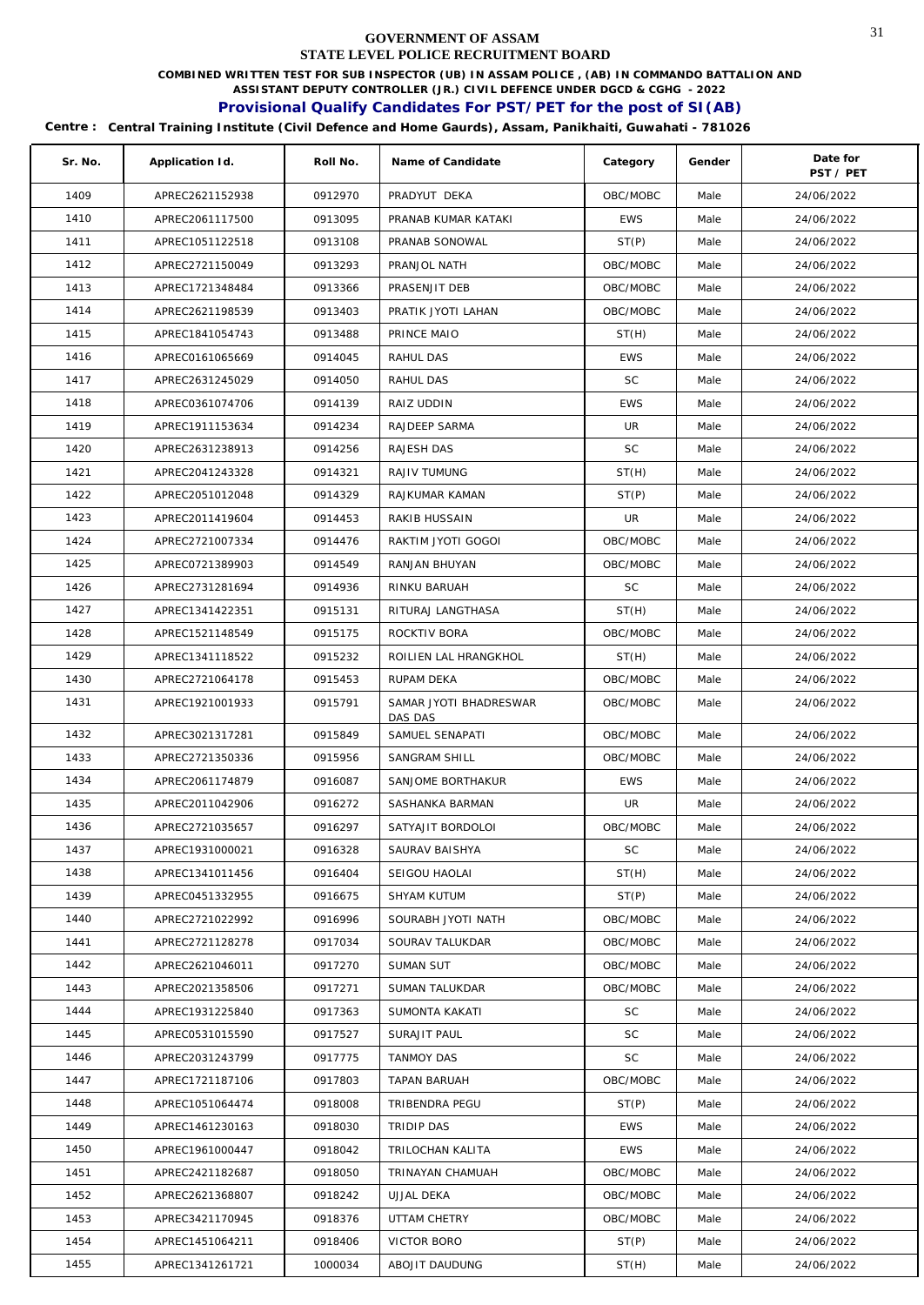**COMBINED WRITTEN TEST FOR SUB INSPECTOR (UB) IN ASSAM POLICE , (AB) IN COMMANDO BATTALION AND** 

**ASSISTANT DEPUTY CONTROLLER (JR.) CIVIL DEFENCE UNDER DGCD & CGHG - 2022** 

# **Provisional Qualify Candidates For PST/PET for the post of SI(AB)**

| Sr. No. | Application Id. | Roll No. | Name of Candidate            | Category   | Gender | Date for<br>PST / PET |
|---------|-----------------|----------|------------------------------|------------|--------|-----------------------|
| 1456    | APREC2141077882 | 1000084  | AKSHAY D LANGTHASA           | ST(H)      | Male   | 24/06/2022            |
| 1457    | APREC1721136101 | 1000401  | <b>BIMAL CH GHOSH</b>        | OBC/MOBC   | Male   | 24/06/2022            |
| 1458    | APREC1741022673 | 1000445  | <b>BISHAL KATHAR</b>         | ST(H)      | Male   | 24/06/2022            |
| 1459    | APREC1721215661 | 1000462  | BISHWAJIT CHANDA             | OBC/MOBC   | Male   | 24/06/2022            |
| 1460    | APREC1721236000 | 1000612  | CHINMOY DUTTA                | OBC/MOBC   | Male   | 24/06/2022            |
| 1461    | APREC2141094283 | 1000641  | DAWSENG TAIFA                | ST(H)      | Male   | 24/06/2022            |
| 1462    | APREC2121092467 | 1000731  | DIBYA JYOTI DEKA             | OBC/MOBC   | Male   | 24/06/2022            |
| 1463    | APREC3421331635 | 1000758  | DIPAK KUMAR CHAUHAN          | OBC/MOBC   | Male   | 24/06/2022            |
| 1464    | APREC2451064392 | 1000772  | <b>DIPANKAR PAGAG</b>        | ST(P)      | Male   | 24/06/2022            |
| 1465    | APREC3421280839 | 1000833  | <b>GAURAV CHAUHAN</b>        | OBC/MOBC   | Male   | 24/06/2022            |
| 1466    | APREC1721280748 | 1000859  | <b>GOBINDA SHILL</b>         | OBC/MOBC   | Male   | 24/06/2022            |
| 1467    | APREC1721002247 | 1000914  | HEMANTA HANDIQUE             | OBC/MOBC   | Male   | 24/06/2022            |
| 1468    | APREC2121084520 | 1000927  | HILLUL SAIKIA                | OBC/MOBC   | Male   | 24/06/2022            |
| 1469    | APREC3441019939 | 1000945  | HORBOJOY SENGYUNG            | ST(H)      | Male   | 24/06/2022            |
| 1470    | APREC2141321995 | 1001037  | JOHN HAULAI                  | ST(H)      | Male   | 24/06/2022            |
| 1471    | APREC2141155556 | 1001044  | <b>JONS R MARAK</b>          | ST(H)      | Male   | 24/06/2022            |
| 1472    | APREC1721287122 | 1001430  | MONUJ SIL                    | OBC/MOBC   | Male   | 24/06/2022            |
| 1473    | APREC1731162662 | 1001646  | PINTU DAS                    | <b>SC</b>  | Male   | 24/06/2022            |
| 1474    | APREC1341253282 | 1001651  | POBITDRA SRANGPHANG          | ST(H)      | Male   | 24/06/2022            |
| 1475    | APREC1761013816 | 1001688  | PRAMOD KUMAR SINGH           | <b>EWS</b> | Male   | 24/06/2022            |
| 1476    | APREC2141187224 | 1001745  | PRINCE KEMPRAI               | ST(H)      | Male   | 24/06/2022            |
| 1477    | APREC2141394100 | 1001935  | RAJU RONGPHAR                | ST(H)      | Male   | 24/06/2022            |
| 1478    | APREC1341214930 | 1002083  | ROMIT THAOSEN                | ST(H)      | Male   | 24/06/2022            |
| 1479    | APREC2121047639 | 1002210  | SANJAY MUDI                  | OBC/MOBC   | Male   | 24/06/2022            |
| 1480    | APREC2141122130 | 1002278  | SAURABH LAPTHAISA            | ST(H)      | Male   | 24/06/2022            |
| 1481    | APREC1731264434 | 1002394  | SOURAV DAS                   | <b>SC</b>  | Male   | 24/06/2022            |
| 1482    | APREC1721069828 | 1002404  | SUBHAM GOALA                 | OBC/MOBC   | Male   | 24/06/2022            |
| 1483    | APREC1731169778 | 1002414  | SUBRATA DAS                  | SC         | Male   | 24/06/2022            |
| 1484    | APREC2131215636 | 1002482  | SUNIL NOMOSUDRA              | SC         | Male   | 24/06/2022            |
| 1485    | APREC2141129550 | 1002531  | SWAPNELSON SANGMA            | ST(H)      | Male   | 24/06/2022            |
| 1486    | APREC2141160728 | 1002562  | THAIPRANG LANGTHASA          | ST(H)      | Male   | 24/06/2022            |
| 1487    | APREC2141098268 | 1002613  | UTTAM PHONGLO                | ST(H)      | Male   | 24/06/2022            |
| 1488    | APREC2161004480 | 1002621  | VISHAL ADHIKARI              | <b>EWS</b> | Male   | 24/06/2022            |
| 1489    | APREC1161220415 | 1100017  | ABDUL KADER SHEIKH           | <b>EWS</b> | Male   | 24/06/2022            |
| 1490    | APREC2351179049 | 1100062  | ABHIJIT BASUMATARY           | ST(P)      | Male   | 24/06/2022            |
| 1491    | APREC1161184605 | 1100088  | ABHIMUNYA SUR                | <b>EWS</b> | Male   | 24/06/2022            |
| 1492    | APREC1121028118 | 1100337  | AMIT KUMAR SHARMA            | OBC/MOBC   | Male   | 24/06/2022            |
| 1493    | APREC2351118614 | 1100662  | ANTONY KOCH                  | ST(P)      | Male   | 24/06/2022            |
| 1494    | APREC1121237400 | 1101058  | BHASKARJYOTI ROY             | OBC/MOBC   | Male   | 24/06/2022            |
| 1495    | APREC2321201276 | 1101292  | BIPLAB NATH                  | OBC/MOBC   | Male   | 24/06/2022            |
| 1496    | APREC1121224793 | 1101295  | BIPLAB ROY                   | OBC/MOBC   | Male   | 24/06/2022            |
| 1497    | APREC1121040184 | 1102607  | HIRANYA BARMAN               | OBC/MOBC   | Male   | 24/06/2022            |
| 1498    | APREC0531353114 | 1102620  | HIROK JYOTI DAS              | <b>SC</b>  | Male   | 24/06/2022            |
| 1499    | APREC2351237228 | 1103410  | KRISHNA CHARAN<br>BASUMATARY | ST(P)      | Male   | 24/06/2022            |
| 1500    | APREC1161223175 | 1103615  | MAHIBUR RAHMAN               | <b>EWS</b> | Male   | 24/06/2022            |
| 1501    | APREC3321144321 | 1104807  | PRABAL NATH                  | OBC/MOBC   | Male   | 25/06/2022            |
| 1502    | APREC2321208587 | 1104954  | PRINCE BARMAN                | OBC/MOBC   | Male   | 25/06/2022            |
|         |                 |          |                              |            |        |                       |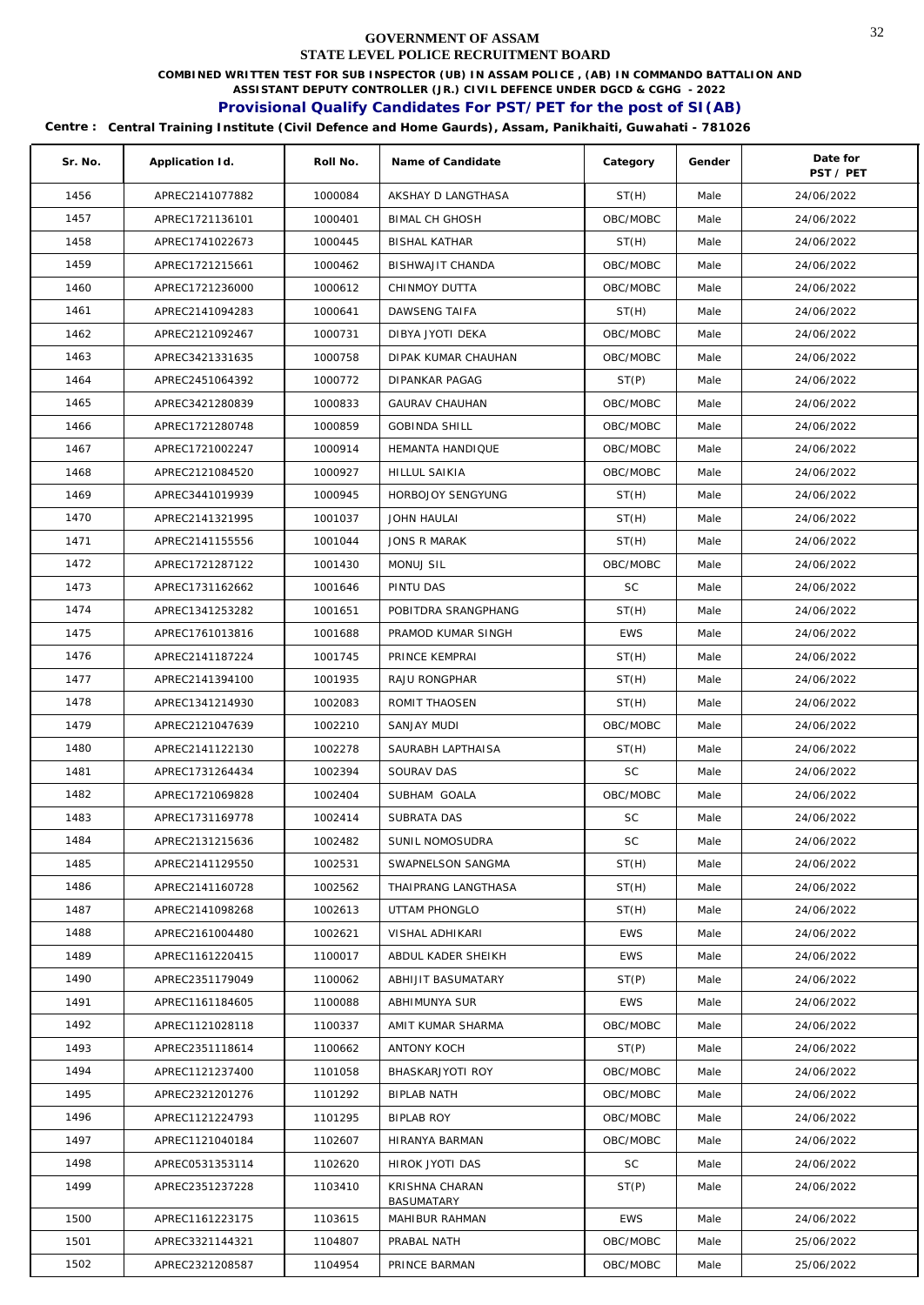**COMBINED WRITTEN TEST FOR SUB INSPECTOR (UB) IN ASSAM POLICE , (AB) IN COMMANDO BATTALION AND** 

**ASSISTANT DEPUTY CONTROLLER (JR.) CIVIL DEFENCE UNDER DGCD & CGHG - 2022** 

# **Provisional Qualify Candidates For PST/PET for the post of SI(AB)**

| Sr. No. | Application Id. | Roll No. | Name of Candidate     | Category   | Gender | Date for<br>PST / PET |
|---------|-----------------|----------|-----------------------|------------|--------|-----------------------|
| 1503    | APREC0531334434 | 1105016  | PROBHASH KARMAKAR     | <b>SC</b>  | Male   | 25/06/2022            |
| 1504    | APREC1121212299 | 1105267  | RAJU DEBNATH          | OBC/MOBC   | Male   | 25/06/2022            |
| 1505    | APREC3321378687 | 1106207  | SHER BAHADUR CHETRY   | OBC/MOBC   | Male   | 25/06/2022            |
| 1506    | APREC2421034998 | 1200062  | ADITYA SAIKIA         | OBC/MOBC   | Male   | 25/06/2022            |
| 1507    | APREC1051031776 | 1200086  | AJAY TAID             | ST(P)      | Male   | 25/06/2022            |
| 1508    | APREC2451133284 | 1200228  | ANIRUDHA PEGU         | ST(P)      | Male   | 25/06/2022            |
| 1509    | APREC2451259348 | 1200572  | <b>BHABAJIT PEGU</b>  | ST(P)      | Male   | 25/06/2022            |
| 1510    | APREC1021363936 | 1200670  | BHASKAR JYOTI GOGOI   | OBC/MOBC   | Male   | 25/06/2022            |
| 1511    | APREC2451323863 | 1200805  | BIJOY KRISHNA LAGACHU | ST(P)      | Male   | 25/06/2022            |
| 1512    | APREC2451161853 | 1200863  | BIKRAM BASUMATARY     | ST(P)      | Male   | 25/06/2022            |
| 1513    | APREC2451264897 | 1201042  | BISWASANANDA DOLEY    | ST(P)      | Male   | 25/06/2022            |
| 1514    | APREC1051400647 | 1201051  | BITUBHAI NARAH        | ST(P)      | Male   | 25/06/2022            |
| 1515    | APREC2421209007 | 1201292  | DAMUDAR CHETRY        | OBC/MOBC   | Male   | 25/06/2022            |
| 1516    | APREC2421161331 | 1201525  | DHRUBA JYOTI SAIKIA   | OBC/MOBC   | Male   | 25/06/2022            |
| 1517    | APREC1021109475 | 1202126  | HIMANGSHU GOHAIN      | OBC/MOBC   | Male   | 25/06/2022            |
| 1518    | APREC2421192082 | 1202169  | HIRAKJYOTI GOGOI      | OBC/MOBC   | Male   | 25/06/2022            |
| 1519    | APREC1051072309 | 1202421  | JITU PARNA PEGU       | ST(P)      | Male   | 25/06/2022            |
| 1520    | APREC2421058397 | 1202468  | <b>JUGAL GOGOI</b>    | OBC/MOBC   | Male   | 25/06/2022            |
| 1521    | APREC2441095642 | 1202762  | KINGSHUK SONOWAL      | ST(H)      | Male   | 25/06/2022            |
| 1522    | APREC2451130029 | 1202771  | KIRAN DOLEY           | ST(P)      | Male   | 25/06/2022            |
| 1523    | APREC2451000640 | 1202892  | LAKHI DOIMARY         | ST(P)      | Male   | 25/06/2022            |
| 1524    | APREC2421220771 | 1202948  | LAKHYAJIT BORAH       | OBC/MOBC   | Male   | 25/06/2022            |
| 1525    | APREC2421020452 | 1202962  | LAKHYAJIT SAIKIA      | OBC/MOBC   | Male   | 25/06/2022            |
| 1526    | APREC2451264351 | 1203080  | MADHAB DEURI          | ST(P)      | Male   | 25/06/2022            |
| 1527    | APREC1031025937 | 1203094  | MADHAV MONDAL         | <b>SC</b>  | Male   | 25/06/2022            |
| 1528    | APREC2451005006 | 1203346  | <b>METOM PEGU</b>     | ST(P)      | Male   | 25/06/2022            |
| 1529    | APREC1051061605 | 1203388  | <b>MINTU PATOR</b>    | ST(P)      | Male   | 25/06/2022            |
| 1530    | APREC2461004930 | 1203622  | MRINMOY BORAH         | <b>EWS</b> | Male   | 25/06/2022            |
| 1531    | APREC0421040949 | 1203849  | NIPEN BARUAH          | OBC/MOBC   | Male   | 25/06/2022            |
| 1532    | APREC2451143937 | 1203851  | NIPON JYOTI DOLEY     | ST(P)      | Male   | 25/06/2022            |
| 1533    | APREC2451046385 | 1204362  | PRANAB JYOTI SONOWAL  | ST(P)      | Male   | 25/06/2022            |
| 1534    | APREC2431033977 | 1204408  | PRANJAL DAS           | SC         | Male   | 25/06/2022            |
| 1535    | APREC2431190658 | 1204449  | PRANJAL ROY           | SC         | Male   | 25/06/2022            |
| 1536    | APREC2451194586 | 1204761  | RAJDEEP DOLEY         | ST(P)      | Male   | 25/06/2022            |
| 1537    | APREC2451109309 | 1204893  | RANADITYA DOLEY       | ST(P)      | Male   | 25/06/2022            |
| 1538    | APREC2451196014 | 1205014  | RIKHAB BORAH          | ST(P)      | Male   | 25/06/2022            |
| 1539    | APREC2421244591 | 1205161  | RUPAM BORA            | OBC/MOBC   | Male   | 25/06/2022            |
| 1540    | APREC1021141250 | 1205168  | RUPAM DIHINGIA        | OBC/MOBC   | Male   | 25/06/2022            |
| 1541    | APREC2431250938 | 1205300  | SANJIB DAS            | SC         | Male   | 25/06/2022            |
| 1542    | APREC2421407136 | 1205547  | SOURAV BORAH          | OBC/MOBC   | Male   | 25/06/2022            |
| 1543    | APREC2421341971 | 1205548  | SOURAV BORUAH         | OBC/MOBC   | Male   | 25/06/2022            |
| 1544    | APREC1051178199 | 1205879  | TULTUL MISSONG        | ST(P)      | Male   | 25/06/2022            |
| 1545    | APREC0361023234 | 1300025  | ABDUR RAFIK SIKDAR    | <b>EWS</b> | Male   | 25/06/2022            |
| 1546    | APREC0221236333 | 1300048  | ABHIJIT NATH          | OBC/MOBC   | Male   | 25/06/2022            |
| 1547    | APREC0321235499 | 1300270  | AMIT BARMAN           | OBC/MOBC   | Male   | 25/06/2022            |
| 1548    | APREC2861352297 | 1300545  | ANKUR BARMAN          | <b>EWS</b> | Male   | 25/06/2022            |
| 1549    | APREC2811147840 | 1300694  | ARNAB JYOTI SARMA     | UR         | Male   | 25/06/2022            |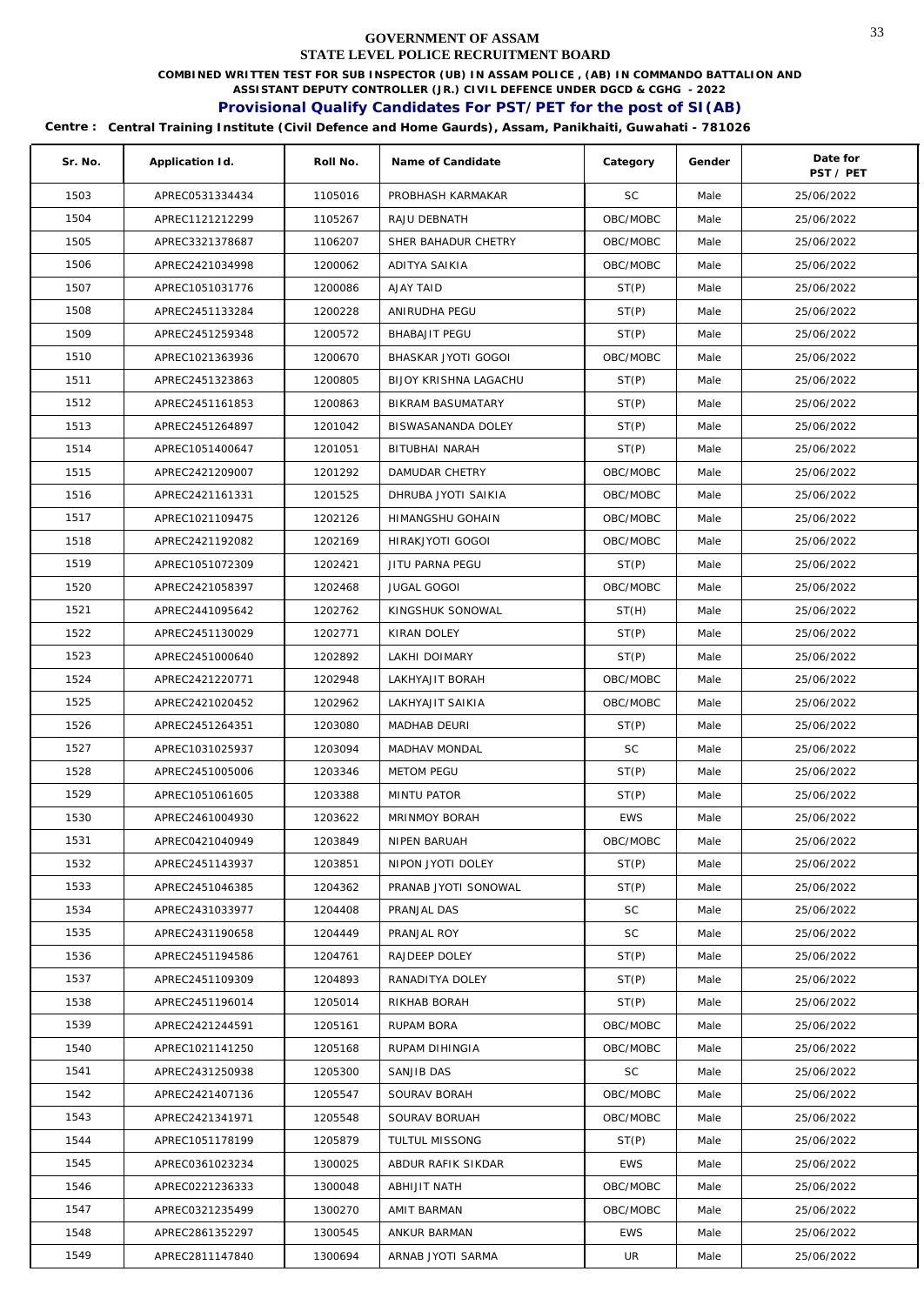**COMBINED WRITTEN TEST FOR SUB INSPECTOR (UB) IN ASSAM POLICE , (AB) IN COMMANDO BATTALION AND** 

**ASSISTANT DEPUTY CONTROLLER (JR.) CIVIL DEFENCE UNDER DGCD & CGHG - 2022** 

# **Provisional Qualify Candidates For PST/PET for the post of SI(AB)**

| Sr. No. | Application Id. | Roll No. | Name of Candidate         | Category   | Gender | Date for<br>PST / PET |
|---------|-----------------|----------|---------------------------|------------|--------|-----------------------|
| 1550    | APREC0561168362 | 1300867  | <b>BAHARUL ISLAM</b>      | <b>EWS</b> | Male   | 25/06/2022            |
| 1551    | APREC0361298365 | 1300868  | <b>BAHARUL ISLAM</b>      | <b>EWS</b> | Male   | 25/06/2022            |
| 1552    | APREC0131164560 | 1300893  | <b>BANAJIT DAS</b>        | SC         | Male   | 25/06/2022            |
| 1553    | APREC0121146062 | 1301104  | <b>BHARGAB DAS</b>        | OBC/MOBC   | Male   | 25/06/2022            |
| 1554    | APREC2831264004 | 1301293  | BIKASH BAISHYA            | SC         | Male   | 25/06/2022            |
| 1555    | APREC2821057951 | 1301581  | CHAMPAK KAKATI            | OBC/MOBC   | Male   | 25/06/2022            |
| 1556    | APREC2821214863 | 1301687  | CHINMAY PATHAK            | OBC/MOBC   | Male   | 25/06/2022            |
| 1557    | APREC0111031680 | 1301796  | DEBALIN TALUKDAR          | UR         | Male   | 25/06/2022            |
| 1558    | APREC2831278702 | 1302321  | DIPANKAR DAS              | <b>SC</b>  | Male   | 25/06/2022            |
| 1559    | APREC0221047174 | 1302328  | DIPANKAR DAS              | OBC/MOBC   | Male   | 25/06/2022            |
| 1560    | APREC0251230715 | 1302371  | DIPJYOTI BORO             | ST(P)      | Male   | 25/06/2022            |
| 1561    | APREC0131162133 | 1302390  | DIPJYOTI MEDHI            | <b>SC</b>  | Male   | 25/06/2022            |
| 1562    | APREC0251144914 | 1302594  | <b>GEREMSA BASUMATARY</b> | ST(P)      | Male   | 25/06/2022            |
| 1563    | APREC2821135169 | 1302665  | <b>GUNAJIT DAS</b>        | OBC/MOBC   | Male   | 25/06/2022            |
| 1564    | APREC2821370721 | 1302852  | HIMANGSHU TALUKDAR        | OBC/MOBC   | Male   | 25/06/2022            |
| 1565    | APREC0361011141 | 1302959  | HIRAK JYOTI SAUD          | <b>EWS</b> | Male   | 25/06/2022            |
| 1566    | APREC2811260827 | 1302983  | <b>HIRAKJYOTI PATHAK</b>  | UR         | Male   | 25/06/2022            |
| 1567    | APREC0121230045 | 1303071  | <b>HRISHIKESH DAS</b>     | OBC/MOBC   | Male   | 25/06/2022            |
| 1568    | APREC0251018656 | 1303579  | <b>JWNGSAR BORO</b>       | ST(P)      | Male   | 25/06/2022            |
| 1569    | APREC2821152014 | 1303658  | JYOTISHMAY NATH           | OBC/MOBC   | Male   | 25/06/2022            |
| 1570    | APREC2821226450 | 1303727  | KAMAL BARMAN              | OBC/MOBC   | Male   | 25/06/2022            |
| 1571    | APREC2831252786 | 1303796  | <b>KANGKAN DAS</b>        | <b>SC</b>  | Male   | 25/06/2022            |
| 1572    | APREC2831317178 | 1303808  | KANGKAN JYOTI BAISHYA     | <b>SC</b>  | Male   | 25/06/2022            |
| 1573    | APREC0221249055 | 1303997  | KHANIN DAS                | OBC/MOBC   | Male   | 25/06/2022            |
| 1574    | APREC0161213287 | 1304132  | KULADEEP KALITA           | <b>EWS</b> | Male   | 25/06/2022            |
| 1575    | APREC2811099863 | 1304898  | MRIGEN BAISHYA            | UR         | Male   | 25/06/2022            |
| 1576    | APREC0321133845 | 1305333  | NIKUMANI ROY              | OBC/MOBC   | Male   | 25/06/2022            |
| 1577    | APREC2831056226 | 1305395  | NIPAM TALUKDAR            | <b>SC</b>  | Male   | 25/06/2022            |
| 1578    | APREC0161242690 | 1305402  | NIPANGKAR UZIR            | <b>EWS</b> | Male   | 25/06/2022            |
| 1579    | APREC0251125049 | 1305436  | NIRMAL WARY               | ST(P)      | Male   | 25/06/2022            |
| 1580    | APREC0361181149 | 1305541  | <b>NUR SELIM AKTAR</b>    | <b>EWS</b> | Male   | 25/06/2022            |
| 1581    | APREC0361125929 | 1305842  | PRABALJYOTI PATHAK        | <b>EWS</b> | Male   | 25/06/2022            |
| 1582    | APREC2831039452 | 1305976  | PRANJIT BAISHYA           | SC         | Male   | 25/06/2022            |
| 1583    | APREC0161230428 | 1306017  | PRASANTA MEDHI            | <b>EWS</b> | Male   | 25/06/2022            |
| 1584    | APREC0111160158 | 1306455  | RANDEEP KAKATI            | UR         | Male   | 25/06/2022            |
| 1585    | APREC2821075550 | 1306662  | RINTU BARUAH              | OBC/MOBC   | Male   | 25/06/2022            |
| 1586    | APREC2861189143 | 1306668  | RIPAN DUTTA               | <b>EWS</b> | Male   | 25/06/2022            |
| 1587    | APREC0321125928 | 1306671  | RIPUNJAY DAS              | OBC/MOBC   | Male   | 25/06/2022            |
| 1588    | APREC0251079938 | 1306799  | RUPAM BARO                | ST(P)      | Male   | 25/06/2022            |
| 1589    | APREC0111213323 | 1306843  | RUPJYOTI KALITA           | UR         | Male   | 25/06/2022            |
| 1590    | APREC0221000430 | 1306898  | SAGAR DAS                 | OBC/MOBC   | Male   | 25/06/2022            |
| 1591    | APREC2861269060 | 1306952  | SAMAR BARMAN              | <b>EWS</b> | Male   | 25/06/2022            |
| 1592    | APREC2861011239 | 1306978  | SAMIRAN SAUD              | <b>EWS</b> | Male   | 25/06/2022            |
| 1593    | APREC2861066227 | 1307438  | SONJIT AHMED              | <b>EWS</b> | Male   | 25/06/2022            |
| 1594    | APREC0151199497 | 1307504  | SUDIPTA BASUMATARY        | ST(P)      | Male   | 25/06/2022            |
| 1595    | APREC2831122280 | 1307524  | SUKUMAR DAS               | SC         | Male   | 25/06/2022            |
| 1596    | APREC0161200104 | 1307526  | SUKUMAR DEV CHOUDHARY     | <b>EWS</b> | Male   | 25/06/2022            |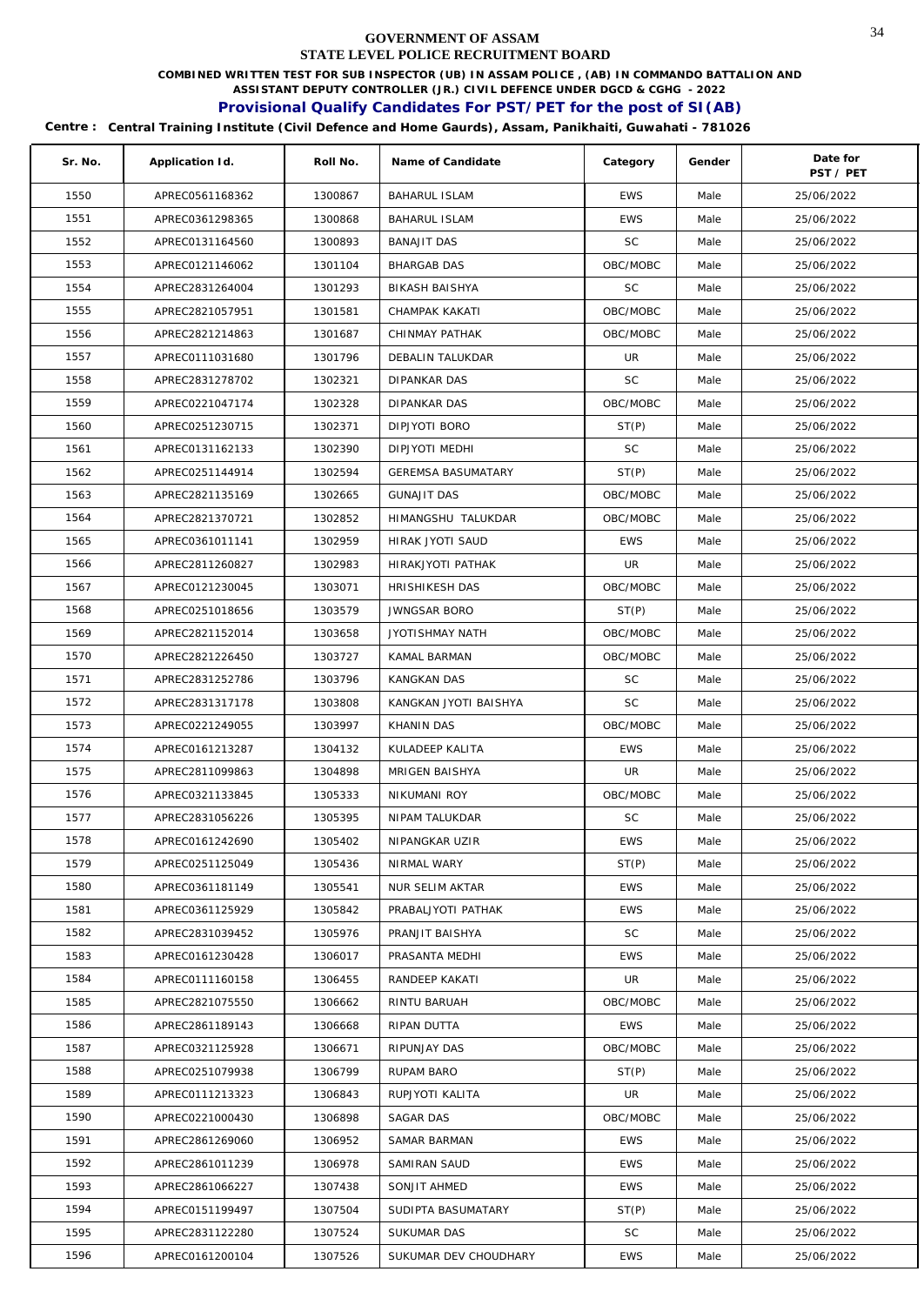**COMBINED WRITTEN TEST FOR SUB INSPECTOR (UB) IN ASSAM POLICE , (AB) IN COMMANDO BATTALION AND** 

**ASSISTANT DEPUTY CONTROLLER (JR.) CIVIL DEFENCE UNDER DGCD & CGHG - 2022** 

# **Provisional Qualify Candidates For PST/PET for the post of SI(AB)**

| Sr. No. | Application Id. | Roll No. | Name of Candidate                  | Category   | Gender | Date for<br>PST / PET |
|---------|-----------------|----------|------------------------------------|------------|--------|-----------------------|
| 1597    | APREC0231151580 | 1307667  | SWARAJ DEKA                        | <b>SC</b>  | Male   | 25/06/2022            |
| 1598    | APREC2811084062 | 1307959  | UTPAL DEKA                         | UR         | Male   | 25/06/2022            |
| 1599    | APREC2921121620 | 1400044  | ABHILASH KALITA                    | OBC/MOBC   | Male   | 25/06/2022            |
| 1600    | APREC0741142110 | 1400046  | ABHILEKH SHYAM                     | ST(H)      | Male   | 25/06/2022            |
| 1601    | APREC2921281922 | 1400083  | ABINASH SAIKIA                     | OBC/MOBC   | Male   | 25/06/2022            |
| 1602    | APREC2921112934 | 1400173  | ALOKESH KONWER                     | OBC/MOBC   | Male   | 25/06/2022            |
| 1603    | APREC2921038358 | 1400187  | AMARENDRA HANDIQUE                 | OBC/MOBC   | Male   | 25/06/2022            |
| 1604    | APREC2921050142 | 1400449  | ARNAB CHETIA                       | OBC/MOBC   | Male   | 25/06/2022            |
| 1605    | APREC2921239270 | 1400800  | <b>BIKIRON DUTTA</b>               | OBC/MOBC   | Male   | 25/06/2022            |
| 1606    | APREC2961170716 | 1400814  | <b>BIMAL SARMA</b>                 | <b>EWS</b> | Male   | 25/06/2022            |
| 1607    | APREC2931090290 | 1400822  | <b>BINIT DAS</b>                   | <b>SC</b>  | Male   | 25/06/2022            |
| 1608    | APREC2921130360 | 1400857  | <b>BIRAJ DUTTA</b>                 | OBC/MOBC   | Male   | 25/06/2022            |
| 1609    | APREC2921214761 | 1401077  | CHANDAN PHUKON                     | OBC/MOBC   | Male   | 25/06/2022            |
| 1610    | APREC2921244857 | 1401130  | CHINMOY DEHINGIA                   | OBC/MOBC   | Male   | 25/06/2022            |
| 1611    | APREC2921323551 | 1401135  | CHINMOY VARUN KONWAR               | OBC/MOBC   | Male   | 25/06/2022            |
| 1612    | APREC2921087644 | 1401251  | DEBASISH SAIKIA                    | OBC/MOBC   | Male   | 25/06/2022            |
| 1613    | APREC2921109221 | 1401500  | DIPANKA SAIKIA                     | OBC/MOBC   | Male   | 25/06/2022            |
| 1614    | APREC2961186894 | 1401547  | DIPJYOTI BHARALI                   | <b>EWS</b> | Male   | 25/06/2022            |
| 1615    | APREC2921258343 | 1401642  | <b>FACHIT MOHAN</b>                | OBC/MOBC   | Male   | 25/06/2022            |
| 1616    | APREC0721264128 | 1402061  | JISUPAN BURAGOHAIN                 | OBC/MOBC   | Male   | 25/06/2022            |
| 1617    | APREC0721234906 | 1402362  | KOUSHIK DUTTA                      | OBC/MOBC   | Male   | 25/06/2022            |
| 1618    | APREC2921222587 | 1402552  | MADHURJYA BAILUNG<br><b>BORUAH</b> | OBC/MOBC   | Male   | 25/06/2022            |
| 1619    | APREC2921068275 | 1402774  | MINTU BORUAH                       | OBC/MOBC   | Male   | 25/06/2022            |
| 1620    | APREC2951145549 | 1402897  | MONUJ TAYE                         | ST(P)      | Male   | 25/06/2022            |
| 1621    | APREC0721326382 | 1403295  | PADUM PHUKAN                       | OBC/MOBC   | Male   | 25/06/2022            |
| 1622    | APREC2921120718 | 1403800  | PRANJIT KONWAR                     | OBC/MOBC   | Male   | 25/06/2022            |
| 1623    | APREC0721130452 | 1403808  | PRANOB JYOTI BORUAH                | OBC/MOBC   | Male   | 25/06/2022            |
| 1624    | APREC0721053322 | 1403863  | PRINCE BORGOHAIN                   | OBC/MOBC   | Male   | 25/06/2022            |
| 1625    | APREC2921094995 | 1404109  | RAHUL BORUAH                       | OBC/MOBC   | Male   | 25/06/2022            |
| 1626    | APREC2921305138 | 1404121  | RAHUL GOGOI                        | OBC/MOBC   | Male   | 25/06/2022            |
| 1627    | APREC2921087354 | 1404293  | RIDIP GOGOI                        | OBC/MOBC   | Male   | 25/06/2022            |
| 1628    | APREC2921056992 | 1404438  | RITURAJ BARUAH                     | OBC/MOBC   | Male   | 25/06/2022            |
| 1629    | APREC2921126596 | 1404467  | RITURAJ SAIKIA                     | OBC/MOBC   | Male   | 25/06/2022            |
| 1630    | APREC2931153685 | 1404506  | RONIT ROJOK                        | SC         | Male   | 25/06/2022            |
| 1631    | APREC2921087272 | 1404529  | RUHIT DUTTA                        | OBC/MOBC   | Male   | 25/06/2022            |
| 1632    | APREC2921208653 | 1404554  | RUPAM GOGOI                        | OBC/MOBC   | Male   | 25/06/2022            |
| 1633    | APREC2921002474 | 1404688  | SANTANU DUARAH                     | OBC/MOBC   | Male   | 25/06/2022            |
| 1634    | APREC2921212459 | 1404952  | SOURAV BORAH                       | OBC/MOBC   | Male   | 25/06/2022            |
| 1635    | APREC2921079696 | 1405135  | SUSHANTA BHARALI                   | OBC/MOBC   | Male   | 25/06/2022            |
| 1636    | APREC3061014480 | 1500174  | ANJAN KALITA                       | <b>EWS</b> | Male   | 25/06/2022            |
| 1637    | APREC3061135997 | 1500282  | <b>BHASKAR SARMA</b>               | <b>EWS</b> | Male   | 25/06/2022            |
| 1638    | APREC3021201997 | 1500315  | <b>BIKAS BORAH</b>                 | OBC/MOBC   | Male   | 25/06/2022            |
| 1639    | APREC2721003777 | 1500388  | BISHWAJIT PHUKAN                   | OBC/MOBC   | Male   | 25/06/2022            |
| 1640    | APREC3021116763 | 1500405  | BISWAJYOTI SAIKIA                  | OBC/MOBC   | Male   | 25/06/2022            |
| 1641    | APREC3021086578 | 1500547  | DHIRAJ KOCH                        | OBC/MOBC   | Male   | 25/06/2022            |
| 1642    | APREC3021045508 | 1501142  | LAKHMI KANTA GADAILI               | OBC/MOBC   | Male   | 25/06/2022            |
| 1643    | APREC3021097160 | 1502107  | SIDDHARTHA BHUYAN                  | OBC/MOBC   | Male   | 25/06/2022            |